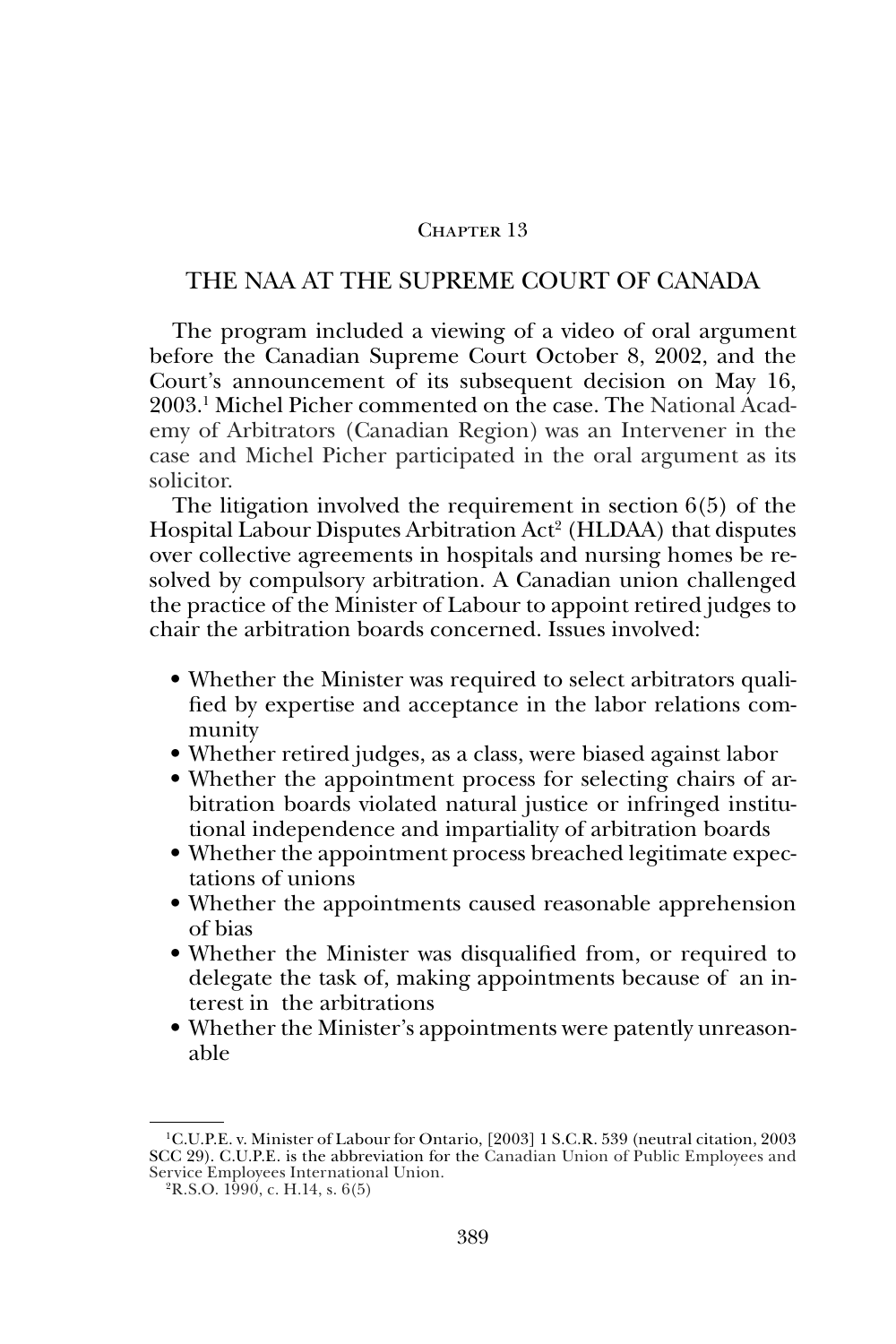The Court held that the Minister of Labour is required, in the exercise of his power of appointment under HLDAA, to be satisfied that prospective chairpersons are not only independent and impartial but possess appropriate labor relations expertise and are recognized in the labor relations community as generally acceptable to both management and labor.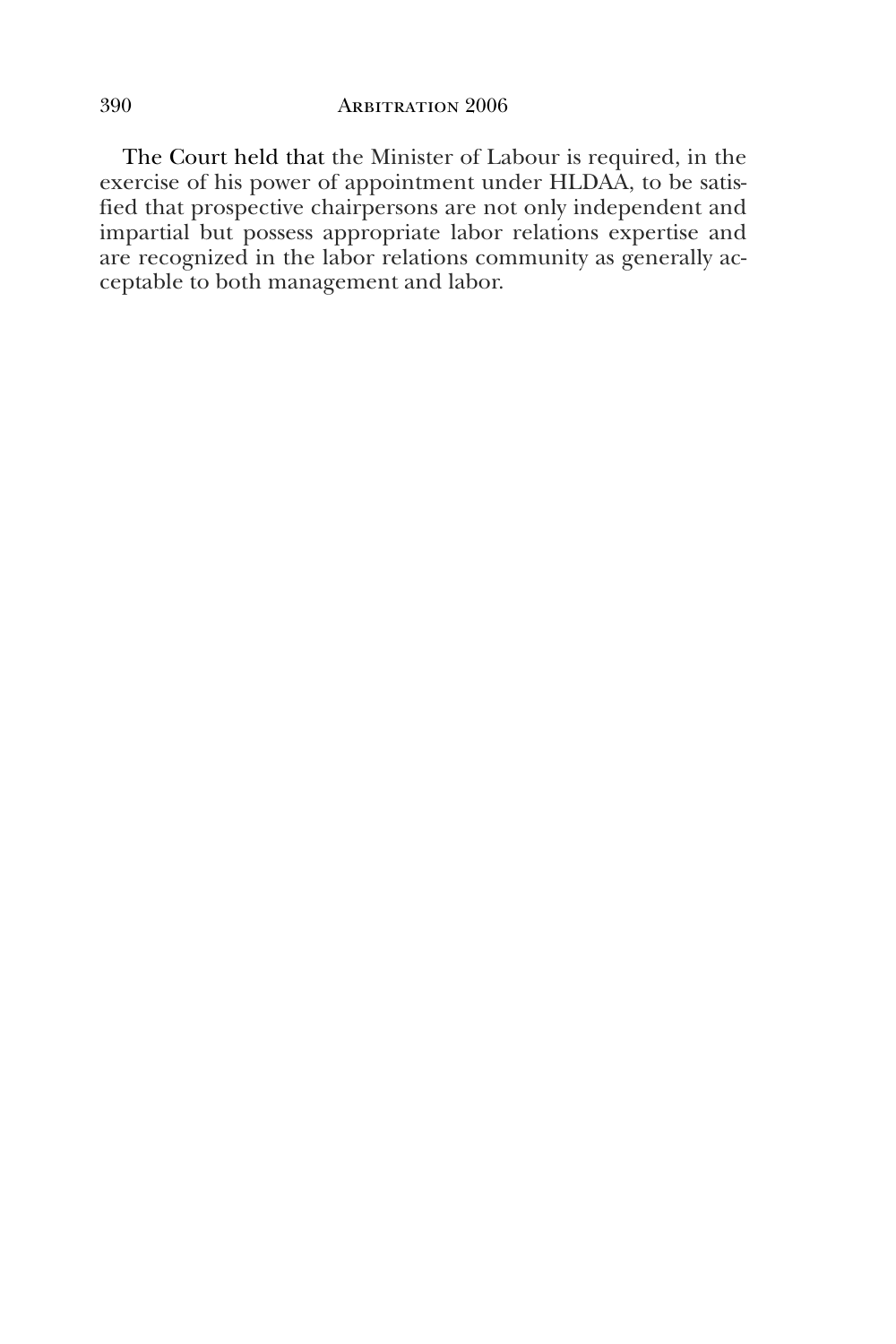# Appendix A

# NATIONAL ACADEMY OF ARBITRATORS OFFICERS AND COMMITTEES, 2006–2007

*Officers*

Dennis R. Nolan, *President* Sara Adler, *Vice President* Gil Vernon, *Vice President* William H. Holley, Jr., *Vice President* Anita Christine Knowlton, *Vice President* David A. Petersen, *Executive Secretary-Treasurer* Barbara Zausner, *President-Elect*

*Board of Governors*

Mei Liang Bickner William A. Marcotte Linda S. Byars Daniel J. Nielsen Jacquelin F. Drucker Janet M. Spencer Howard G. Foster **Jeffrey B. Tener** Mark I. Lurie M. David Vaughn Martin H. Malin Gerald E. Wallin

Margery F. Gootnick, (*Ex Officio*)

*Executive Committee*

Dennis R. Nolan, *President* Barbara Zausner, *President-Elect* David A. Petersen, *Executive Secretary-Treasurer* Gerald E. Wallin, *At Large* Margery F. Gootnick, *(Ex Officio)*

*Standing Committees*

*Membership Committee*

Susan T. Mackenzie, *Chair*

R. Douglas Collins Susan R. Meredith James S. Cooper Harvey A. Nathan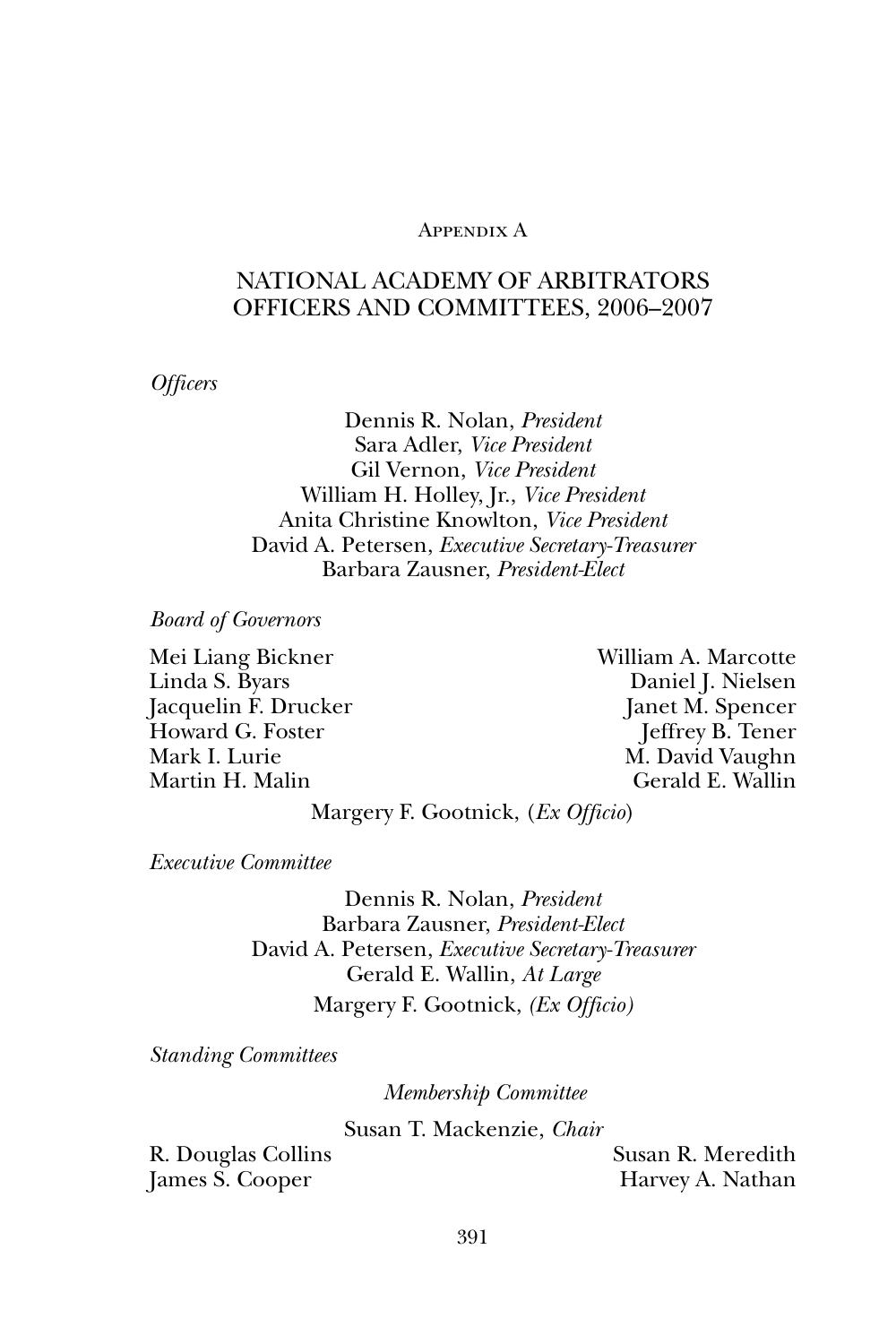Francois G. Fortier Nels E. Nelson Sarah Kerr Garraty **John F. Sass** Elliott H. Goldstein Stanley H. Sergent

# Andrew M. Strongin

*Committee on Professional Responsibility and Grievances*

Shyam Das, *Chair*

Daniel F. Brent Alan R. Krebs

Margaret R. Brogan Edward B. Krinsky Laura J. Cooper Sherwood Malamud Amedeo Greco Stanley H. Michelstetter, II Marcia L. Greenbaum Richard Mittenthal Robert O. Harris Robert B. Moberly Lisa Salkovitz Kohn Margo R. Newman

Gerard G. Restaino

*Auditing Committee*

Gerald E. Wallin, *Chair*

Linda S. Byars William A. Marcotte

Daniel J. Nielsen (*Ex Officio)*

*Research Committee*

Richard N. Block, *Chair*

Gerald R. Cohen James C. Oldham David L. Gregory David Starkman Joseph A. Harris Hoyt N. Wheeler

Richard M. Brown Dalton L. Larson

# Don E. Williams

*Continuing Education Committee* (2006 Fall Education Conference Program)

Elizabeth C. Wesman, *Chair* Elizabeth Neumeier, *Chair Designate*

Tim Bornstein **Robert B. Hoffman** Robert Brookins Lawrence T. Holden, Jr. Phyllis E. Florman Peter R. Meyers Mark M. Grossman Joan Parker Stephen L. Hayford Barry E. Simon

Rex Wiant, II

Anita Christine Knowlton *(Ex Officio)*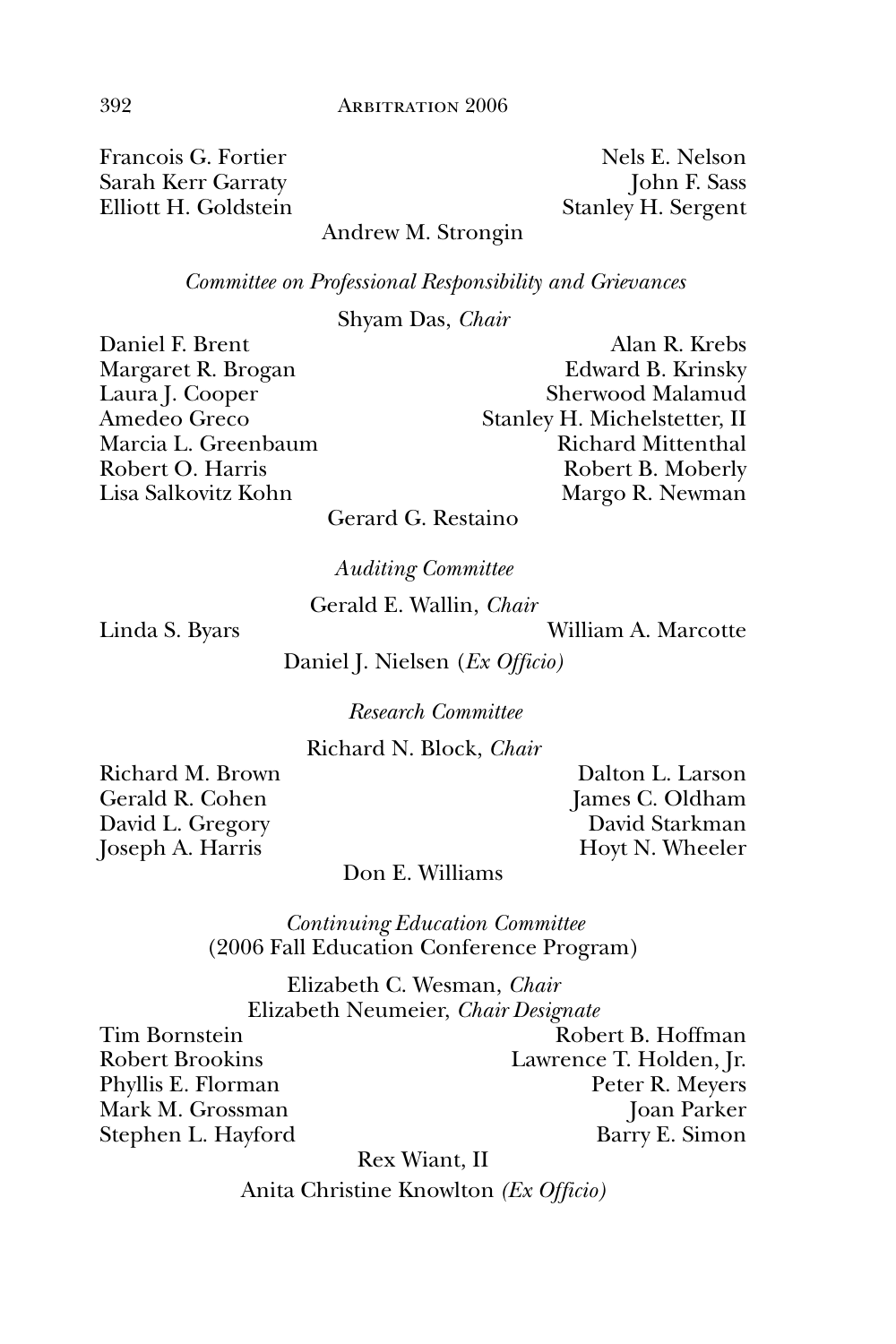## APPENDIX A 393

# *2006-2007 Nominating Committee*

Gil Vernon, *Chair*

George R. Fleischli Allen Ponak

Margery F. Gootnick John F. Sass George Nicolau Elizabeth C. Wesman

*The Chronicle*

Donald S. McPherson, *Managing Editor*

#### *Reporters*

Steven M. Bierig Susan E. Halperin Kathy L. Eisenmenger

Ralph H. Colflesh Joseph A. Harris James E. Conway Thomas G. McConnell Barry Goldman C. Allen Pool David L. Gregory **Donald G. Russell** 

*Annual Proceedings Editor*

Stephen F. Befort, *Co-Editor* Paul F. Gerhart, *Co-Editor* Patrick Halter, *Assistant Editor*

*Parliamentarian*

Herbert L. Marx, Jr.

*Special Committees*

*Host Committee 2007 Annual Meeting* (San Francisco, CA)

Kenneth N. Silbert, Chair

Claude Dawson Ames Alexander Cohn Charles A. Askin Jerilou H. Cossack Bonnie G. Bogue Matthew Goldberg Barbara Chvany John Kagel

Anita Christine Knowlton *(Ex Officio)* David A. Petersen *(Ex Officio)* William E. Riker *(Ex Officio)*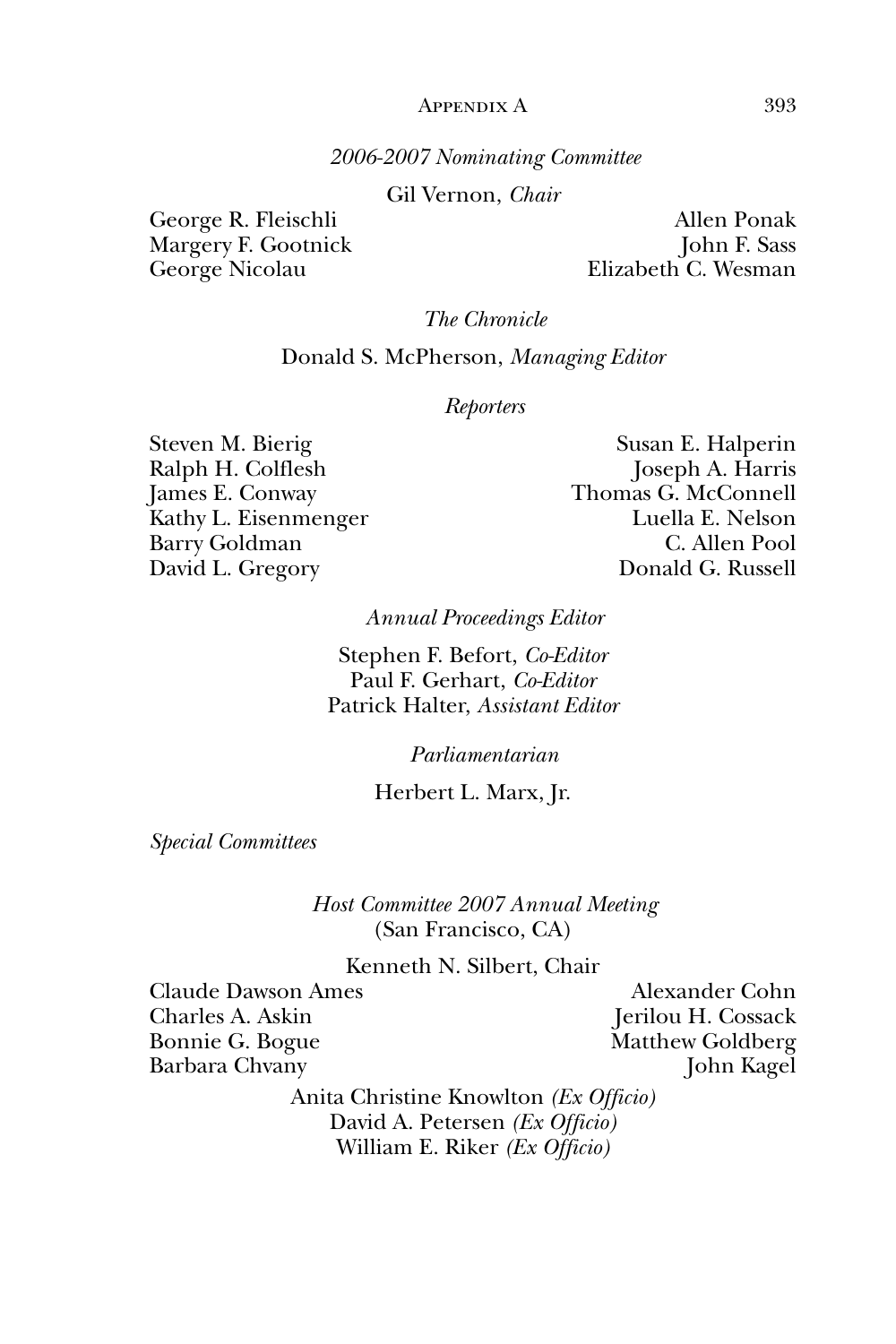## 394 **ARBITRATION 2006**

*Committee On Program 2007 Annual Meeting* (San Francisco, CA)

Anita Christine Knowlton, *Chair*

Laura J. Cooper Ronald Hoh Janet L. Gaunt **Homes** G. La Rue Catherine Harris Allen Ponak Stephen L. Hayford David R. Williamson

> Jacquelin F. Drucker *(Ex Officio)* Kenneth N. Silbert *(Ex Officio)* Elizabeth C. Wesman *(Ex Officio)*

Fredric R. Horowitz, *Labor Arbitration Advocates Program* Rosemary A. Townley, *Employment Arbitration Advocates Program*

*Advocacy Continuing Education Committee*

Homer C. La Rue, *Co-Chair* Rosemary A. Townley, *Co-Chair*

Amedeo Greco

*Host Committee 2006 Fall Education Conference* (New Orleans, LA)

William H. Holley, Jr., *Chair*

*Committee on Future Meeting Arrangements*

James J. Odom, Jr., *Chair* Raymond L. Britton, Sr. Thomas L. Hewitt Barry C. Brown Philip W. Parkinson Eleanor E. Glanstein Samuel Spencer Stone Louis M. Thomson, Jr.

David A. Petersen (*Ex Officio*)

*Coordinator of Legal Affairs* Patrick Hardin, *Coordinator*

*Coordinator of Legal Representation*

Rosemary A. Townley, *Coordinator* Edward A. Pereles, *Assistant Coordinator*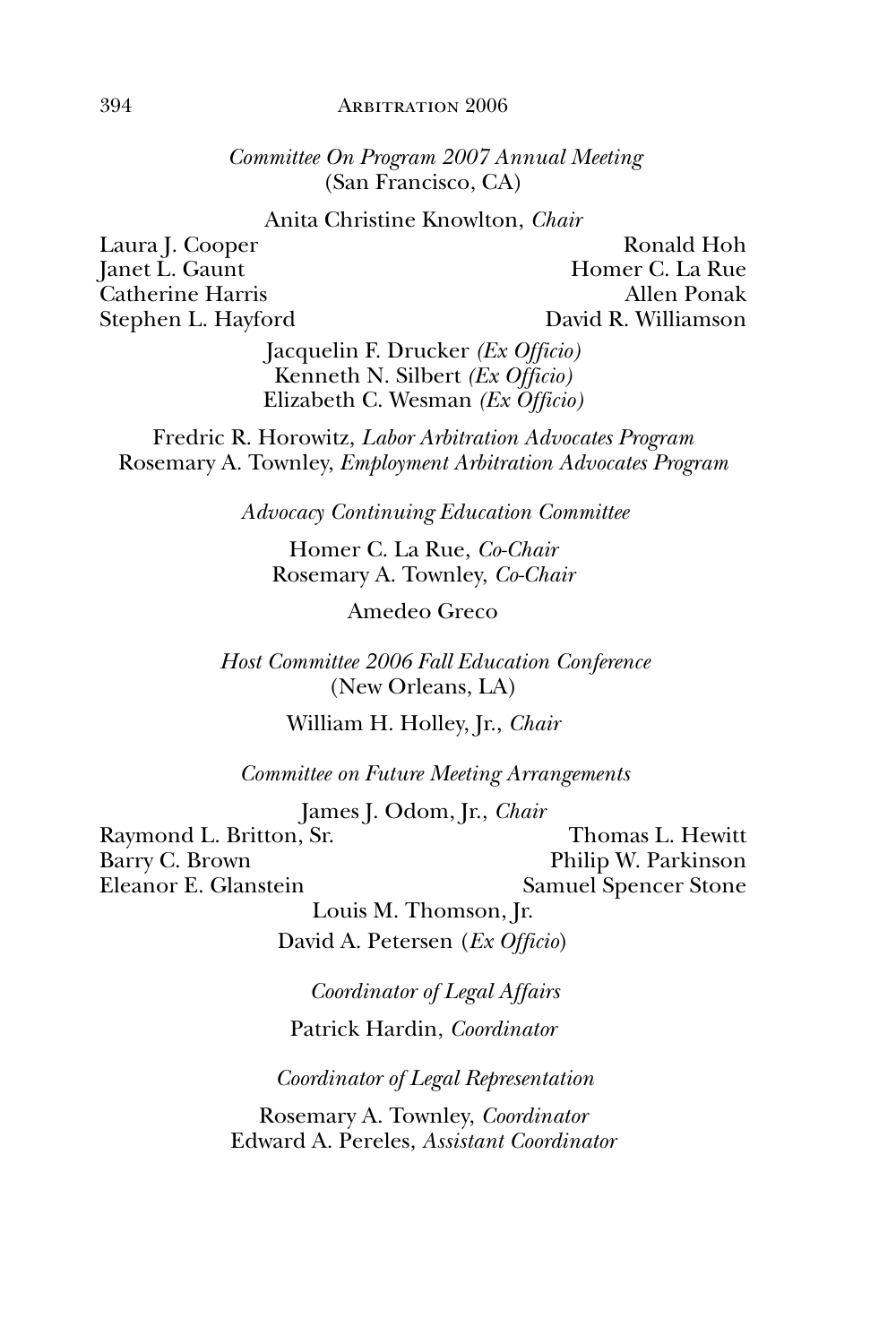# APPENDIX A 395

# *Coordinator of Outreach Activities*

Richard Adelman, *Coordinator*

*New Directions Committee*

Jeffrey B. Tener, *Co-Chair* Barry Winograd, *Co-Chair*

Sara Adler Mark I. Lurie Margaret R. Brogan William A. Marcotte

Janet M. Spencer

George R. Fleischli *(Ex Officio)* Margery F. Gootnick *(Ex Officio)* William H. Holley, Jr. *(Ex Officio)* Dennis R. Nolan *(Ex Officio)* Michel G. Picher *(Ex Officio)* Barbara Zausner (*Ex Officio*)

*Committee on New Member Orientation*

Robert Gary Bailey, *Chair*

Frances Bairstow Joshua Javits

Howard S. Block Randall M. Kelly Lloyd L. Byars Robert W. Landau Roberta L. Golick and E. Lowitt Sharon K. Imes Francis Xavier Quinn Jacqueline A. Imhoff Rosemary A. Townley Jeffrey W. Jacobs M. David Vaughn

*Committee on International Studies*

Mark Thompson*, Chair* 

Donald Daughton Joseph Krislov John P. DiFalco Alan Miles Ruben Herbert Fishgold Charles T. Schmidt Paul F. Gerhart Chritine Ver Ploeg

*Designating Agency Liaison Committee*

Ira F. Jaffe, *Chair*

Douglas James Bantle Ronald Hoh Norman Brand Joan Ilivicky Thomas A. Cipolla Lisa Salkovitz Kohn Morris Davis Jay Nadelbach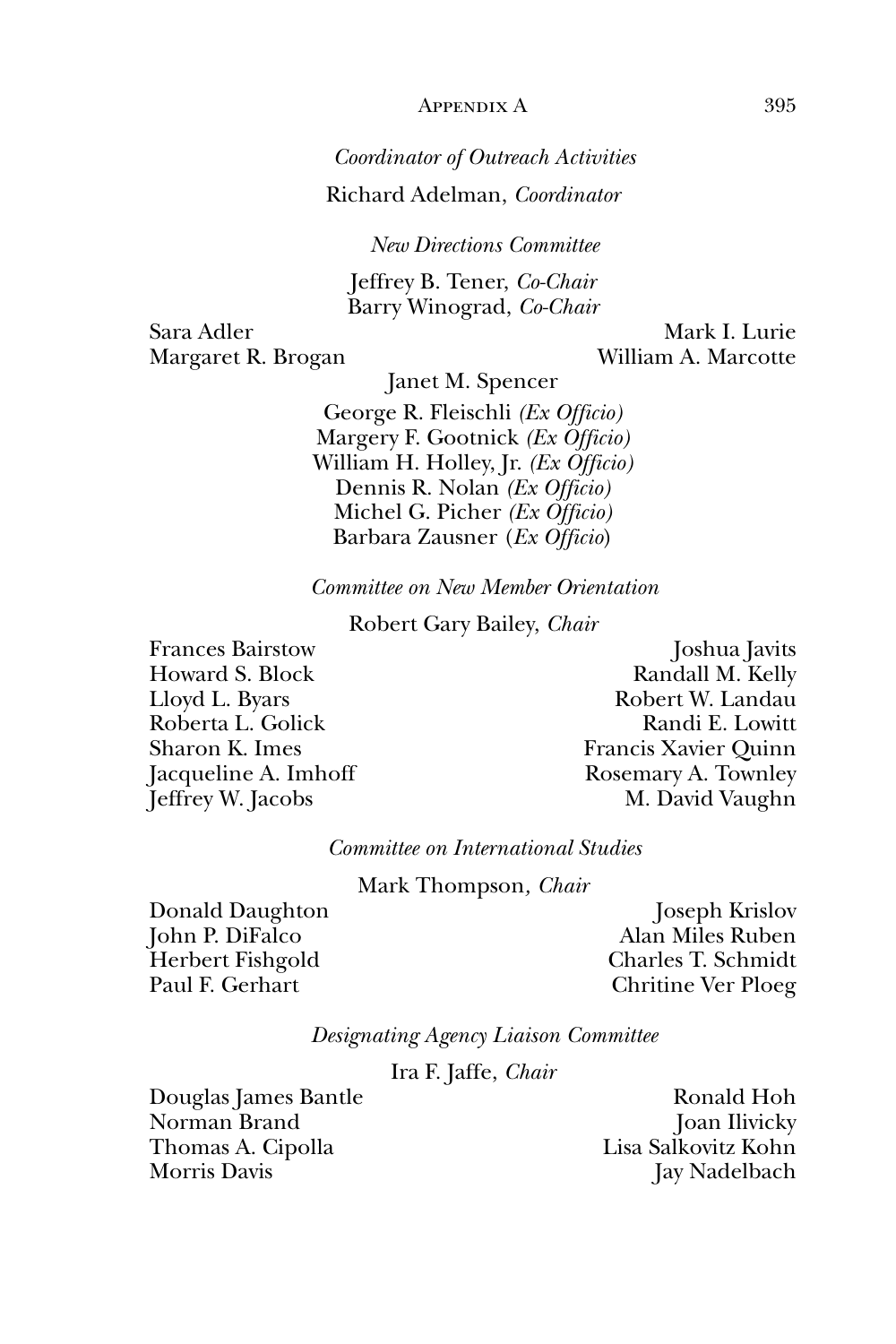Tia Schneider Denenberg William E. Riker Mitchell B. Goldberg John E. Sands Harry Gudenberg Barry E. Simon I. B. Helburn Jack Stieber

*Committee on Public Employment Disputes Settlement*

Joyce M. Najita, *Chair*

Howard C. Edelman Joseph J. Loewenberg Matthew M. Franckiewicz David Starkman Robert M. Glasson John S. Weisheit

Mario Chiesa Rose F. Jacobs

Paul S. Zonderman

*Tribunal Appeals Committee*

Benjamin Aaron, *Chair*

James M. Harkless Rolf Valtin

George R. Fleischli (*Alternate*)

*Committee on Honorary Membership*

Arvid Anderson, *Chair*

George Nicolau Thomas T. Roberts

Helen M. Witt

*Committee on Technology*

Joan G. Dolan, *Chair*

R. Douglas Collins Richard J. Roth James B. Dworkin Jane R. Wilkinson

Mei L. Bickner (*BOG Liaison*)

*Professional Organization Liaison Committee*

Alvin L. Goldman, *Chair*

Randi Hammer Abramsky James J. Sherman Jay E. Grenig Kenneth Paul Swan

*Strategic Planning Committee*

Bonnie G. Bogue, *Chair*

Daniel Frederick Jennings David A. Petersen Howell L. Lankford Joseph M. Sharnoff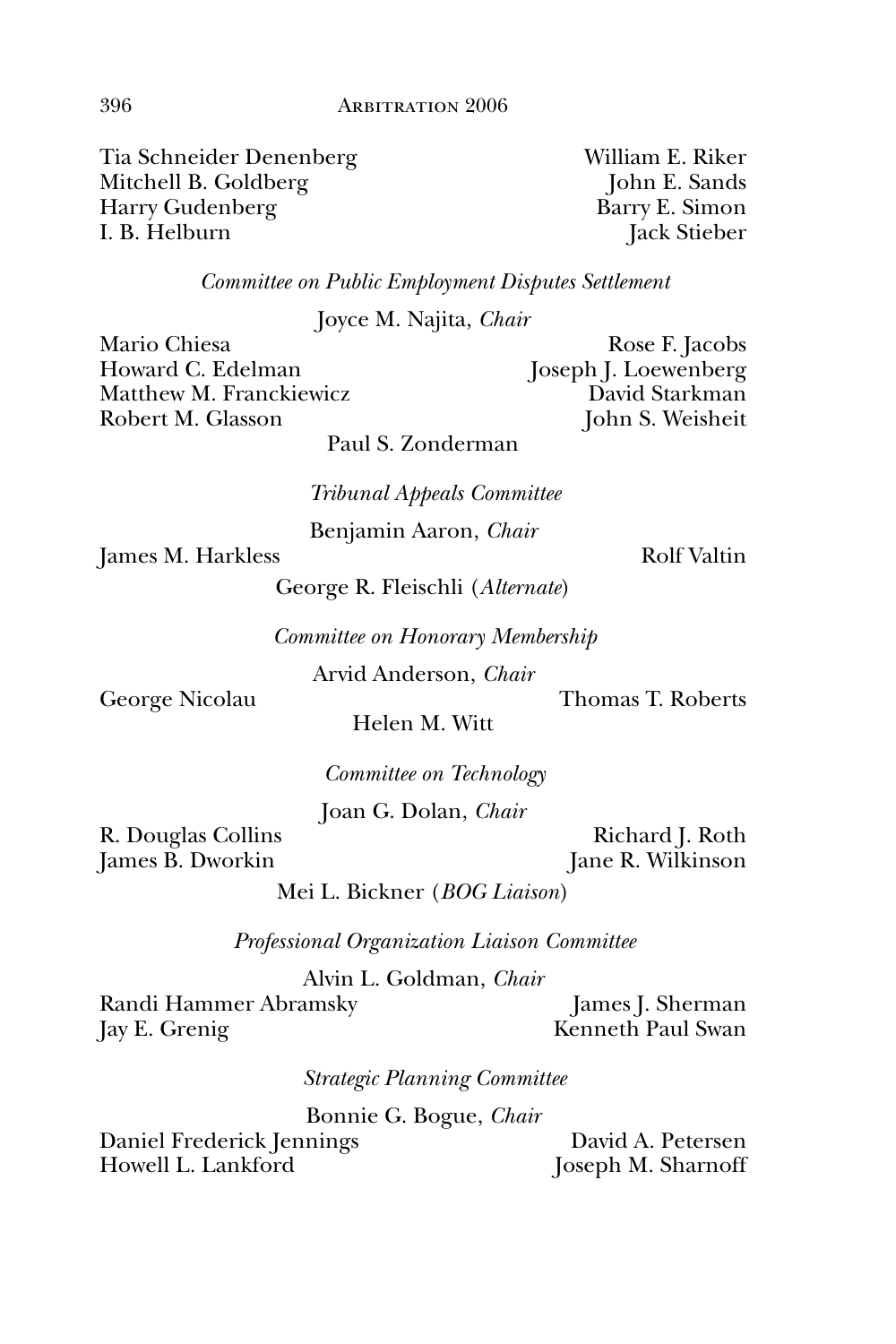Margo R. Newman Robert Simmelkjaer

Gil Vernon

*AMICUS Brief Advisory Committee*

Calvin William Sharpe, *Chair*

Matthew W. Finkin James C. Oldham James R. McDonnell, *Archivist* Michel G. Picher Alvin L. Goldman Theodore J. St. Antoine

*History Committee*

Nancy Kauffman, *Chair*

James M. Harkless William McKee

Anna DuVal Smith

*Protocol Conference Planning Committee*

Hoyt N. Wheeler, *Chair* Martin H. Malin, *Deputy Chair*

John Kagel Sharon Henderson Ellis

Arnold M. Zack

Margery F. Gootnick (*Ex Officio*) Dennis R. Nolan (*Ex Officio*) Michel G. Picher (*Ex Officio*) Barry Winograd (*Ex Officio*) Barbara Zausner (*Ex Officio*)

*Committee on Issues in Employment-related Dispute Resolution*

Michel G. Picher, *Chair*

Joan G. Dolan Alvin L. Goldman Sharon Henderson Ellis Sharon K. Imes Matthew W. Finkin Susan T. Mackenzie Joseph F. Gentile George Nicolau Walter J. Gershenfeld Arnold M. Zack

Janet M. Spencer (*Ex Officio*)

*NAA Liaison to the American Law Institute Members Consultative Group on the Restatement of Employment Law*

Jay E. Grenig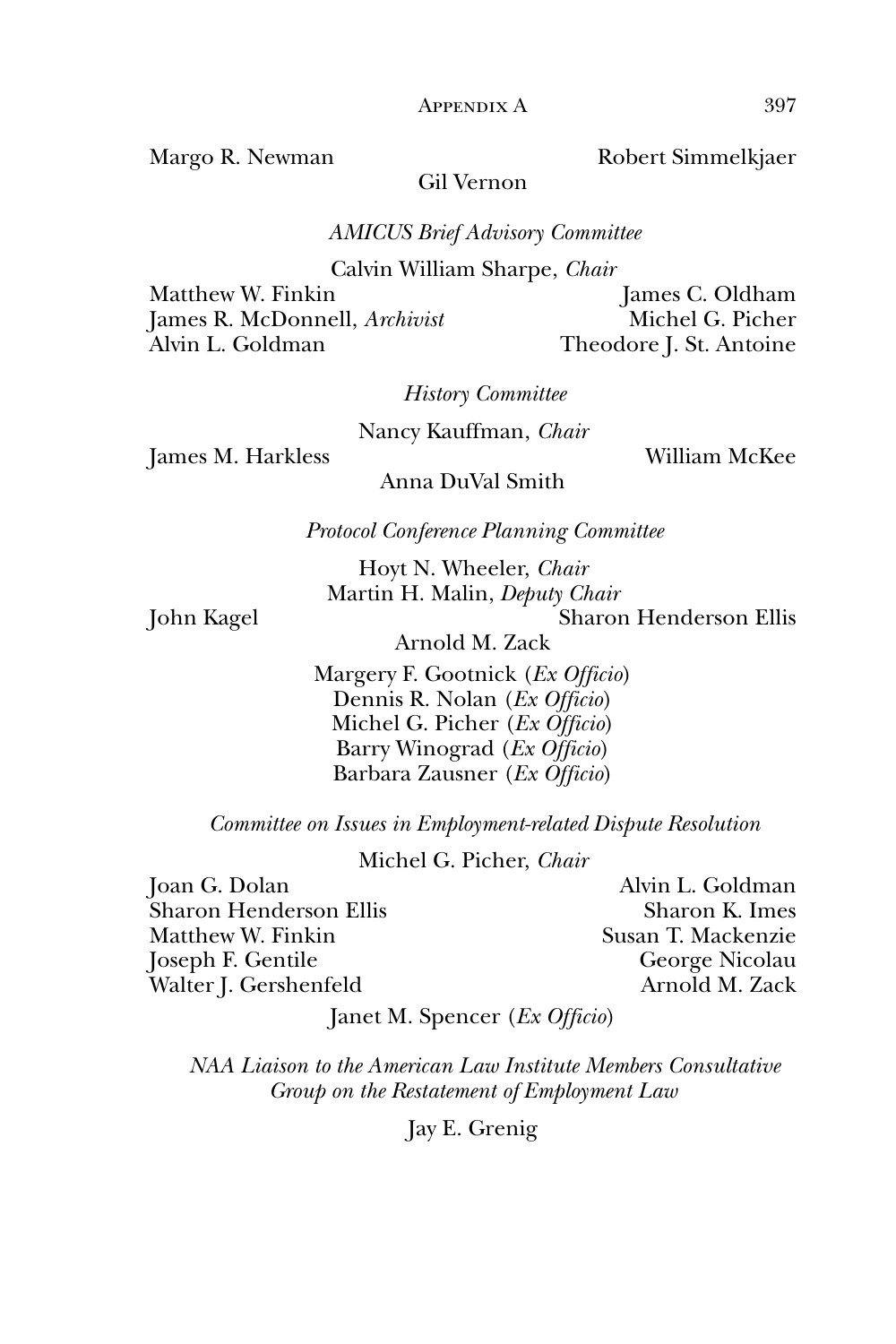# 398 Arbitration 2006

# *National Coordinator of Regional Activities*

# Fredric F. Dichter, *Chair* Dennis E. Minni, *Assistant Coordinator*

# *2006 - 2007 Regional Chairs*

| Canada                  | Jean-Pierre Tremblay         |
|-------------------------|------------------------------|
| <b>Central Midwest</b>  | Stanley H. Michelstetter, II |
| DC                      | Joshua Javits                |
| Michigan                | Barry Goldman                |
| Mid Atlantic            | Steven M. Wolf               |
| New England             | Susan R. Meredith            |
| New York                | Jay Nadelbach                |
| Northern California     | Kenneth N. Silbert           |
| Ohio-Kentucky           | Dennis E. Minni              |
| Pacific Northwest       | Joseph W. Duffy              |
| Rocky Mountain          | John F. Sass                 |
| Saint Louis             | Gerard A. Fowler             |
| Southeast               | Lloyd L. Byars               |
| Southern California     | Fredric R. Horowitz          |
| Southwest               | Joe D. Woodward              |
| <b>Upstate New York</b> | Douglas James Bantle         |
| Western Pennsylvania    | Matthew M. Franckiewicz      |

# *2006-2007 Research And Education Foundation*

*Officers*

Lisa Salkovitz Kohn, *President* Gladys W. Gruenberg, *Vice President* David A. Petersen, *Secretary-Treasurer*

# *Directors*

Mario F. Bognanno Lisa Salkovitz Kohn Tia Schneider Denenberg Homer C. La Rue Janet L. Gaunt William A. Marcotte Paul F. Gerhart Nels E. Nelson<br>Gladys W. Gruenberg (Edward A. Pereles Gladys W. Gruenberg<br>Dallas L. Jones Anita Christine Knowlton Rosemary A. Townley

Joseph M. Sharnoff

Gerald E. Wallin Alex Elson (*Ex Officio)*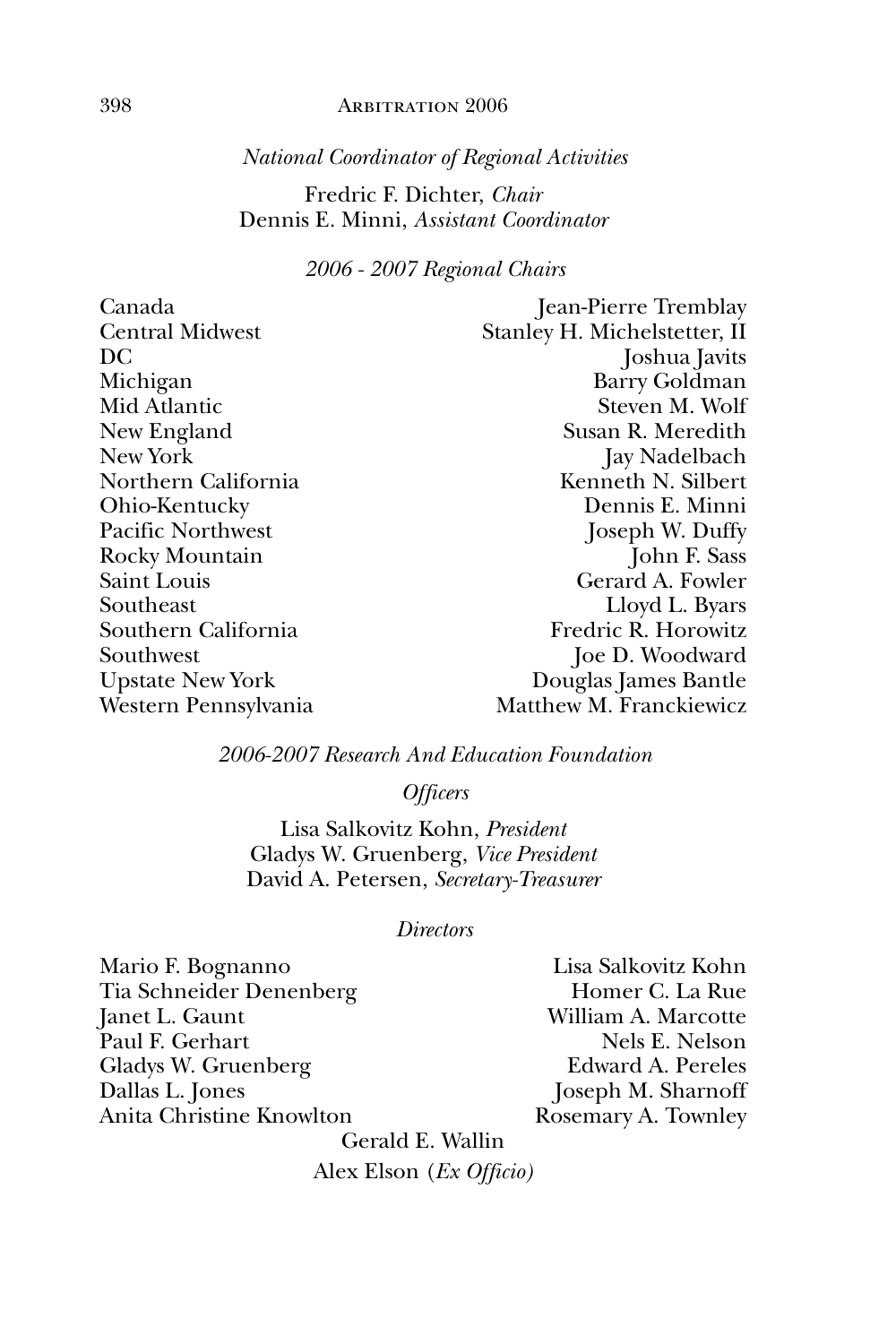# AUTHOR INDEX: 1998–2006\*

NOTE: The Index Entry refers to the years of the various annual meetings. Titles of volumes and the number of each annual meeting are listed below.

| <b>Index Entry</b> | Volume Title and Meeting Number                |                                                                                                                      |  |  |
|--------------------|------------------------------------------------|----------------------------------------------------------------------------------------------------------------------|--|--|
| 1998               |                                                | ARBITRATION 1998: The Changing World of Dispute<br>Resolution (51st Annual Meeting)                                  |  |  |
| 1999               |                                                | ARBITRATION 1999: Quo Vadis? The Future of Arbitration and<br>Collective Bargaining (52d Annual Meeting)             |  |  |
| 2000               |                                                | ARBITRATION 2000: Workplace Justice and Efficiency in the<br>Twenty-First Century (53d Annual Meeting)               |  |  |
| 2001               |                                                | ARBITRATION 2001: Arbitrating in an Evolving Legal<br>Environment (54th Annual Meeting)                              |  |  |
| 2002               | Evolution (55th Annual Meeting)                | <b>ARBITRATION 2002: Workplace Arbitration: A Process in</b>                                                         |  |  |
| 2003               |                                                | <b>ARBITRATION 2003: Arbitral Decision-Making: Confronting</b><br>Current and Recurrent Issues (56th Annual Meeting) |  |  |
| 2004               | Dispute Resolution (57th Annual Meeting)       | ARBITRATION 2004: New Issues and Innovations in Workplace                                                            |  |  |
| 2005               | Annual Meeting)                                | ARBITRATION 2005: The Evolving World of Work (58th                                                                   |  |  |
| 2006               | Annual Meeting)                                | ARBITRATION 2006: Taking Stock in a New Century (59th                                                                |  |  |
|                    | A                                              | Abramsky, Randi Hammar<br>Ask the Advocates; 2004 101                                                                |  |  |
| Abrams, Roger I.   |                                                | Adelstein, David                                                                                                     |  |  |
|                    | Liberation Arbitration:<br><i>The</i><br>Base- | Handling the Complex Arbitration:                                                                                    |  |  |
|                    | ball Reserve<br>Clause<br>Case.                | The Entertainment Industry: A                                                                                        |  |  |
|                    | 2002 192                                       | Case Study. I. Panel Discussion;                                                                                     |  |  |
| The                | NAA Agora: What's<br>Right                     | 2004 263                                                                                                             |  |  |
|                    | with Labor Arbitration-And                     | Handling the Complex Arbitration: The                                                                                |  |  |
|                    | How to Keep It That<br>Way:                    | Entertainment Industry: A Case                                                                                       |  |  |

*Study. II. The Union-Grievant* 

2006 2

<sup>\*</sup>For the Cumulative Author Index covering the period 1948 through 1997, refer to Gruenberg, Najita, & Nolan, The National Academy of Arbitrators: *Fifty Years in the World of Work* (BNA Books 1998).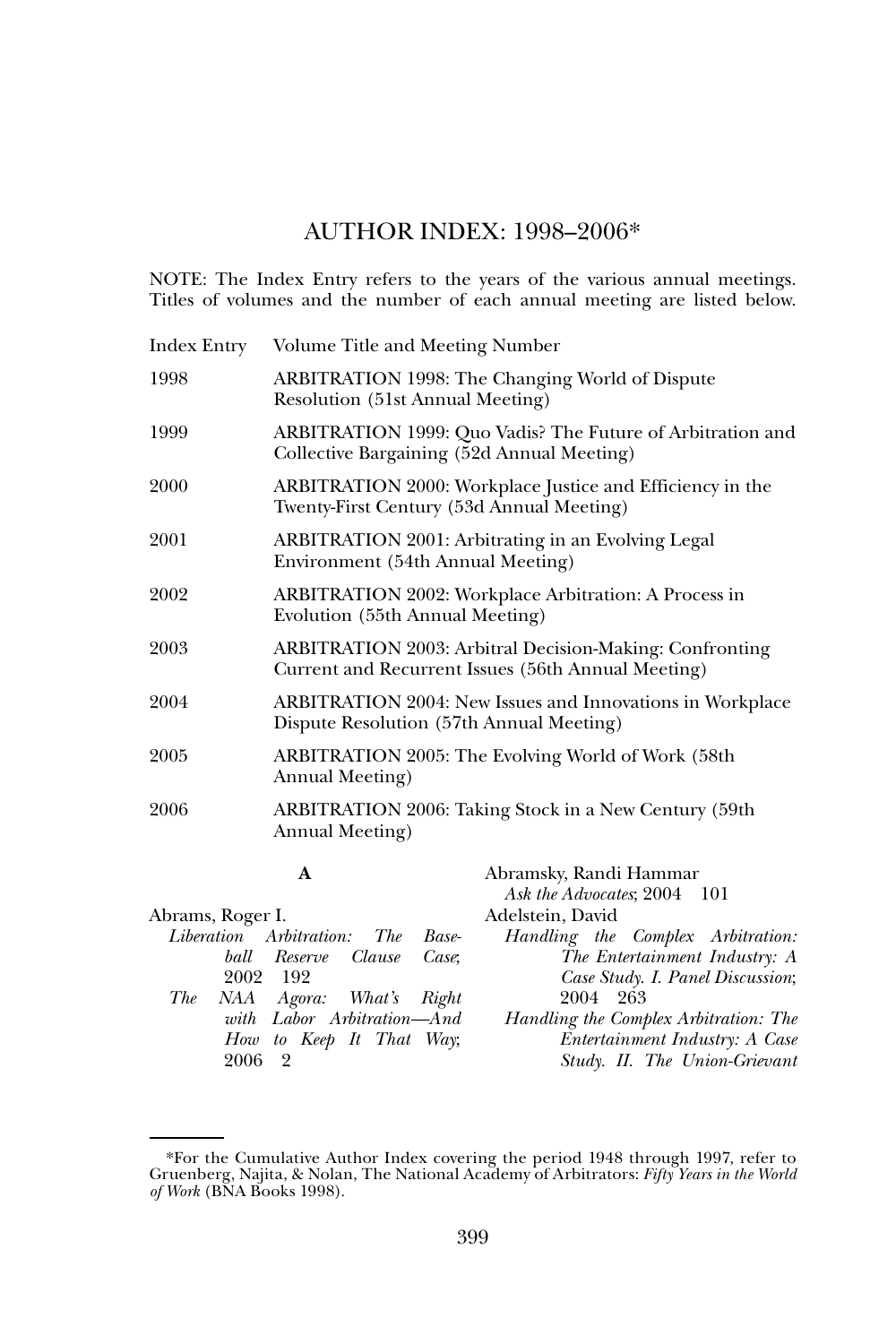*Privilege: A Well-Recognized Method for Protecting Confidential Communications and Fostering the Efficient Resolution of Grievances*; 2004 277

## Adler, Sara

- *Handling the Complex Arbitration: The Entertainment Industry: A Case Study. I. Panel Discussion*; 2004 263
- *NAA Members and the Exploding ADR Universe: I. An Overview of Employment ADR in California*; 1998 26

Alexander, Chris

*Current Challenges and Recent Developments in Four Industries. I. American Airlines and the Transport Workers Union: A Partnership in the Trenches—Joint Resolution and Decisionmaking Mechanisms*; 2005 272

Alexander, Ellen J.

- *The Relentless Search for Efficiency in the Workplace. V. Industry Breakout Sessions. Session IV—State and Municipal Government: State and Local Government Discussion*; 2000
	- *Truth or Consequences: Arbitral Rulings on Discipline for Alleged Abuse in Law Enforcement, Education, Health Care, and Customer Service Settings*; 2003 33

Anderson, Arvid

- *Fireside Chat with Arvid Anderson*; 2005 392
- Anderson, H. Gerry
- *Just Cause across Industries. I. Airlines*; 2006 63

- *Current Challenges and Recent Developments in Four Industries. II. Arbitration and Labor Relations in the Postal Service: What Does the Future Hold?* ; 2005 293
- *Just Cause across Industries. IV. The Postal Service*; 2006 115

Andrews, David P.

*Monetary Issues in Labor Arbitration Awards. III. Management Perspective*; 2002 25

#### **B**

| Bacon, Lydia |  |
|--------------|--|
|              |  |
|              |  |

*Just Cause across Industries. I. Airlines*; 2006 63

Baffa, Gus

*Arbitration and Labor Relations in the Postal Service: What Does the Future Hold?*; 2003 101

Bailey, Robert

*New Approaches to Termination Arbitrations in the Public Sector*; 2004 173

Baird, James

- *Current Challenges and Recent Developments in Four Industries. III. A Case Study of How the Courts Affect Arbitrators and Arbitration in the Public Sector: Illinois and the Public Policy Exception*; 2005 319
- Bank, Richard M.
- *The Future of Collective Bargaining and Its Impact on Dispute Resolution. Labor Response* ; 1999 30
- Barnes, C. Richard
	- *The Federal Mediation and Conciliation Service*: 1999 110
- Beck, Michael H.
	- *Is Procedural Due Process an Element of Just Cause or a Separate Issue with Distinct Remedies? IV. Procedural Due Process, Just Cause, and the Due Process Protocol*; 2002 63
- Bedikian, Mary A.
	- *Service Enhancements by the American Arbitration Association*; 2002 184

Beins, High

*Is It Time for a National Unfair Dismissal Statute?* 2006 335

Bell, Greg

- *Just Cause across Industries. IV. The Postal Service*; 2006 115
- Benavides, Fortunato P.

*Judicial Review of Labor Arbitration Awards: A View from the Bench. Comment*: 1999 151

Benn, Edwin H.

*Current Challenges and Recent Developments in Four Industries. III. A* 

Anderson, Randy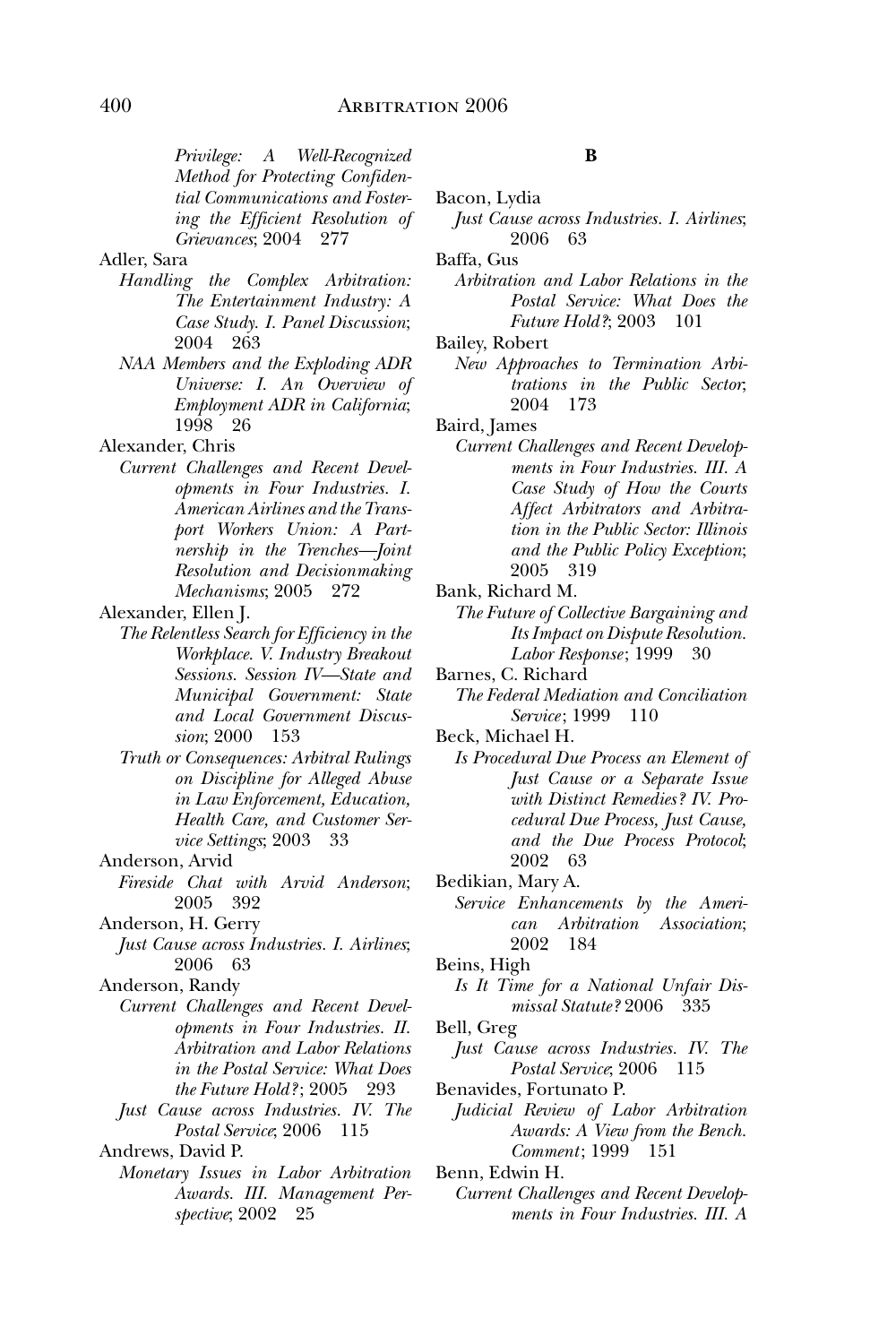*Case Study of How the Courts Affect Arbitrators and Arbitration in the Public Sector: Illinois and the Public Policy Exception. A Ride into the Legal Abyss*; 2005 321

Berger, Ralph

- *What Arbitrators Really Need to Know in Health Care Arbitration. I. Introduction*; 2003 147
- Bethel, Terry
- *Just Cause across Industries. II. Manufacturing and Heavy Industry*; 2006 83

*Workplace Privacy*; 2004 228

Bickner, Mei Liang

- *Arbitrator Acceptability: Arbitrators' and Advocates' Perspectives*; 2003 247
- *NAA Members and the Exploding ADR Universe: II. Sexual Harassment Factfinding and Investigations: Issues and Dilemmas*; 1998 29
- *Truth or Consequences: Arbitral Rulings on Discipline for Alleged Abuse in Law Enforcement, Education, Health Care, and Customer Service Settings* ; 2003 33

Biernat, Monica

*An Empirical Investigation of Factors Affecting Outcomes of Discipline Arbitrations Where Work and Family Responsibilities Conflict: Preliminary Results* ; 2005 132

Birch, George

- *Collective Bargaining and Arbitration in the Federal Sector: An Update. I. Presentation*; 2006 360
- Bloch, Richard I.
	- *The Changing Face of Just Cause: One Standard or Many? I. Overview*; 2000 20
	- *In Memoriam: Arthur Stark*; 2003 xviii
	- *In Memoriam: David E. Feller*; 2003 v
	- *The NAA Agora: What's Right with Labor Arbitration . . . And How to Keep It That Way*; 2006 2

*Presidential Address: Arbitration in a Litigious Society: Arbitration, Innovation, and Imagination— Escaping the Missionary Position. II. Address*; 2003 4

Block, Howard S.

- *In Memoriam: Anthony V. Sinicropi*; 2003 xiv
- *Reminiscences. I. Introduction*; 2001 150
- Bognanno, Mario F.
	- *Globalization and Its Effect on Collective Bargaining and Labor Arbitration*; 2006 309
- Bogue, Bonnie G. *Just Cause: An Evolving Concept. II.*

*Panel Discussion*; 2006 50

- Boone, W. Daniel
	- *A Debate: Should Labor Arbitrators Receive Evidence for "What It's Worth"? I. Union Perspective* ; 1998 89
	- *How Union Advocates Select Arbitrators*; 2003 266
	- *Workplace Violence: When Is a Threat a Threat? Panel Discussion*; 2005 184
	- *Workplace Violence: When Is a Threat a Threat? Threats of Violence in the Workplace: The Union Perspective*; 2005 214
- Bornstein, Tim
- *What Happens after the Arbitrator's Award?*; 2006 229
- Brogan, Margaret R.
- *The Relentless Search for Efficiency in the Workplace. V. Industry Breakout Sessions. Session III—Public Utilities: Efficiency Efforts in the Public Utility Industry: The Impact upon the Collective Bargaining Relationship*; 2000 148
- *Workplace Violence: When Is a Threat a Threat?* ; 2005 184
- Brown, Michael R.
	- *The Incredible Shrinking Workplace: Legal and Arbitration Issues Generated by Reorganizations and Downsizing. II. Bankruptcy: A Management Perspective* ; 2003 123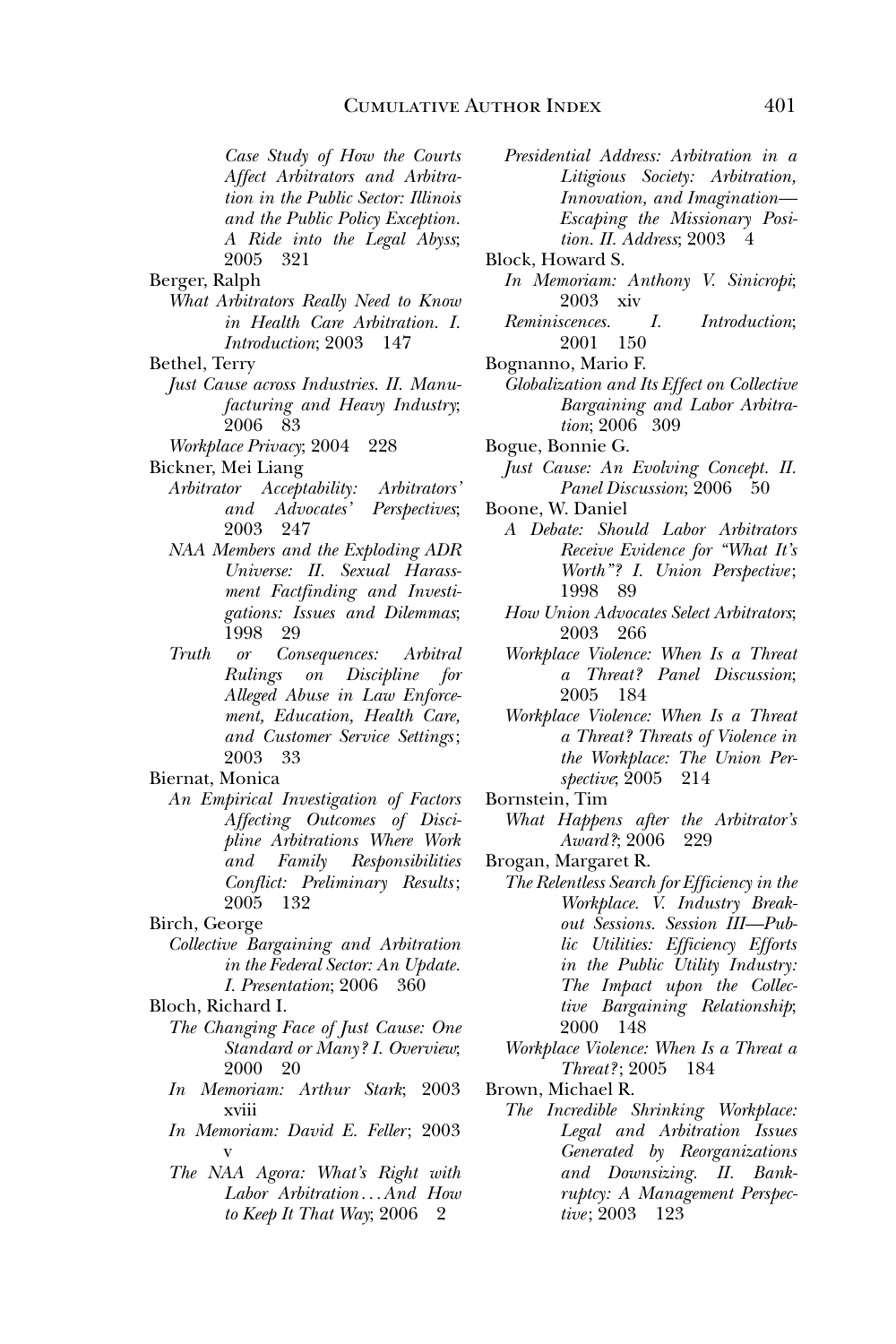- Brown, Stephani<br>Labor Relations
- *Labor Relations and Arbitration Post-9/11: The US Airways Experience* ; 2003 75
- Bruden, Lesli J.
	- *New Forms of Evidence in a High Tech Age. III. Panel Discussion*; 2006 287
- Buckley, Edward III
- *Arbitration Decisions of the U.S. Supreme Court 2000-2001. III. Employee Perspective* ; 2001 31
- Burrus, William
	- *Current Challenges and Recent Developments in Four Industries. II. Arbitration and Labor Relations in the Postal Service: What Does the Future Hold?* ; 2005 293
	- *Industry Specific Arbitration Issues: The Postal Service. I. Labor Relations in the Postal Service: A Process in Disrepair* ; 2002 122

Butler, Suzanne R.

*Collective Bargaining and Arbitration in the Federal Sector: An Update. II. Panel Discussion*; 2006 369

Byars, Linda S.

*Just Cause across Industries. IV. The Postal Service*; 2006 115

# **C**

Campbell, Michael H.

*The Relentless Search for Efficiency in the Workplace. V. Industry Breakout Sessions. Session II—Transportation: The Role of Workplace Efficiencies in the Turnaround at Continental Airlines* ; 2000 144

Camens, Barbara

*Just Cause across Industries. VI. Media, Communications, and Technology*; 2006 149

Cerilli, John M.

*Threats and Violence in the Workplace: Have Recent Events Changed the Stage?* ; 2002 176

Clark, R. Theodore, Jr.

- *Current Challenges and Recent Developments in Four Industries. III. A Case Study of How the Courts Affect Arbitrators and Arbitration in the Public Sector: Illinois and the Public Policy Exception. The Vacation of Arbitration Awards on Public Policy Grounds in Illinois: A Management Perspective* ; 2005 351
- *The Future of Collective Bargaining and Its Impact on Dispute Resolution. A Management Response*; 1999 41

Clarke, Jack

*Is Procedural Due Process an Element of Just Cause or a Separate Issue with Distinct Remedies? II. To What Extent Do and Should the Seven Tests Guide Arbitrators or the Parties?*; 2002 51

Cohen, George H.

- *The Changing Face of Just Cause: One Standard or Many? II. Union Response* ; 2000 41
- *Hot Topics in Sports Arbitration<r>*; 2006 209
- *The NAA Agora: What's Right with Labor Arbitration . . . And How to Keep It That Way*; 2006 2
- Cole, William L.
	- *Handling the Complex Arbitration: The Entertainment Industry: A Case Study. I. Panel Discussion*; 2004 263
	- *Handling the Complex Arbitration: The Entertainment Industry: A Case Study. III. Communications between Grievants and Their Unions: Privileged or Not?* ; 2004 288
- Coleman, Charles J.
	- *Mandatory Arbitration of Statutory Issues: Austin, Wright, and the Future*; 1998 134
- Compton, William F.
	- *Distinguished Speaker: Employee Ownership, A Union Appointed Director, and Profits: The TWA Story*; 1998 9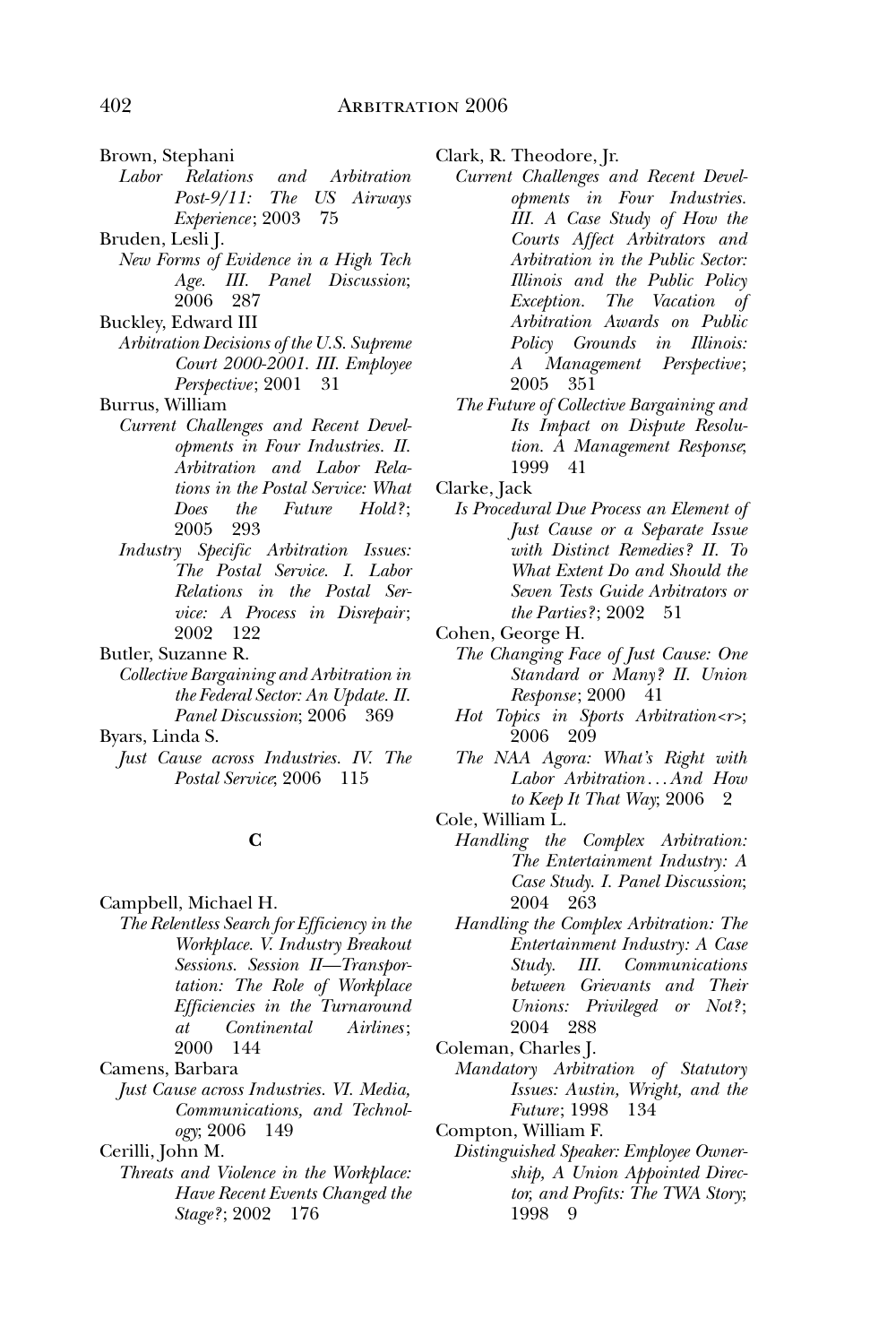Coonelly, Francis X. *Bunts, Dunks, Punts, and Strikes in Professional Sports Arbitration. II. Baseball: The Contraction Issue from the Management Perspective*; 2003 207 Cooper, James S.

- *The NAA Agora: What's Right with Labor Arbitration . . . And How to Keep It That Way*; 2006 2
- Cooper, Kenneth B.
- *Industry Specific Arbitration Issues: The Airline Industry. I. Interest Arbitration in the Airline Industry: Friend or Foe of Collective Bargaining?* ; 2002 132
- Cooper, Laura J.
- *The Process of Process: The Historical Development of Procedure in Labor Arbitration*; 2005 99
- Cooperman, Harriet E. *Unresolved Issues in Employment ADR. II. Unresolved Issues in the Non-Union Setting*; 2002 100
- Cossack, Jerilou *Implementing Remedies and Retaining Jurisdiction. III. Panel Discussion*; 2004 166
- Costello, Martin J. *New Forms of Evidence in a High Tech Age. III. Panel Discussion*; 2006 287
- Cox, Archibald *Reminiscences. II. Fireside Chat*;
- 1999 208 Crow, Stephen M. *The National Academy of Arbitrators: Decline and Fall or Renewal?* ; 2002 206
- Cutcher-Gershenfeld, Joel *Presidential Address: Yesterday, Today, and Tomorrow in Arbitration. I. Blessed Are the Peacemakers*; 2004 1

#### **D**

D'Ambrosia, Sam *Current Challenges and Recent Developments in Four Industries. II. Arbitration and Labor Relations*  *in the Postal Service: What Does the Future Hold?* ; 2005 293

Das, Shyam

*In Memoriam: Eli Rock*; 2000 viii

- *The Relentless Search for Efficiency in the Workplace. V. Industry Breakout Sessions. Session I—Steel: Arbitration and Restructuring in the Steel Workplace* ; 2000 129
- *Truth or Consequences: Arbitral Rulings on Discipline for Alleged Abuse in Law Enforcement, Education, Health Care, and Customer Service Settings*; 2003 33
- Davis, W. Eugene
	- *Judicial Review of Labor Arbitration Awards: A View from the Bench. Comment* ; 1999 151
- Dempsey, John C.
	- *Arbitration in the Public Sector: The New Systems and the Established Systems: What Each Might Learn from the Other. III. Not Much That's New* ; 2003 192
	- *Just Cause across Industries v. Public Sector*; 2006 130
- Dern, Dixon Q.
	- *Handling the Complex Arbitration: The Entertainment Industry: A Case Study. I. Panel Discussion*; 2004 263
- Dolan, Joan G.
	- *The NAA Agora: What's Right with Labor Arbitration . . . And How to Keep It That Way*; 2006 2
- Doughty, Helen
- *Major Issues in Arbitration in the U.S. Education Sector: Stateside and Puerto Rico*; 2003 169
- Drucker, Jacqueline F.
	- *Arbitration in the Public Sector: The New Systems and the Established Systems: What Each Might Learn from the Other. I. Introduction*; 2003 185
	- *Distinguished Speaker: Arbitration in an Evolving Legal Environment: A Mediator's Perspective. I. Introduction*; 2001 38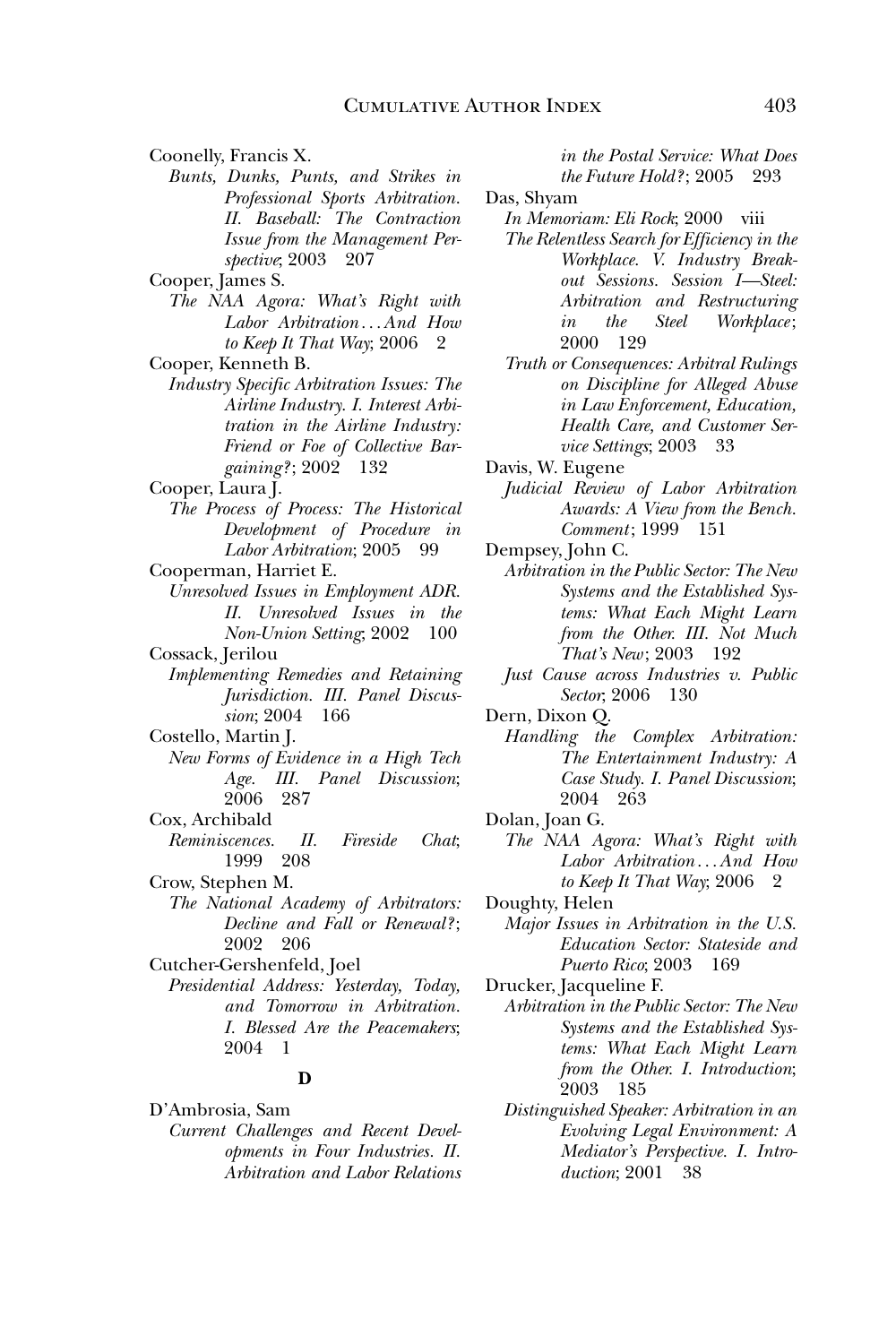- *Hot Topics in Sports Arbitration*; 2006 209
- *New Forms of Evidence in a High Tech Age. III. Panel Discussion*; 2006 287

Drummond, Garry

*Current Challenges and Recent Developments in Four Industries. I. American Airlines and the Transport Workers Union: A Partnership in the Trenches—Joint Resolution and Decisionmaking Mechanisms* ; 2005 272

Dunsford, John E.

*Should Arbitrators Retain Jurisdiction over Awards. I. On Retaining Jurisdiction*; 1998 102

Dyer, Michael

*New Approaches to Termination Arbitrations in the Public Sector*; 2004 173

#### **E**

Earnest, William M. *Judging Arbitration. III. Management Perspective*; 2001 140

Edwards, Harry T.

*Fireside Chat* ; 2006 385

- *Presidential Address: Arbitration in a Litigious Society: Arbitration, Innovation, and Imagination— Escaping the Missionary Position. I. Introduction*; 2003 1 *Three Perspectives: The Jury, the Judge,*
- *the Arbitrator*; 2000 160

#### **F**

Fealk, Gary S.

*The State of External Law's Effect on the Arbitration Process. II. The Role of External Law in Arbitration and Judicial Review*; 2004 202

Feher, David

*Bunts, Dunks, Punts, and Strikes in Professional Sports Arbitration. IV. Professional Basketball*; 2003 214

Feldman, Gilbert

- *Current Challenges and Recent Developments in Four Industries. III. A Case Study of How the Courts Affect Arbitrators and Arbitration in the Public Sector: Illinois and the Public Policy Exception. Public Policy Challenges to Labor Arbitration Awards in the Illinois Public Sector*; 2005 347
- Feldman, Joan E.
- *New Forms of Evidence in a High Tech Age. I. The Essentials of Computer Discovery*; 2006 252
- *New Forms of Evidence in a High Tech Age. III. Panel Discussion*; 2006 287
- Feller, David E.
	- *Reminiscences. I. Introduction*; 1999 208

Feuille, Peter

- *Final and Binding, but Appealable to Courts: Empirical Evidence of Judicial Review of Labor and Employment Arbitration Awards*; 2001 49
- Finkin, Matthew

*Workplace Privacy*; 2004 228

- Flannery, Bill
- *Just Cause across Industries. VIII. Health Care*; 2006 180
- Fleischli, George R.
	- *Monetary Issues in Labor Arbitration Awards. I. Introduction*; 2002 15
	- *Presidential Address: Maintaining Impartiality in the Evolving World of Work. II. Address*; 2005 3

Flynn, William

*Arbitration and Labor Relations in the Postal Service: What Does the Future Hold?* ; 2003 101

Frankel, Carl B.

*The Relentless Search for Efficiency in the Workplace. V. Industry Breakout Sessions. Session I—Steel: Efficiency in the Steel Workplace* ; 2000 138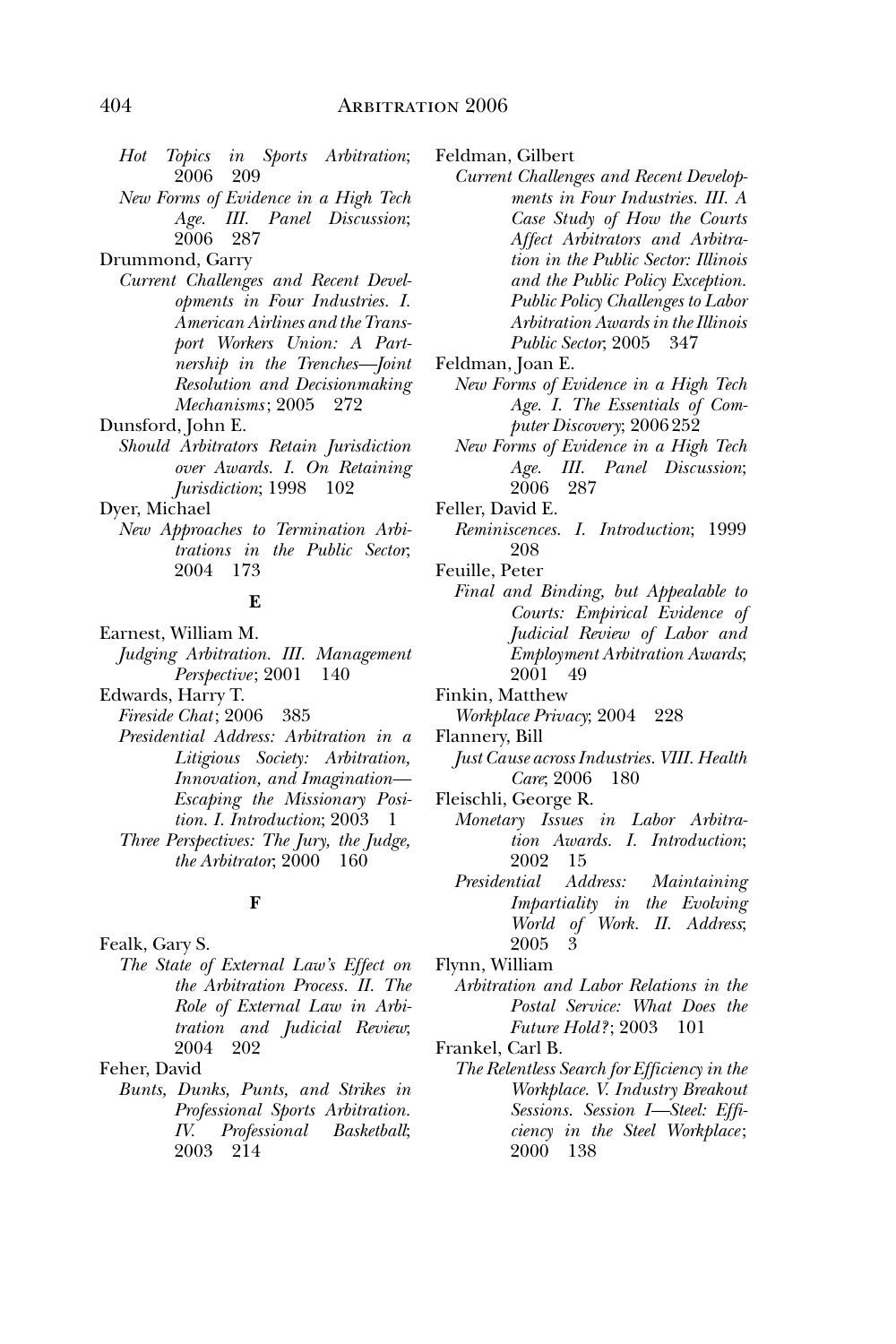Gold, Alan B.

*Truth and Lies*; 1999 196

## **G**

- Gallagher, Jack *Is It Time for a National Unfair Dismissal Statute?* ; 2006 335 Ganz, Howard
	- *Bunts, Dunks, Punts, and Strikes in Professional Sports Arbitration. V. Professional Basketball*; 2003 216
- Garraux, James
- *The Relentless Search for Efficiency in the Workplace. V. Industry Breakout Sessions. Session I—Steel: A Steel Industry Perspective* ; 2000 133

Gaunt, Janet

- *What Arbitrators Really Need to Know in Health Care Arbitration. IV. An Arbitrator's Perspective on Health Care Issues*; 2003 155
- Gerhart, Paul

*Workplace Privacy*; 2004 228

- Gershenfeld, Alan
- *Presidential Address: Yesterday, Today, and Tomorrow in Arbitration. I. Blessed Are the Peacemakers*; 2004 1
- Gershenfeld, Gladys
	- *In Memoriam: G. Allan Dash, Jr.*; 2000 v
	- *Presidential Address: Yesterday, Today, and Tomorrow in Arbitration. II. Introduction: Walter Gershenfeld*; 2004 2
- Gershenfeld, Neil
	- *Presidential Address: Yesterday, Today, and Tomorrow in Arbitration. I. Blessed Are the Peacemakers*; 2004 1
- Gershenfeld, Walter J. *In Memoriam: G. Allan Dash, Jr.*; 2000 v
	- *Presidential Address: Yesterday, Today, and Tomorrow in Arbitration. III. Address* ; 2004 3

Giolito, Robert

*Arbitration Decisions of the U.S. Supreme Court 2000-2001. IV. Union Perspective* ; 2001 35

Goldberg, Matthew *Arbitration in a Fishbowl: The Ethics of Disclosure. II. Be Careful Where You Step*; 2005 232 Goldberg, Stephen B. *What Happens after the Arbitrator's Award?* ; 2006 229 Goldsmith, Willis J. *Truth or Consequences: Arbitral Rulings on Discipline for Alleged Abuse in Law Enforcement, Education, Health Care, and Customer Service Settings*; 2003 33 Gootnick, Margery F. *Presidential Address: My Love Affair with Arbitration*; 2006 1 Gordon, Joe *Current Challenges and Recent Developments in Four Industries. I. American Airlines and the Transport Workers Union: A Partnership in the Trenches—Joint* 

*Resolution and Decisionmaking Mechanisms*; 2005 272

Gorman, Robert

- *The Relentless Search for Efficiency in the Workplace. I. Introduction*; 2000 110
- *The Relentless Search for Efficiency in the Workplace. III. Introduction to Jonathan Hiatt* ; 2000 119
- Greco, Amedeo
	- *Arbitration and Labor Relations in the Postal Service: What Does the Future Hold?* ; 2003 101
	- *Current Challenges and Recent Developments in Four Industries. II. Arbitration and Labor Relations in the Postal Service: What Does the Future Hold?* ; 2005 293
- Greenbaum, Marc D.
	- *The Incredible Shrinking Workplace: Legal and Arbitration Issues Generated by Reorganizations and Downsizing. I. Introduction*; 2003 123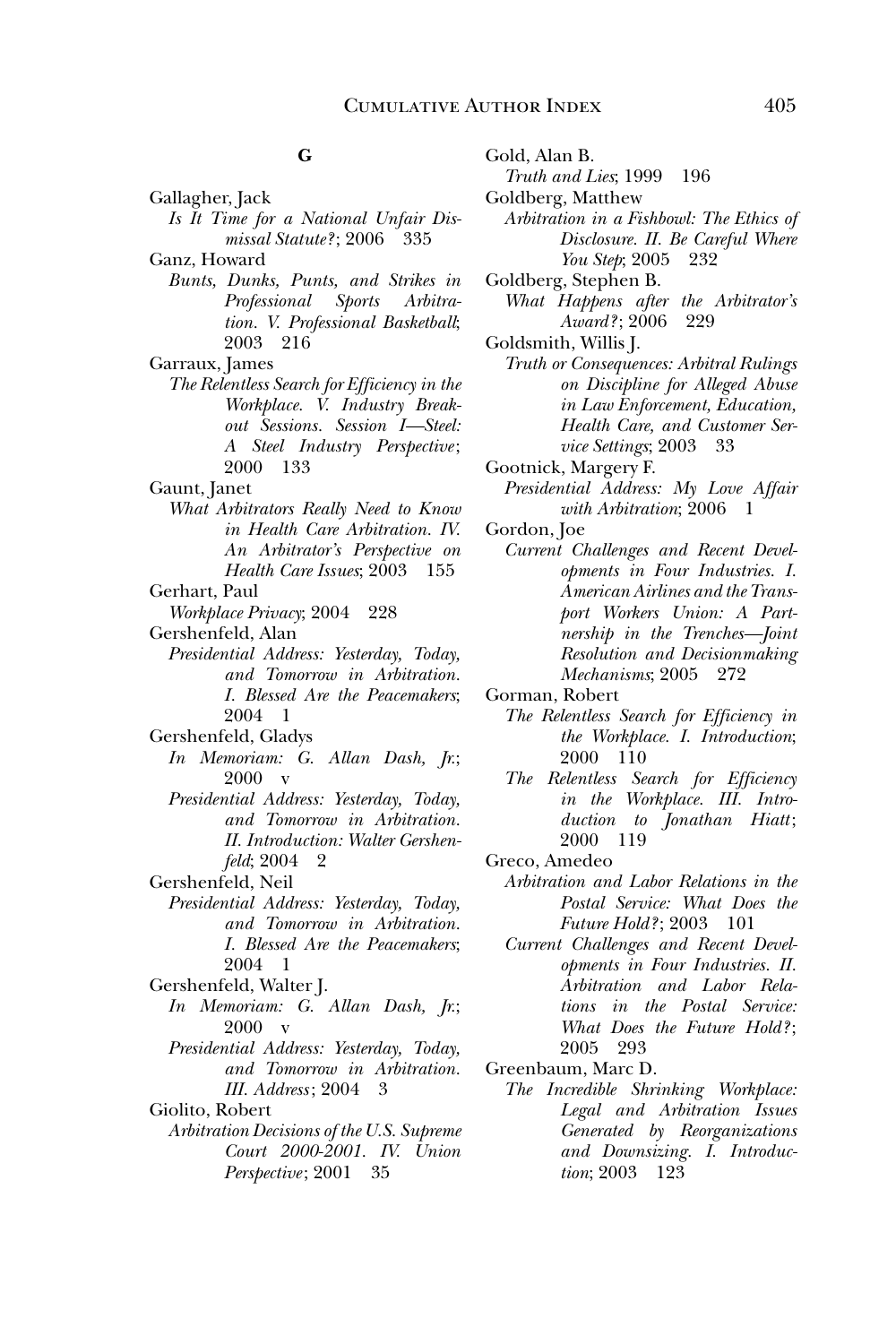Greenbaum, Marcia L.

*In Memoriam: Jean McKelvey* ; 1998 v *Major Issues in Arbitration in the U.S. Education Sector: Stateside and Puerto Rico*; 2003 169

Grodin, Joseph

*Arbitration Decisions of the U.S. Supreme Court 2000-2001. I. Review and Appraisal*; 2001 13

Gross, James

*Is Procedural Due Process an Element of Just Cause or a Separate Issue with Distinct Remedies? III. Substantive Due Process: The Standards for Judgment Must Also Be Fair* ; 2002 58

Gruenberg, Gladys

*In Memoriam: Byron R. Abernethy*; 2004 v

#### **H**

- Hall, Larry G.
	- *Employer Neutrality and Card Checks. II. Navigating the Uncharted Seas of Negotiated Tranquility: A Management Perspective on Employer Neutrality Agreements and Card Checks*; 2005 157

Harkless, James M.

*Presidential Address: The NAA and Its Future*: 1999 1

Harness, William

*Just Cause across Industries. III. The Federal Sector* ; 2006 100

Harrington, Vin

*The Relentless Search for Efficiency in the Workplace. V. Industry Breakout Sessions. Session IV—State and Municipal Government: State and Local Government Discussion*; 2000 153

Harris, Robert O.

*Industry Specific Arbitration Issues: The Airline Industry. III. Interest Arbitration in the Airline Industry: One Arbitrator's Perspective* ; 2002 155

- *The Relentless Search for Efficiency in the Workplace. V. Industry Breakout Sessions. Session II—Transportation: Introduction to the Role of Workplace Efficiencies in the Airline and Trucking Industries*; 2000 142
- Harris, Catherine H.
	- *Just Cause across Industries. VI. Media, Communications, and Technology* ; 2006 149
- Hartinger, Arthur A.
- *Ask the Advocates*; 2004 101
- Hartman, Sandra J.
	- *The National Academy of Arbitrators: Decline and Fall or Renewal?* ; 2002 206
- Hayford, Stephen L.
	- *How the Federal Arbitration Act Will Stabilize and Strengthen the Law of Labor Arbitration*; 1999 169
	- *The Revised Uniform Arbitration Act: Third Leg of Modern Arbitration Law. I. Presenter* ; 2001 88

Hedian, H. Victoria

- *Truth or Consequences: Arbitral Rulings on Discipline for Alleged Abuse in Law Enforcement, Education, Health Care, and Customer Service Settings*; 2003 33
- Heenan, Roy L.
	- *Globalization and Its Effect on Collective Bargaining and Labor Arbitration*; 2006 309
- Heinsz, Timothy J.
	- *AAA/FMCS Update: A View from the Top. III. Panel Discussion*; 2004 315
- Henderson, Harold
	- *Bunts, Dunks, Punts, and Strikes in Professional Sports Arbitration. VII. Professional Football*; 2003 221
- Hensler, Deborah R.
	- *Judging Arbitration. I. Overview*; 2001 123
- Heyman, Michael
	- *David Feller Memorial Lecture: Dealing with Hot Battles in the*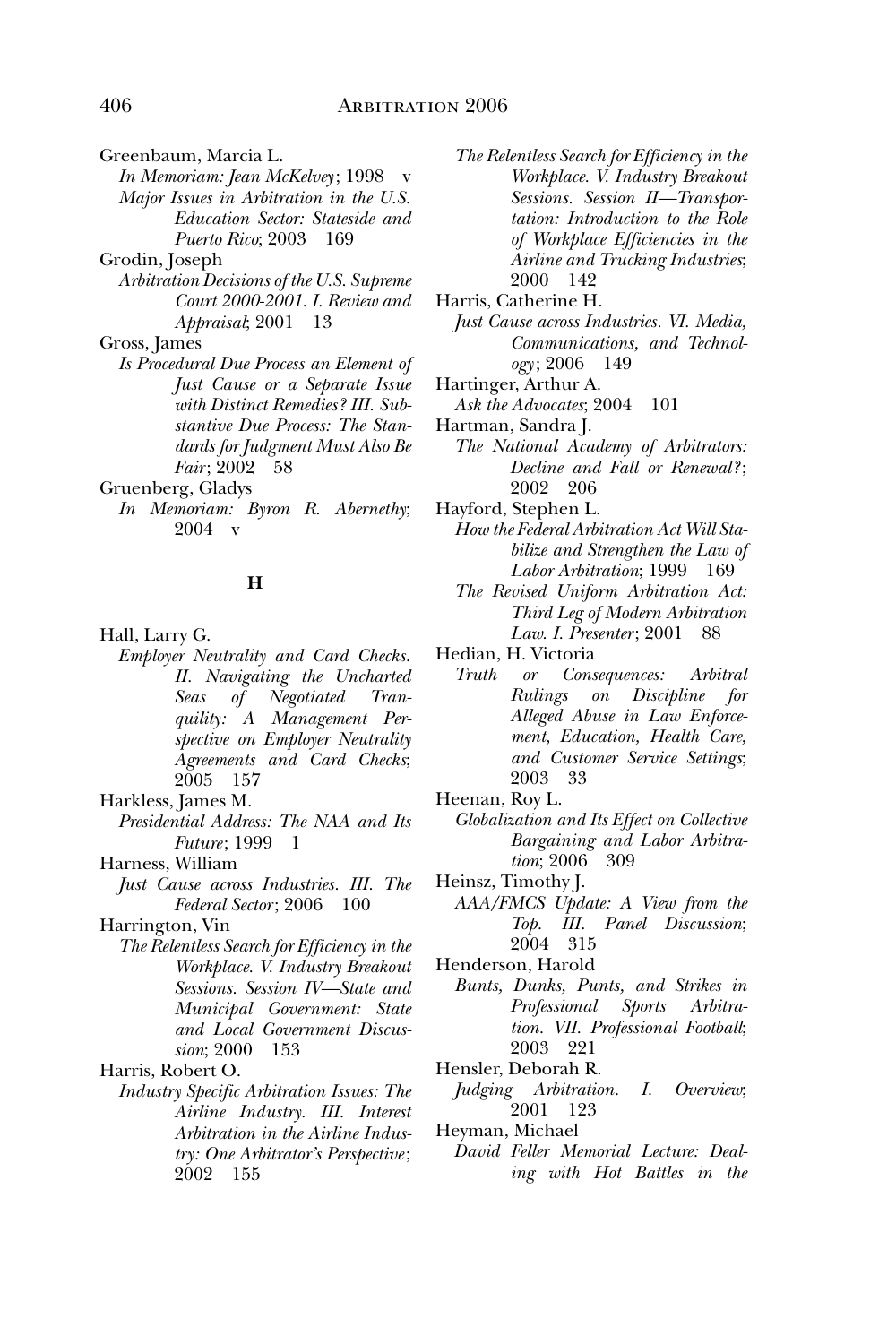*Public Sector: Any Lessons for Workplace Dispute Resolution?* ; 2004 16

Hiatt, Jonathan P.

- *Globalization and Its Effect on Collective Bargaining and Labor Arbitration*; 2006 309
	- *The Relentless Search for Efficiency in the Workplace. IV. The Impact of Arbitrators on Workplace Efficiency* ; 2000 119

Hill, Janet

*The Revised Uniform Arbitration Act: Third Leg of Modern Arbitration Law. II. Employee Perspective*; 2001 106

Hill, Marvin F., Jr.

- *Current Challenges and Recent Developments in Four Industries. I. American Airlines and the Transport Workers Union: A Partnership in the Trenches— Joint Resolution and Decisionmaking Mechanisms*; 2005 272
- *In Memoriam: Anthony V. Sinicropi*; 2003 xii

Hobbie, Charles A.

- *Collective Bargaining and Arbitration in the Federal Sector: An Update. II. Panel Discussion*; 2006 369
- Hockenberry, Earle William, Jr.
- *Collective Bargaining and Arbitration in the Federal Sector: An Update. II. Panel Discussion*; 2006 369

Hoey, Barbara

*Just Cause across Industries. VIII. Health Care* ; 2006 180

Hoffman, C.W. (Bill), Jr.

*New Approaches to Termination Arbitrations in the Public Sector*; 2004 173

Hoffman, Susan Katz

*The Incredible Shrinking Workplace: Legal and Arbitration Issues Generated by Reorganizations and Downsizing. IV. ERISA: A Management Perspective* ; 2003 130

Holden, Lawrence T., Jr.

*Bunts, Dunks, Punts, and Strikes in Professional Sports Arbitration. I. Introduction*; 2003 207

Hurtgen, Peter

- *AAA/FMCS Update: A View from the Top. II. The View from the FMCS*; 2004 310
- *AAA/FMCS Update: A View from the Top. III. Panel Discussion*; 2004 315
- *Keynote Address: Introduction*; 2006 199

# **J**

Jaffe, Ira F.

- *Just Cause across Industries. III. The Federal Sector* ; 2006 100
- *Truth or Consequences: Arbitral Rulings on Discipline for Alleged Abuse in Law Enforcement, Education, Health Care, and Customer Service Settings*; 2003 33, 60
- *Unresolved Issues in Employment ADR. I. Unresolved Issues in Employment ADR*; 2002 72

Jamrog, Jay J.

- *The Changing Nature of Work and People. I. An Analysis of the Changing Nature of Work and People* ; 2000 67
- Johnson, Dan
- *Ask the Advocates*; 2004 101
- Johnson, Weyman
- *The Revised Uniform Arbitration Act: Third Leg of Modern Arbitration Law. III. Employer Perspective* ; 2001 110
- Jones, Dallas L.
- *In Memoriam: Russell A. Smith*; 2002 ix
- Jones, Edgar A., Jr.
- *Reminiscences. I. Introduction*; 1998 160
- Jordan, Stephen H.
	- *Monetary Issues in Labor Arbitration Awards. II. Interest Awards on Back Pay: Strengthening Make-Whole Remedies*; 2002 17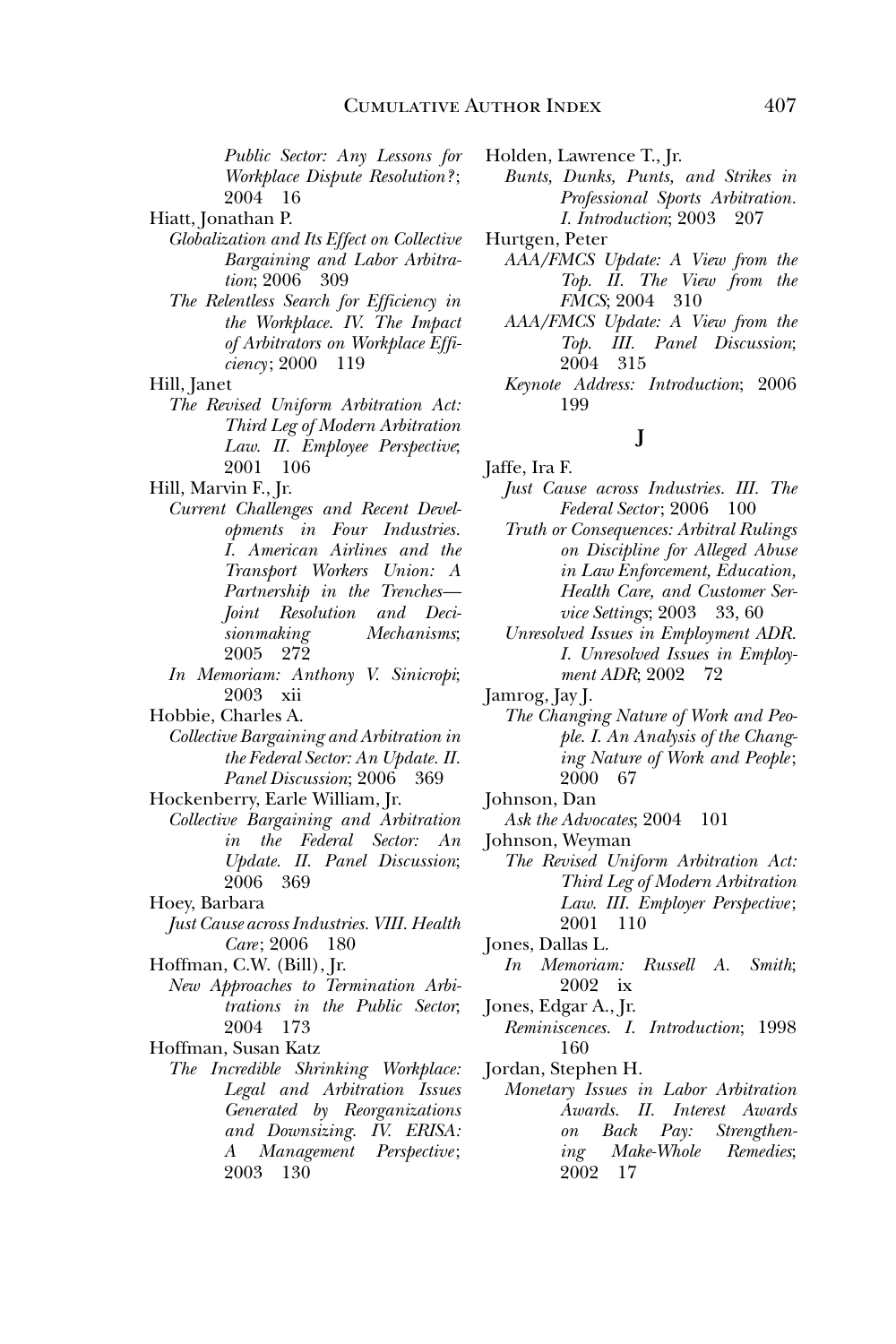Joyce, Charles T.

*Attendance Issues: A Pea Soup of FMLA, ADA, Contractual Leave Rights, and the Employers Need to Control Attendance. I. The Impact of the Americans with Disabilities Act on Attendance Issues: An Anachronism in the Making?* ; 2002 30

#### **K**

#### Kagel, John

- *Arbitration in a Fishbowl: The Ethics of Disclosure. III. Labor Arbitration and Failure to Disclose* ; 2005 240
- *Presidential Address: Seeking a Vaccine: Avoiding the Sad Practices of Commercial Arbitration*; 2001 1
- *Truth or Consequences: Arbitral Rulings on Discipline for Alleged Abuse in Law Enforcement, Education, Health Care, and Customer Service Settings* ; 2003 33

Kainen, Burton

*Just Cause: An Evolving Concept. II. Panel Discussion*; 2006 50

Kaplan, Roger P.

*Collective Bargaining and Arbitration in the Federal Sector: An Update. II. Panel Discussion*; 2006 369

## Kaufman, Bruce E.

*The Future of Collective Bargaining and Its Impact on Dispute Resolution*; 1999 11

- *Reminiscences. II. Fireside Chat*; 2000 240
- Kessler, Jeffrey L.
- *Hot Topics in Sports Arbitration*; 2006 209

#### Keyes, Judith Droz

*A Debate: Should Labor Arbitrators Receive Evidence for "What It's Worth"? II. Management Perspective*; 1998 98

King, Cheryl

- *Ask the Advocates*; 2004 101
- Klaas, Brian S.
	- *Workplace Justice without Unions: Summary of a Study*; 2005 121
- Knopf, Paula
- *Free Speech and Privacy in the Internet Age: Canadian Perspective* ; 2001 167
- Knowlton, Anita Christine
	- *Handling the Complex Arbitration: The Entertainment Industry: A Case Study. I. Panel Discussion*; 2004 263
	- *Work and Family Conflict. II. The Evolution of Worklife Disputes in Grievance Arbitration: A Commentary on Professor Joan Williams' Presentation to the National Academy of Arbitrators* ; 2005 84
- Kopitzke, Cheryl L.
	- *Handling the Complex Arbitration: The Entertainment Industry: A Case Study. III. Communications between Grievants and Their Unions: Privileged or Not?* ; 2004 288
- Kosanovich, Daniel N.
	- *Just Cause across Industries. I. Airlines*; 2006 63
- Krieger, Kathy L.
	- *Just Cause: An Evolving Concept. II. Panel Discussion*; 2006 50

#### **L**

- Laureano Molina, Serapino *Major Issues in Arbitration in the U.S. Education Sector: Stateside and* 
	- *Puerto Rico*; 2003 169
- Lee, Thomas Hayden
	- *What Arbitrators Really Need to Know in Health Care Arbitration. II. The Health Care Industry: Management's View on the Top Ten Issues*; 2003 147

Kerr, Clark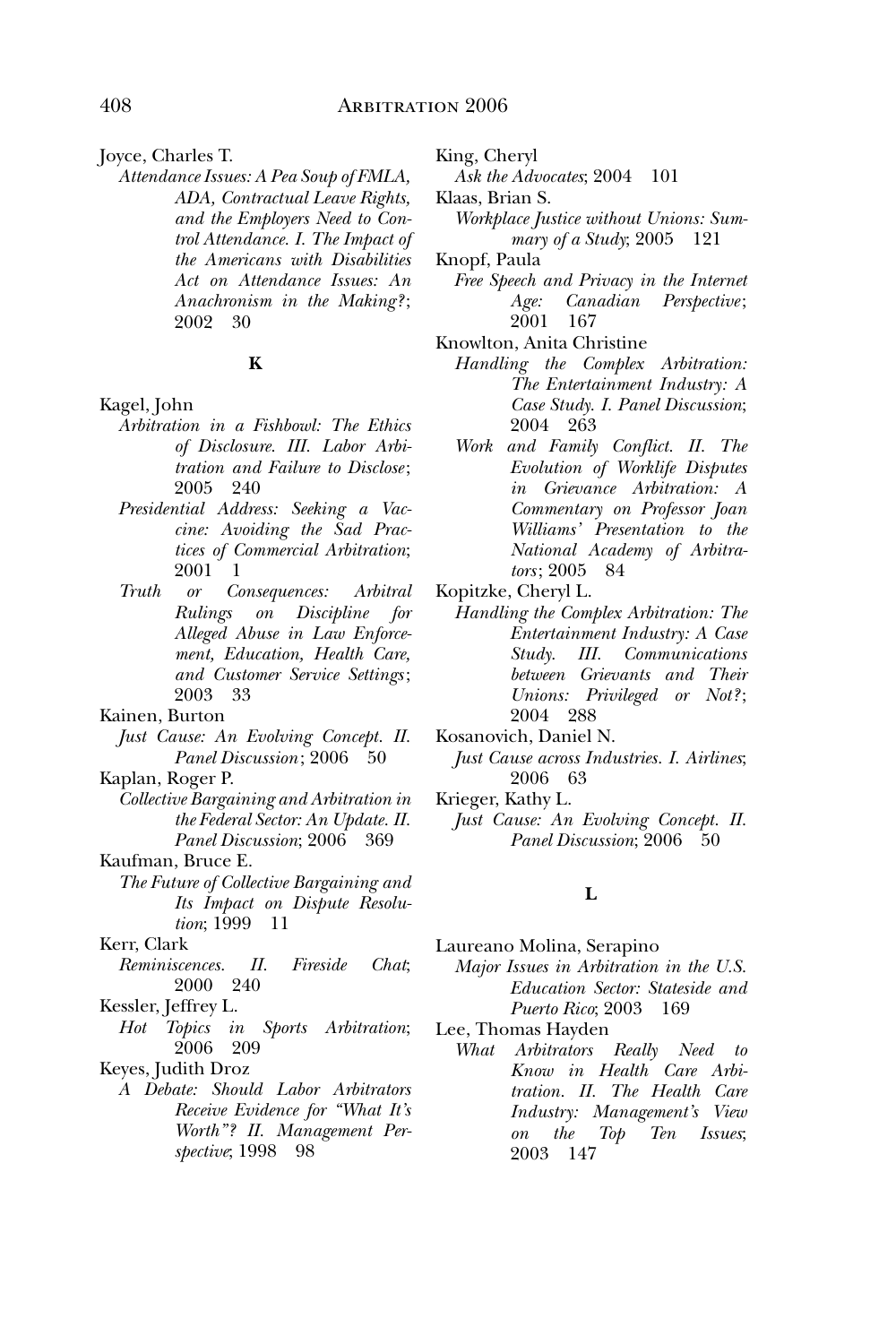Lelchook, Jerry

*Just Cause across Industries. III. The Federal Sector* ; 2006 100

LeRoy, Michael H.

*Final and Binding, but Appealable to Courts: Empirical Evidence of Judicial Review of Labor and Employment Arbitration Awards*; 2001 49

Lewis, Donna

- *Labor Relations and Arbitration Post-9/11: The US Airways Experience* ; 2003 75
- Lipkin, Harriet
- *Innovations in Dispute Resolution: I. The Las Vegas Hotel Industry*; 2004 118

Lipsky, David B.

- *The Arbitration Profession in Transition: Preliminary Results from a Survey of the National Academy of Arbitrators*; 1999 241
- *The Arbitration Profession in Transition: A Survey of the National Academy of Arbitrators*; 2000 267
- Lopez Henriquez, Gail *What Happens after the Arbitrator's Award?* ; 2006 229
- Luby, Arthur M. *Just Cause across Industries. I. Airlines*; 2006 63

#### **M**

Mackenzie, Susan T. *Due Process in Employment Arbitration: III. Is the Protocol a Shield for Evil or a Sword for Fundamental Fairness?* ; 2004 250

*Due Process in Employment Arbitration: IV. Panel Discussion*; 2004 254

*Is Procedural Due Process an Element of Just Cause or a Separate Issue with Distinct Remedies? I. An Introduction to the Topic*; 2002 49

MacMahon, Mark

*Current Challenges and Recent Developments in Four Industries. IV. Current Issues and Challenges in the Railroad Industry*; 2005 366

Mahoney, Mark J.

- *Employer Neutrality and Card Checks. II. Navigating the Uncharted Seas of Negotiated Tranquility: A Management Perspective on Employer Neutrality Agreements and Card Checks*; 2005 157
- Mahony, Douglas M.
	- *Workplace Justice without Unions: Summary of a Study*; 2005 121
- Malin, Martin H.
	- *An Empirical Investigation of Factors Affecting Outcomes of Discipline Arbitrations Where Work and Family Responsibilities Conflict: Preliminary Results*; 2005 132
- Malone, Pat
	- *Just Cause across Industries. II. Manufacturing and Heavy Industry*; 2006 83
- Mancini, Lisa
	- *Current Challenges and Recent Developments in Four Industries. IV. Current Issues and Challenges in the Railroad Industry*; 2005 366
	- *Just Cause across Industries. VII. Railroads* ; 2006 159

Manicone, Nick<br>*Labor Relations* 

*Labor Relations and Arbitration Post-9/11: The US Airways Experience* ; 2003 75

Marcotte, William A.

- *Canadian Labour Trends*; 2005 387 *Legislation and Court Developments in Canadian Arbitration*; 2003 276
- Marx, Herbert L., Jr.
- *Current Challenges and Recent Developments in Four Industries. IV. Current Issues and Chal-*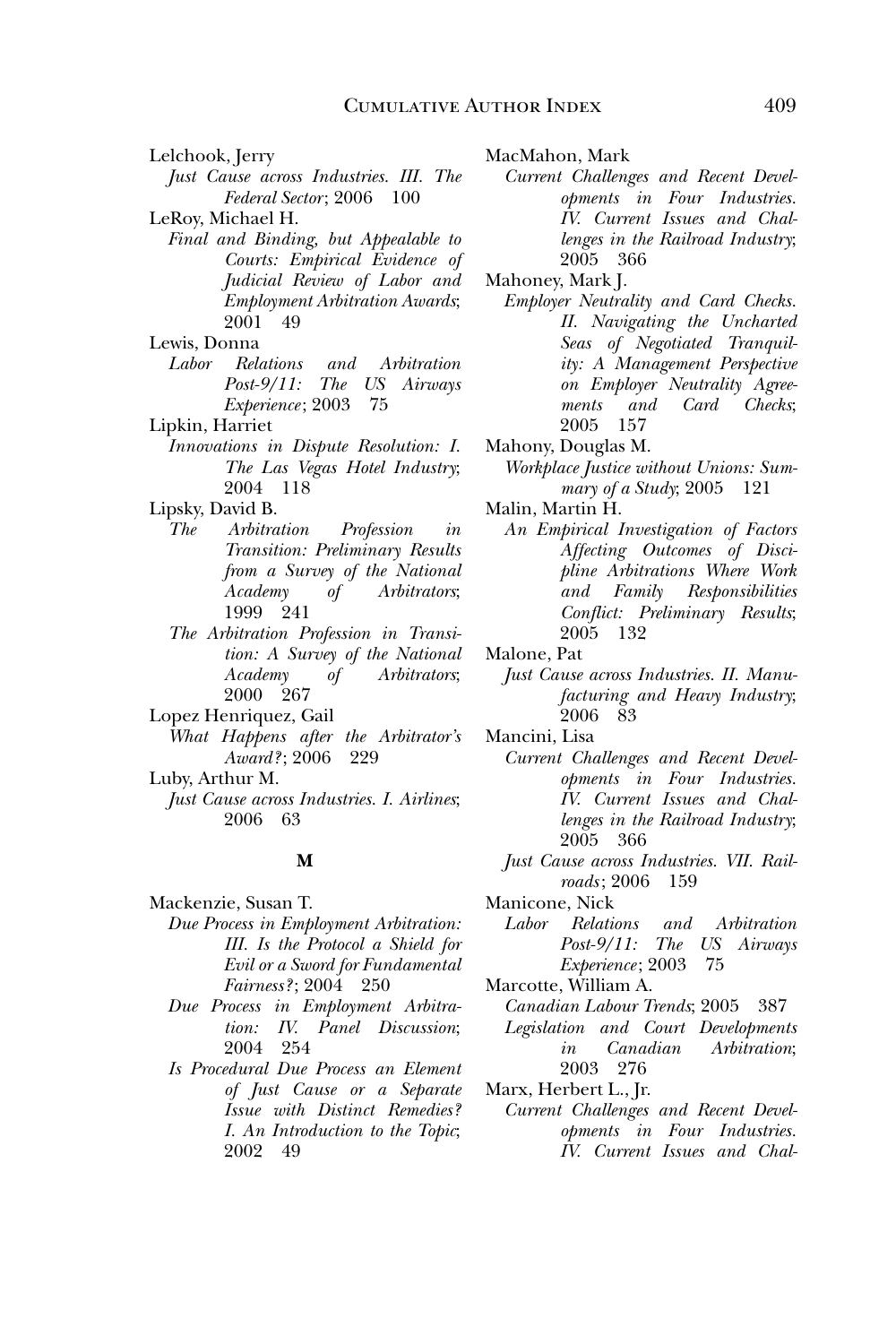*lenges in the Railroad Industry*; 2005 366

- *Distinguished Speaker: Safeguarding Employee Rights in Europe and the United Kingdom (Comment)*; 1998 85
- *In Memoriam: Milton Rubin*; 2003 viii
- Matkov, George J., Jr.
	- *Employer Neutrality and Card Checks. II. Navigating the Uncharted Seas of Negotiated Tranquility: A Management Perspective on Employer Neutrality Agreements and Card Checks*; 2005 157
- McCracken, Richard
	- *Innovations in Dispute Resolution: I. The Las Vegas Hotel Industry*; 2004 118
- McCully, Anne
- *Just Cause across Industries. V. Public Sector* ; 2006 130
- McGraw, Charlie
- *Just Cause across Industries. VII. Railroads* ; 2006 159
- McLaren, Richard H.
	- *Expediting the Arbitration*; 1999 80 *Hot Topics in Sports Arbitration*; 2006 209
- McPherson, Donald S.
- *Presidential Address: My Love Affair with Arbitration. Introduction*; 2006 1
- Meredith, Susan
	- *Just Cause: An Evolving Concept. II. Panel Discussion*; 2006 50

Milinski, M. Scott

*Arbitration in the Public Sector: The New Systems and the Established Systems: What Each Might Learn from the Other. V. A California Case and the Florida Experience* ; 2003 198

Miller, Kathleen

*Truth or Consequences: Arbitral Rulings on Discipline for Alleged Abuse in Law Enforcement, Education, Health Care, and Customer Service Settings*; 2003 33

Miller, William

- *Current Challenges and Recent Developments in Four Industries. IV. Current Issues and Challenges in the Railroad Industry*; 2005 366
- Milsap, Mike
- *Just Cause across Industries. II. Manufacturing and Heavy Industry*; 2006 83
- Mittenthal, Richard
	- *Distinguished Speaker Address: The American Labor Movement in the Post 9/11 World. I. Introduction*: 2002 9
	- *The Heart of the Matter*; 2003 23
	- *In Memoriam: Arthur Stark*; 2003 xvi
	- *In Memoriam: Charles C. Killingsworth*; 1999 v
	- *Just Cause: An Evolving Concept. I. Working at the Margins of Just Cause: The Never Ending Dispute over Arbitral Discretion on the Discharge Penalty*; 2006 32
	- *Reminiscences. II. Fireside Chat*; 2001 15

Moreau, John

- *Expediting the Arbitration*; 1999 80 Moskow, Michael H.
- *Job Loss: Causes, Consequences, and Policy Responses*; 2005 12
- Mullins, Gary
	- *Just Cause across Industries. IV. The Postal Service*; 2006 115
- Murphy, William P.
	- *Reminiscences. II. Fireside Chat*; 1998 162

#### **N**

Nadelbach, Jay *Just Cause across Industries. VIII. Health Care* ; 2006 180

Nash, Daniel L.

*Hot Topics in Sports Arbitration*; 2006 209

Newhall, Christine

*Service Enhancements by the American Arbitration Association*; 2002 184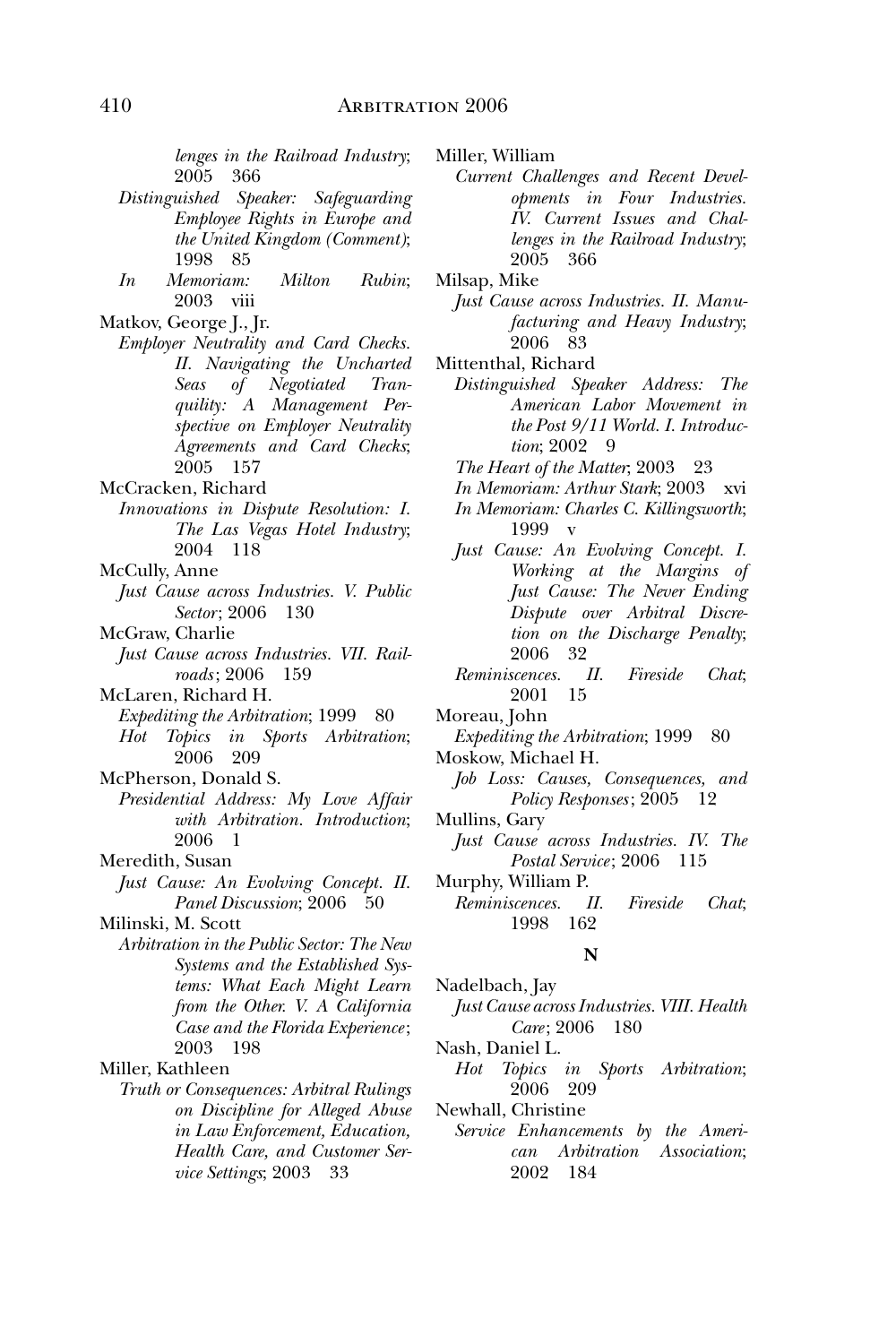Newman, Margo R.

*Current Challenges and Recent Developments in Four Industries. IV. Current Issues and Challenges in the Railroad Industry*; 2005 366

Nicolau, George

- *Implementing Remedies and Retaining Jurisdiction. I. Retaining Jurisdiction: (1) The U.S. Perspective* ; 2004 134
	- *Implementing Remedies and Retaining Jurisdiction. III. Panel Discussion*; 2004 166
	- *In Memoriam: David E. Feller* ; 2003 v
	- *Is It Time for a National Unfair Dismissal Statute?*; 2006 335
	- *Reminiscences. II. Coffee Lounge Chat*; 2003 226
	- *Should Arbitrators Retain Jurisdiction over Awards. II. O Functus Officio: Is It Time to Go?*; 1998 115
- Nielsen, Daniel

*Appointing Agencies*; 1999 103

- *Just Cause across Industries V. Public Sector*; 2006 130<br>*Presidential Address:*
- *Presidential Address: Maintaining Impartiality in the Evolving World of Work. I. Introduction: George R. Fleischli*; 2005 1
- Nolan, Dennis R.
	- *Invited Papers: II. "We Didn't Have Time to Train the Monkeys!"*; 2004 55
		- *The National Academy of Labor and*   $Employment$ 1999 52
		- *Work and Family Conflict. III. Of Work, Family, and Arbitration: Comments on Williams' Work/Family Conflict* ; 2005 89

#### **O**

Oldham, James C. *Is It Time for a National Unfair Dismissal Statute?* ; 2006 335 *Keynote Address: Moderator*; 2006 199

*Reminiscences. I. Introduction*; 2004 76

- Orr, David S.
- *Collective Bargaining and Arbitration in the Federal Sector: An Update. II. Panel Discussion*; 2006 369

## **P**

- Page, Leonard R. *Employer Neutrality and Card Checks. I. Address*; 2005 150
- Parker, Joan
	- *Just Cause across Industries. VII. Railroads*; 2006 159
- Pereles, Ed
- *In Memoriam: Eli Rock*; 2000 viii Picher, Michel
	- *The Arbitration Profession in Transition: Preliminary Results from a Survey of the National Academy of Arbitrators*; 1999 241
	- *The Arbitration Profession in Transition: A Survey of the National Academy of Arbitrators* ; 2000 267
	- *Implementing Remedies and Retaining Jurisdiction. II. Retaining Jurisdiction: (2) The Canadian Perspective*; 2004 142
	- *Implementing Remedies and Retaining Jurisdiction. III. Panel Discussion*; 2004 166
- Pittman, Joffie
- *What Happens after the Arbitrator's Award?* ; 2006 229
- Pordy, Hope
- *Just Cause across Industries. VIII. Health Care* ; 2006 180
- Powell, Elizabeth
- *Arbitration and Labor Relations in the Postal Service: What Does the Future Hold?* ; 2003 101
- Pyle, Warren H.
	- *The Incredible Shrinking Workplace: Legal and Arbitration Issues Generated by Reorganizations and Downsizing. III. Bankruptcy: A Union Perspective* ; 2003 128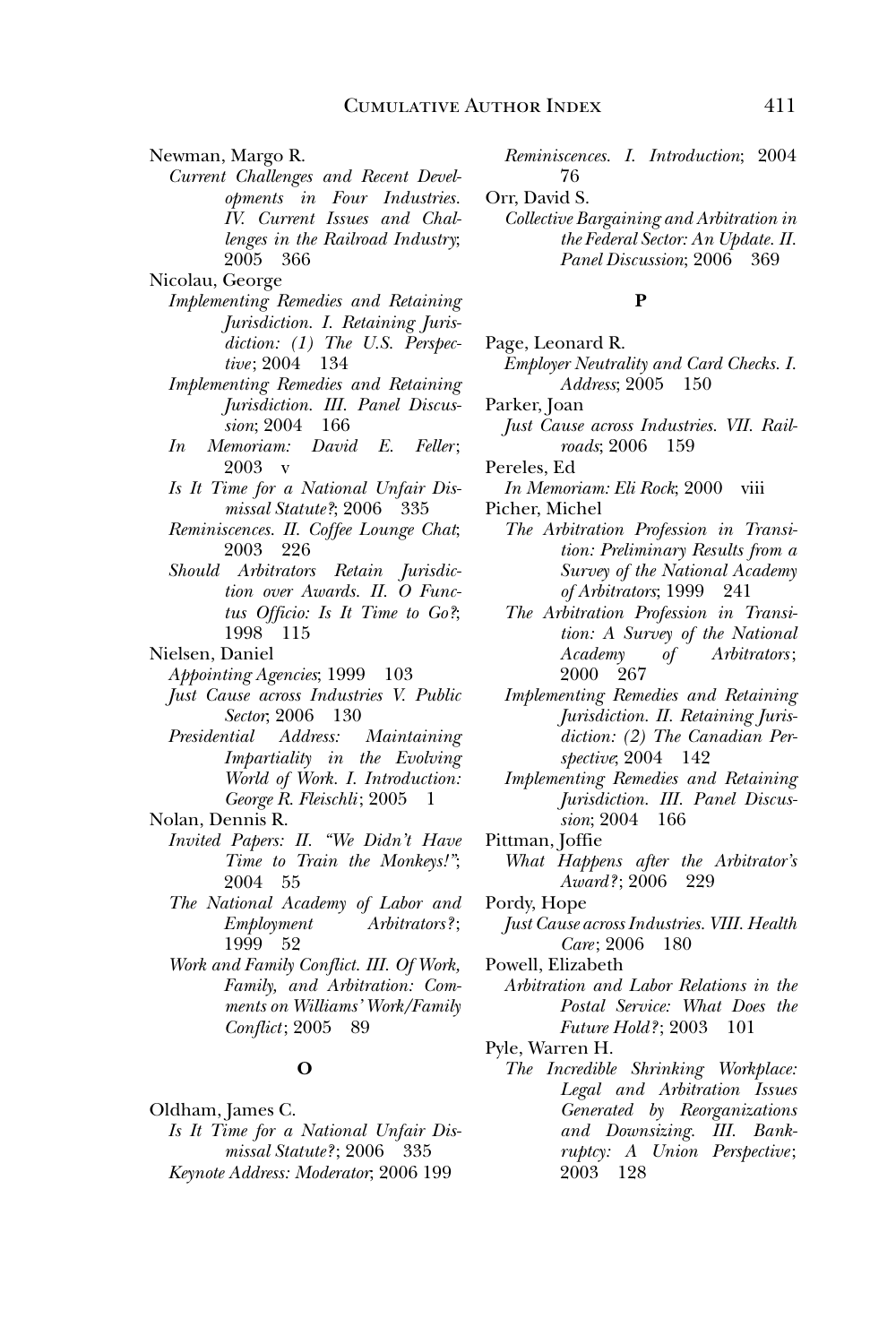# **Q**

Quinn, Francis Xavier *Ethical Boundaries between Arbitrators and the Parties*; 2002 165

# **R**

Rachel, Kevin *Current Challenges and Recent Developments in Four Industries. II. Arbitration and Labor Relations in the Postal Service: What Does the Future Hold?* ; 2005 293

*Just Cause across Industries. IV. The Postal Service* ; 2006 115

Radek, Richard

- *Current Challenges and Recent Developments in Four Industries. IV. Current Issues and Challenges in the Railroad Industry*; 2005 366
- *Just Cause across Industries. VII. Railroads* ; 2006 159

Reinert, Alex

*Three Perspectives: The Jury, the Judge, the Arbitrator*; 2000 160

Render, Edwin R.

- *Just Cause across Industries. II. Manufacturing and Heavy Industry*; 2006 83
- Richmond, Warren H. III
	- *Major Issues in Arbitration in the U.S. Education Sector: Stateside and Puerto Rico*; 2003 169

Rissetto, Harry A.

- *Industry Specific Arbitration Issues: The Airline Industry. II. Conducting Interest Arbitration in the Airline Industry*; 2002 146
- *The NAA Agora: What's Right with Labor Arbitration . . . And How to Keep It That Way*; 2006 2

Ritter, Lavonne

*Innovations in Dispute Resolution: I. The Las Vegas Hotel Industry*; 2004 118

Roberts, Thomas T.

*A Debate: Should Labor Arbitrators Receive Evidence for "What It's*  *Worth"? III. Neutral Perspective* ; 1998 100

*Reminiscences. II. Coffee Lounge Chat*; 2002 232

Rock, Eli

*In Memoriam: G. Allan Dash, Jr.*; 2000 v

Rogers, Theodore O., Jr.

- *New Forms of Evidence in a High Tech Age. II. Electronic Discovery: The Current Legal Landscape* ; 2006 264
- *New Forms of Evidence in a High Tech Age. III. Panel Discussion*; 2006 287

Ross, Dennis

*Distinguished Speaker Address: Lessons of Mediation: Is Peace Still Possible in the Middle East?* ; 2003 15

Rubin, Milton

*In Memoriam: Jean McKelvey*; 1998 v *Presidential Address: Where Have We Been? Where Are We Going? Do We Know?*; 1998 1

#### **S**

Sanderson, John *Expediting the Arbitration*; 1999 80

Santos, Antonio F.

- *Arbitration in the Public Sector: The New Systems and the Established Systems: What Each Might Learn from the Other. II. The Puerto Rican System*; 2003 185
- Sapir, Donald L. *Romance in the Workplace: I. An Overview of the Problem of Workplace Romances*; 1998 16

Schauer, John S.

*Workplace Violence: When Is a Threat a Threat?* ; 2005 184

Scott, Judith A.

*Globalization and Its Effect on Collective Bargaining and Labor Arbitration*; 2006 309

Seeber, Ronald L.

*The Arbitration Profession in Transition: Preliminary Results from a Survey of the National Academy of Arbitrators*; 1999 241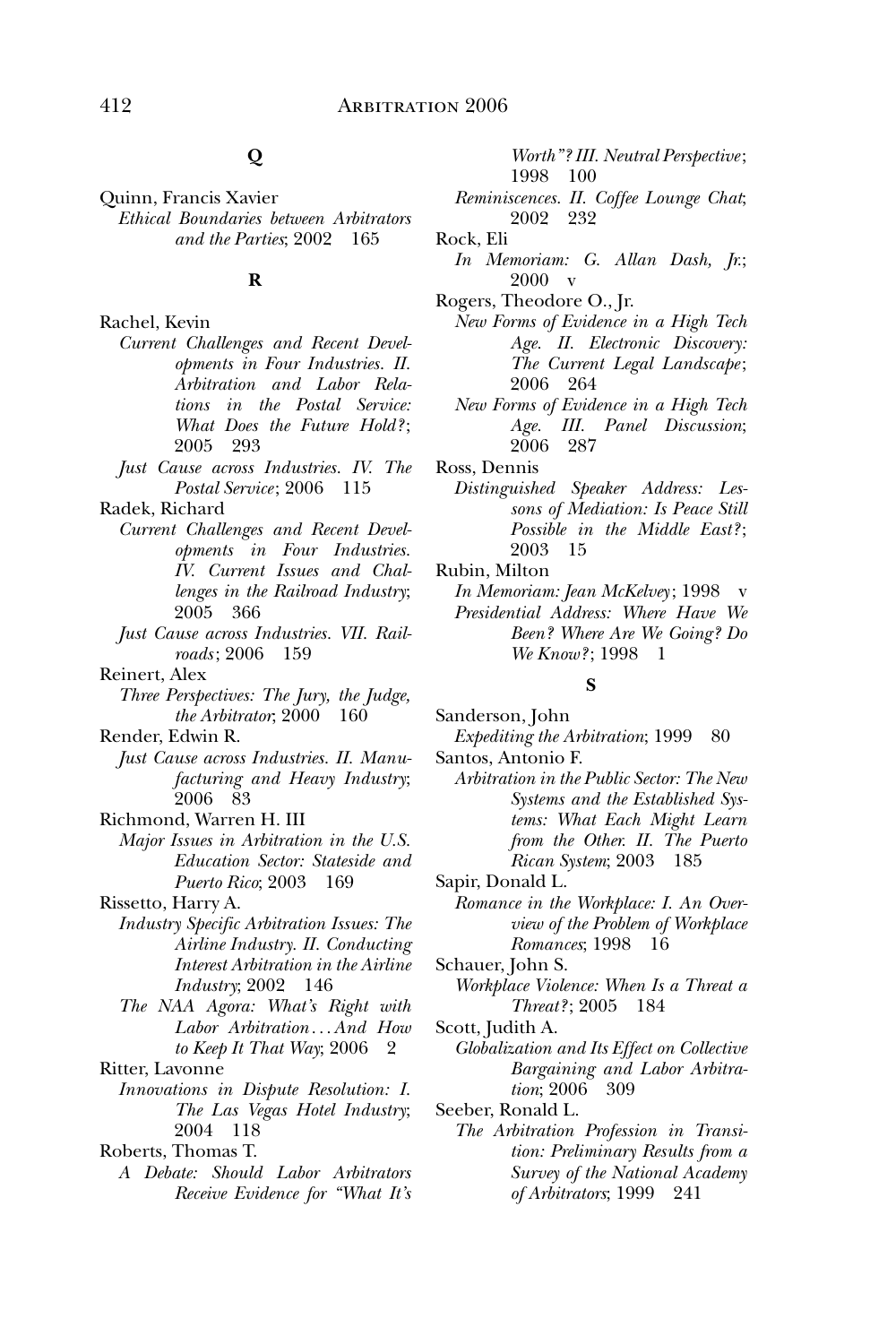- *The Arbitration Profession in Transition: A Survey of the National Academy of Arbitrators*; 2000 267
- Seymour, Richard T.
- *Is It Time for a National Unfair Dismissal Statute?* ; 2006 335
- Sharpe, Calvin William
- *Arbitration in a Fishbowl: The Ethics of Disclosure. I. Introduction*; 2005 228
- *Invited Papers: I. Optimality Theory and Its Implications for Arbitral Practice* ; 2004 30
- *Judicial Review of Labor Arbitration Awards: A View from the Bench*; 1999 126
- Shaw, Kathryn L.
	- *The Relentless Search for Efficiency in the Workplace. II. Innovative Human Resource Practices and Workplace Efficiency*; 2000 111
- Sherman, James J.
- *Judicial Review of Labor Arbitration Awards: A View from the Bench. Comment* ; 1999 151
- *Presidential Address: Arbitrators, Arbitration, and the Academy. II. Address*; 2002 2
- Sherman, Mark R.
- *Presidential Address: Arbitrators, Arbitration, and the Academy. I. Introduction: Jim Sherman: The "Big Guy"*; 2002 1
- Siegel, Donald J.
	- *The Incredible Shrinking Workplace: Legal and Arbitration Issues Generated by Reorganizations and Downsizing. V. ERISA: A Union Perspective*; 2003 133
- Sinicropi, Anthony V.
- *Reminiscences. I. Introduction*; 2002 230
- Skratek, Sylvia *What Happens after the Arbitrator's Award?* ; 2006 229
- Slate, William K., II
- *AAA/FMCS Update: A View from the Top. I. Some of the Critical*

*Issues Facing Labor-Management Arbitration Today*; 2004 300

- *AAA/FMCS Update: A View from the Top. III. Panel Discussion*; 2004 315
- *American Arbitration Association*; 1999 117
- Slawsky, Norman J.
	- *Judging Arbitration. II. Union Perspective* ; 2001 136
- Small, Jeffrey
	- *Labor Relations and Arbitration Post-9/11: The US Airways Experience* ; 2003 75
- St. Antoine, Theodore J.
	- *In Memoriam: David E. Feller* ; 2003 v
	- *Presidential Address: Contract Reading Revisited*; 2000 1
	- *The NAA Agora: What's Right with Labor Arbitration . . . And How to Keep It That Way*; 2006 2
	- *The State of External Law's Effect on the Arbitration Process. I. External Law in Arbitration: Hard-Boiled, Soft-Boiled, and Sunny-Side Up*; 2004 185
	- *The State of External Law's Effect on the Arbitration Process. IV. Panel Discussion*; 2004 219
- Stallworth, Lamont E.
	- *NAA Members and the Exploding ADR Universe: III. EEO Mediation at the EEOC*; 1998 37
- Stark, Arthur
- *In Memoriam: Eva Robins*; 2001 v
- Stern, James L.
	- *Fireside Chat with Arvid Anderson*; 2005 392
	- *Reminiscences. I. Introduction*; 2000 239
- Sternlight, Jean
	- *Due Process in Employment Arbitration: II. The Due Process Protocol: Good as Far as It Goes or a Cloak for Evil?* ; 2004 246
	- *Due Process in Employment Arbitration: IV. Panel Discussion*; 2004 254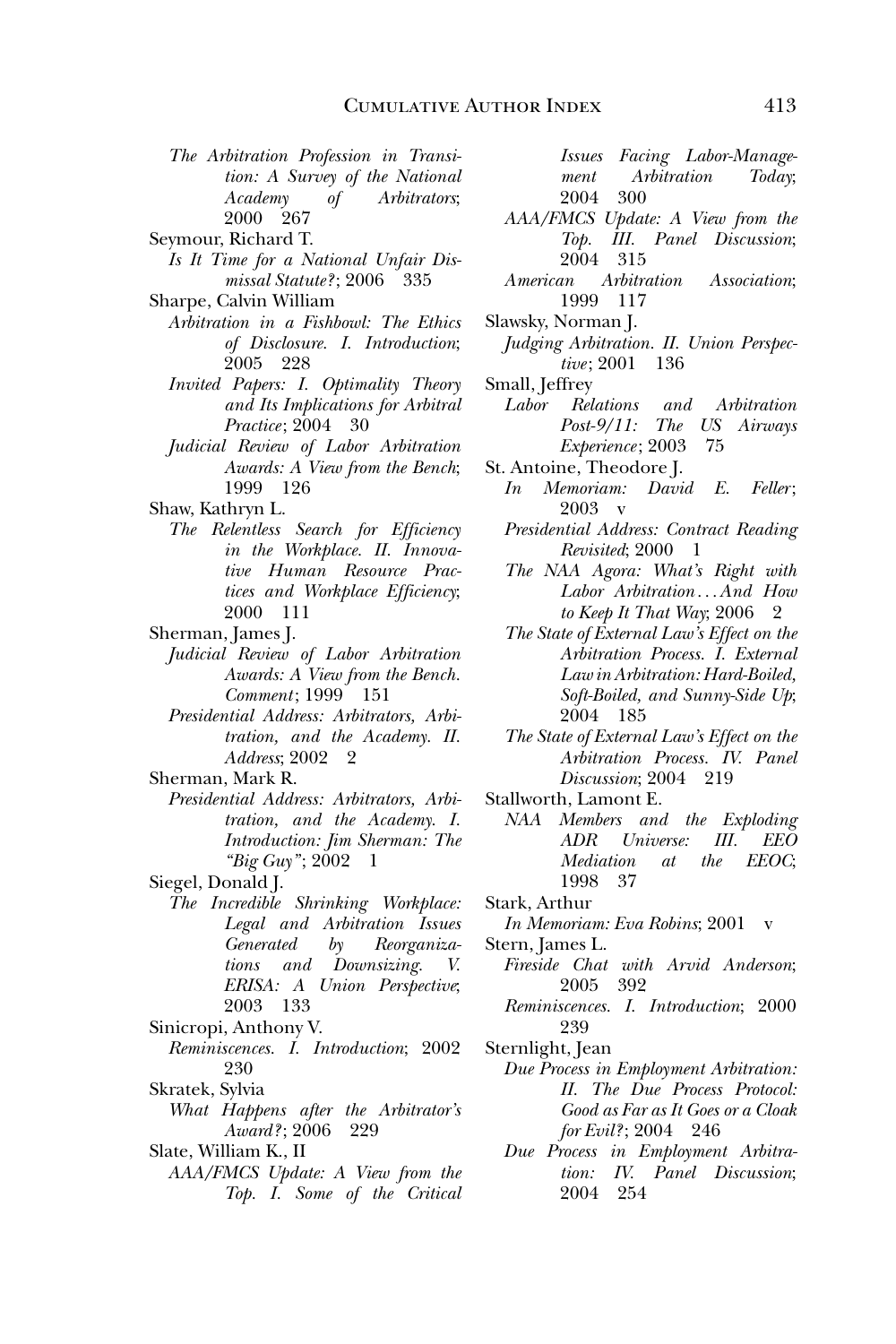Stieber, Jack

*In Memoriam: Charles C. Killingsworth*; 1999 v

Stiller, Sharon

*Romance in the Workplace: III. Statutes Limiting Regulation of Workplace Romances*; 1998 22

Strongin, Andrew

*Truth or Consequences: Arbitral Rulings on Discipline for Alleged Abuse in Law Enforcement, Education, Health Care, and Customer Service Settings* ; 2003 33

Symonette, Alan A.

*Is It Time for a National Unfair Dismissal Statute?* ; 2006 335

#### **T**

- Tacon, Susan *Distinguished Speaker Address: Lessons of Mediation: Is Peace Still Possible in the Middle East?* ;
- 2003 15 Teitelbaum, Marilyn S.
	- *Ask the Advocates*; 2004 101
	- *The State of External Law's Effect on the Arbitration Process. III. A Commentary on the External Law Papers* ; 2004 216
	- *The State of External Law's Effect on the Arbitration Process. IV. Panel Discussion*; 2004 219
- Thompson, Mark
- *Workplace Privacy*; 2004 228

Tickle, Christopher

*Distinguished Speaker: Safeguarding Employee Rights in Europe and the United Kingdom*; 1998 70

Tinsman, Mary

*Current Challenges and Recent Developments in Four Industries. I. American Airlines and the Transport Workers Union: A Partnership in the Trenches—Joint* 

*Resolution and Decisionmaking Mechanisms* ; 2005 272 Topaz, Terri Solomon *Threats and Violence in the Workplace:* 

- *Have Recent Events Changed the Stage?* ; 2002 176
- Torre, Maria I.
- *Just Cause across Industries. I. Airlines*; 2006 63
- Truesdale, John C.
	- *Distinguished Speaker: NLRB Deferral to Arbitration: Still Alive and Kicking* ; 2000 55
- Trumka, Richard L.
	- *Distinguished Speaker Address: The American Labor Movement in the Post 9/11 World. II. Address*; 2002 10
	- *Keynote Address* ; 2006 199

Tulino, Doug A.

*Arbitration and Labor Relations in the Postal Service: What Does the Future Hold?* ; 2003 101

#### **U**

Upshaw, Gene *Bunts, Dunks, Punts, and Strikes in Professional Sports Arbitration. V. Professional Football*; 2003 219

Usery, W.J., Jr.

*Distinguished Speaker: Arbitration in an Evolving Legal Environment: A Mediator's Perspective. II. Address*; 2001 40

# **V**

- Valtin, Rolf *In Memoriam: Lewis M. Gill*; 2002 v *Reminiscences: II. Coffee Lounge Chat*; 2004 77
- Varma, Arup
- *NAA Members and the Exploding ADR Universe: III. EEO Mediation at the EEOC*; 1998 37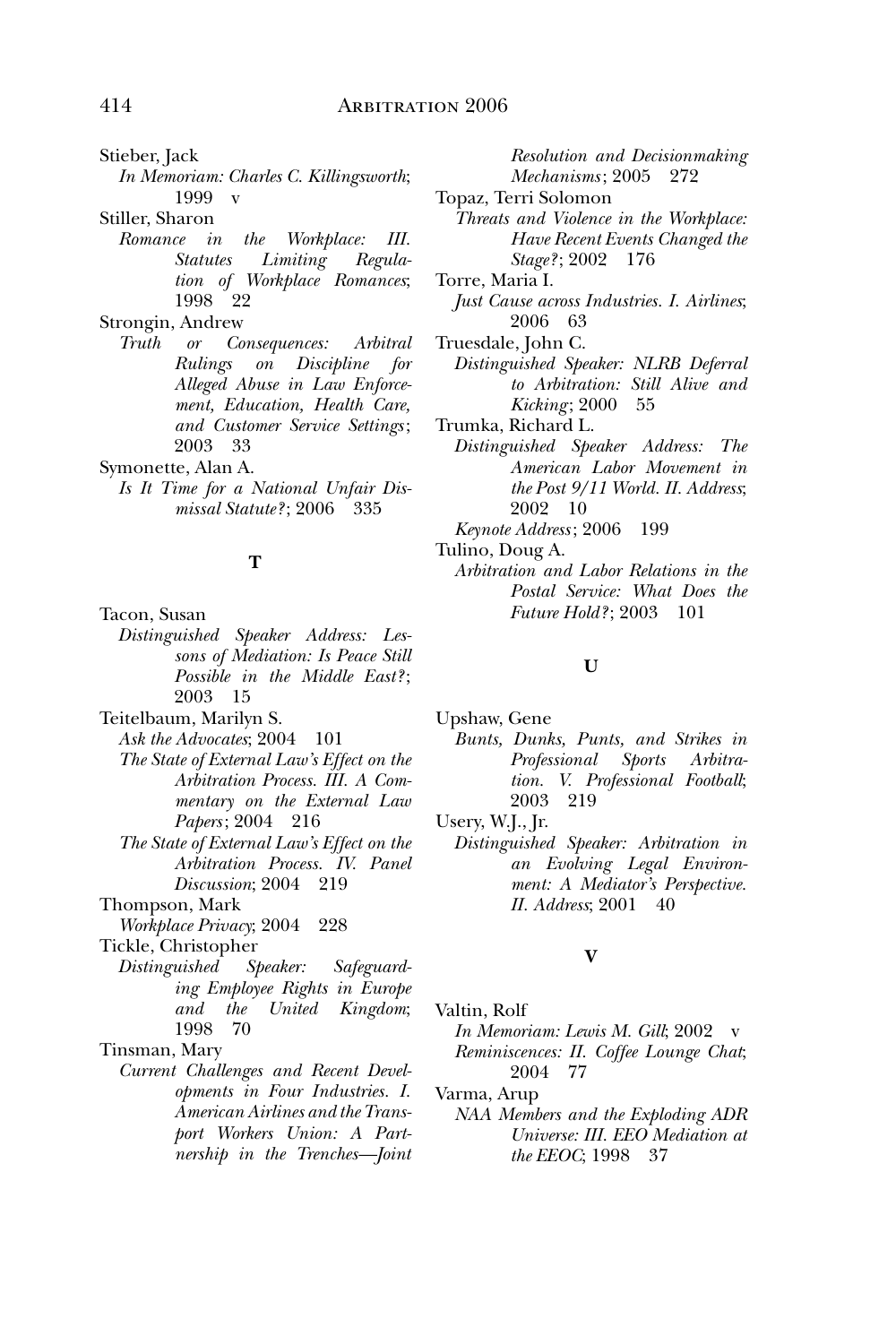Vaughn, M. David *Attendance Issues: A Pea Soup of FMLA, ADA, Contractual Leave Rights, and the Employers Need to Control Attendance. II. Current Issues in Attendance* ; 2002 39

Vercruysse, Robert M.

- *The State of External Law's Effect on the Arbitration Process. II. The Role of External Law in Arbitration and Judicial Review*; 2004 202
- *The State of External Law's Effect on the Arbitration Process. IV. Panel Discussion*; 2004 219

Vernon, Gil

Ask the Advocates; 2004 101

- *Labor Relations and Arbitration Post-9/11: The US Airways Experience* ; 2003 75
- Virjee, Framroze M.
	- *The Changing Face of Just Cause: One Standard or Many? III. Management Response*; 2000 46
- Vonhof, Jeanne M.
	- *The Changing Nature of Work and People. II. An Arbitrator's Perspective*; 2000 100
	- *Current Challenges and Recent Developments in Four Industries. III. A Case Study of How the Courts Affect Arbitrators and Arbitration in the Public Sector: Illinois and the Public Policy Exception*; 2005 319

#### **W**

- Walters, James *Arbitration Decisions of the U.S. Supreme Court 2000-2001. II. Management Perspective* ; 2001 28
- Wasserman, Donald S. *Arbitration in the Public Sector: The New Systems and the Established Systems: What Each Might Learn from the Other. IV. Issues in the Federal Sector* ; 2003 194

Weel, Jim

*Current Challenges and Recent Developments in Four Industries. I. American Airlines and the Transport Workers Union: A Partnership in the Trenches—Joint Resolution and Decisionmaking Mechanisms* ; 2005 272

- *Bunts, Dunks, Punts, and Strikes in Professional Sports Arbitration. III. Baseball: The Contraction Issue from the Union's Perspective* ; 2003 211
- Welling, Bruce *Just Cause: An Evolving Concept. II. Panel Discussion*; 2006 50
- West, John B.
- *Reflections on Selecting an Arbitrator*; 2003 272
- Wheeler, Hoyt N. *Workplace Justice without Unions: Summary of a Study* ; 2005 121
- Whitmore, Richard S. *The Relentless Search for Efficiency in the Workplace. V. Industry Breakout Sessions. Session IV—State and Municipal Government: State and Local Government Discussion*; 2000 153
- Wiener, Jacques L., Jr.
- *Judicial Review of Labor Arbitration Awards: A View from the Bench. Comment*; 1999<sup> $\sim$ </sup> 151
- Wilco, Gwynne *Just Cause across Industries. VIII. Health Care* ; 2006 180
	- *What Arbitrators Really Need to Know in Health Care Arbitration. III. The Health Care Industry: A Union Perspective on the Top Ten Issues*; 2003 152
- Williams, Joan C.
	- *Work and Family Conflict. I. Work/ Family Conflict: The Arbitrator's Role* ; 2005 20
- Williams, Timothy D.W. *NAA Members and the Exploding ADR Universe: IV. Partnering: Dis-*

Weiner, Michael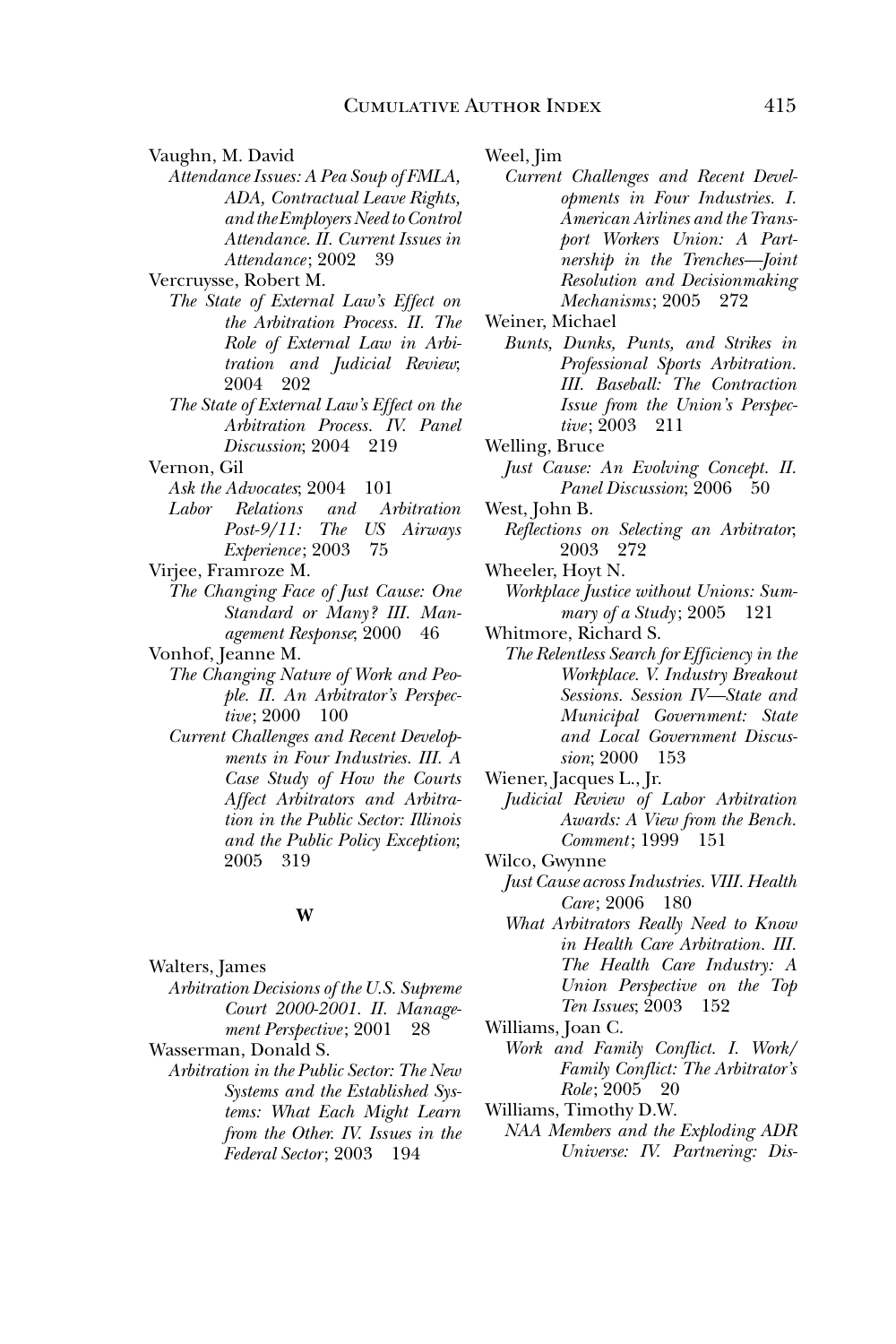*pute Prevention in the Construction Industry*; 1998 60 Wiltsie, Susan Frier *Just Cause across Industries. VI. Media, Communications, and Technology* ; 2006 149 Winograd, Barry *Evidence in Labor Arbitration: How Arbitrators Rule* ; 2005 249 *Innovations in Dispute Resolution: I. The Las Vegas Hotel Industry*; 2004 118 Wittenberg, Carol *In Memoriam: Eva Robins*; 2001 Woodcock, Charles E. *Just Cause across Industries. VII. Rail-*

# *roads* ; 2006 159 **Y**

Yingst, Gary

*Current Challenges and Recent Developments in Four Industries. I. American Airlines and the Transport Workers Union: A Partnership in the Trenches—Joint Resolution and Decisionmaking Mechanisms*; 2005 272

Young, William H.

- *Arbitration and Labor Relations in the Postal Service: What Does the Future Hold?* ; 2003 101
- *Current Challenges and Recent Developments in Four Industries. II. Arbitration and Labor Relations in the Postal Service: What Does the Future Hold?* ; 2005 293
- *Industry Specific Arbitration Issues: The Postal Service. II. Postal Service/*

*Letter Carriers: Progress and Challenges*; 2002 127

#### **Z**

Zack, Arnold

- *Due Process in Employment Arbitration: I. On the Evolution of the Due Process Protocol*; 2004 243
- *Due Process in Employment Arbitration: IV. Panel Discussion*; 2004 254
- *Globalization and Its Effect on Collective Bargaining and Labor Arbitration*; 2006 309
- *Reminiscences. I. Introduction*; 2003 225

Zahren, Thomas

- *Just Cause across Industries. II. Manufacturing and Heavy Industry*; 2006 83
- Zimny, Max
	- *The Revised Uniform Arbitration Act: Third Leg of Modern Arbitration Law. IV. Union Perspective* ; 2001 113
- Zuckerman, Richard
	- *Arbitration in the Public Sector: The New Systems and the Established Systems: What Each Might Learn from the Other. VI. On the New York Experience* ; 2003 201
	- *Just Cause across Industries. V. Public Sector* ; 2006 130
	- *Romance in the Workplace: II. Types of Policies Regulating Workplace Romances* ; 1998 20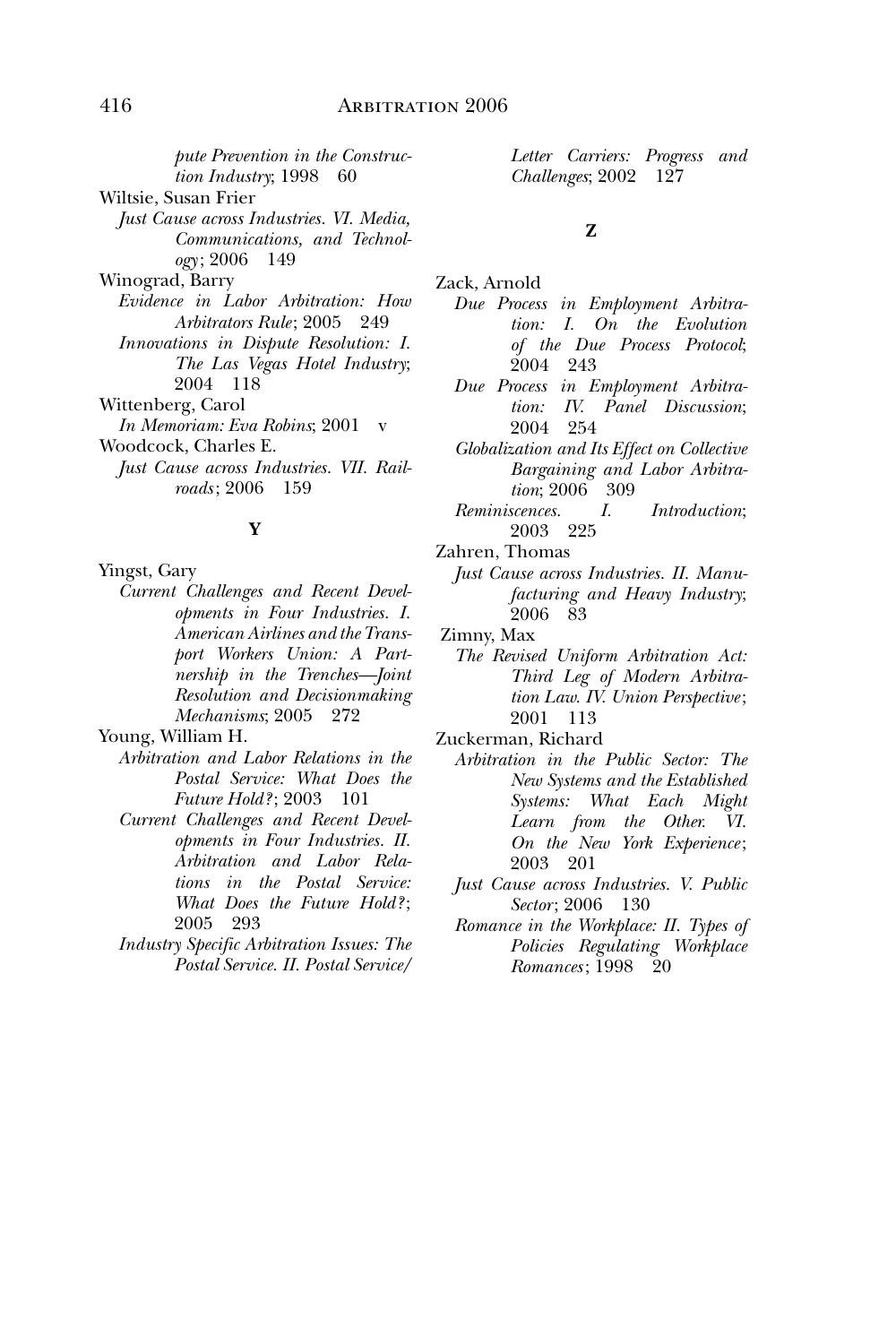# TOPICAL INDEX

### **A**

Aaron, Benjamin 66, 82 Abrams, Roger 108, 112 Absenteeism attendance control plans 45–47 health care industry 184 industry standards 93 last-chance agreements 65–66 Postal Service 124 progressive discipline 80–81 Abuse-of-discretion standard 34–35, 38, 39, 105, 123, 166–67, 182 Access control lists 256 Adelman, Dick 19, 20, 189, 197 Adler, Jim 17, 18 Adler, Sara 23 Advisory arbitration 136 Advocates 20, 21, 23, 25 AFL-CIO 200, 202, 204, 320, 333 Age Discrimination in Employment Act 342–43 Airline industry 8 bankruptcy strategies 203 federal security regulations affecting 70, 76 financial conditions 76–77 just cause 63–82 Airline pilots 77, 81–82 Air Line Pilots Association (ALPA) 70, 71, 75, 205 Alcohol abuse airline pilots 81, 82 public policy exception 8, 17 zero-tolerance rules 94, 176–78 Alcohol testing 67–68, 303 *Alexander v. Gardner-Denver Co*. 7 All Chinese Trade Union Federation 317, 320 American Airlines 68, 70–72, 203 American Arbitration Association (AAA) 25, 226, 310 American Bar Association (ABA) civil discovery standards 265, 269–71, 284, 293

American Eagle 70 American Federation of Government Employees (AFGE) 381 American Postal Workers Union (APWU) 121 Americans with Disabilities Act 135, 342, 354, 356 Amtrak 171, 177 Angus Reid Group 323 Arbitrability, presumption of  $6, 16$ Arbitral discretion definition 55 "just cause" as shaping (*see* Just cause) Arbitrary and capricious standard 35, 166–67 Arbitration of employment disputes (*see* Employment arbitration) in federal sector (*see* Federal sector arbitration) historical antecedents 4–5 of labor-management disputes (*see* Labor arbitration) Arbitration awards as drawing essence from bargaining agreement 6 FLRA review 15, 114, 360–73, 378–79, 383–84 judicial review (*see* Judicial review) post-award work performance (survey) 229–51 publication of 88–89 writing guidelines 60 Arbitrators best practices 26–31 contract interpretation role 8–9, 14 lawsuits against 145, 146 retention of jurisdiction 235, 238, 241, 378–79 scheduling difficulties 11–12, 21 selection criteria 23, 26, 86–89 split decisions 39, 79 training and mentoring 16–26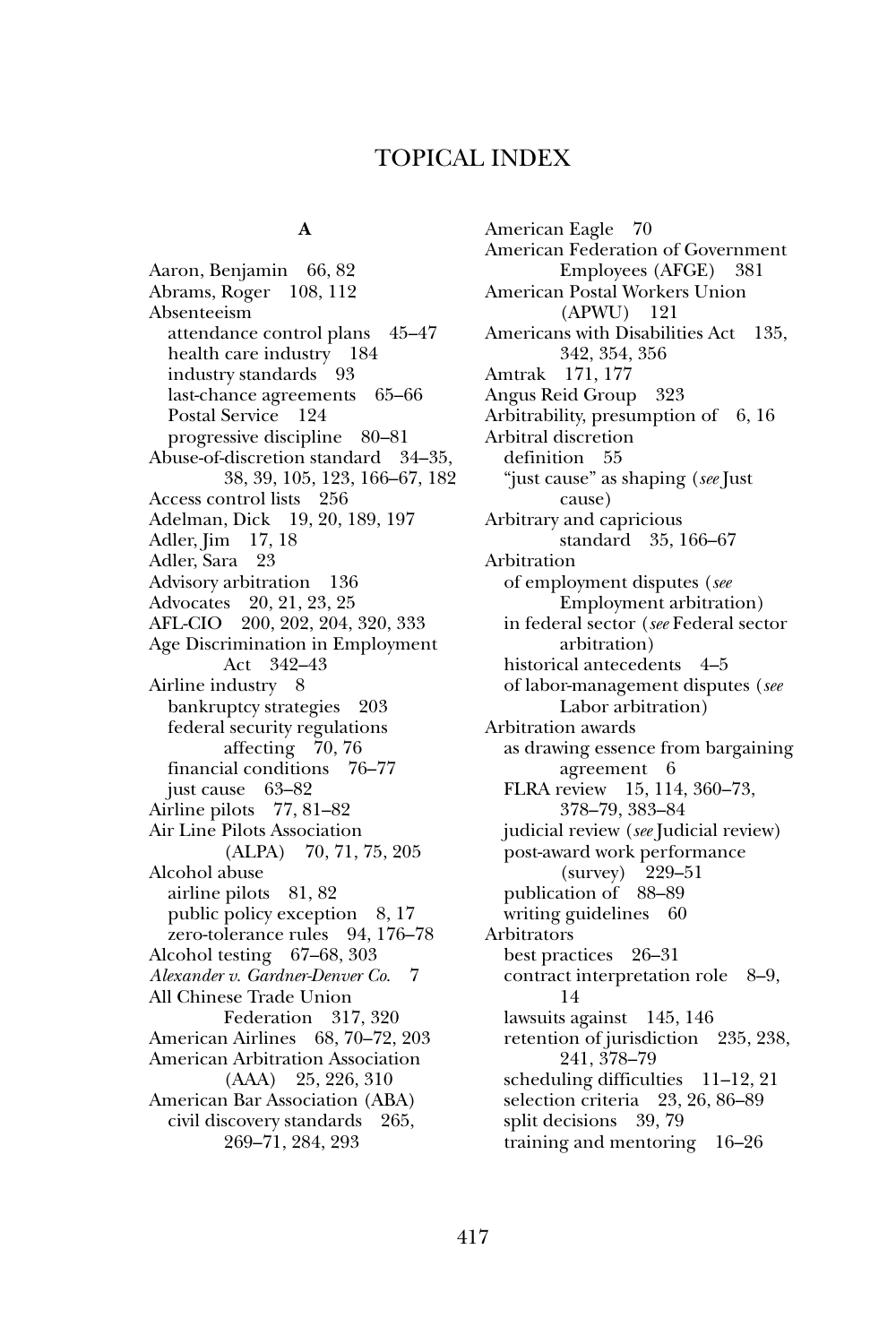understanding of industry and work conditions 68–69, 71–74, 372, 380–81 using new arbitrators 12–13, 25–26 Arends, Jonas 19 Ashman, Martin 281 Association, freedom of 316, 326 Attorney fee awards 111–12, 143–44 At–will employment 22 (*see also* Just cause; Unfair dismissal statute) Audit trails 256 Austin (justice) 266, 284 Australia 310, 314 Auto industry 315, 318, 323, 329–30 Auto Workers (UAW) 204

#### **B**

Back pay 121 "last best" offer 48–49, 54–55 reinstatement with or without 39, 42–43, 47–49, 54–55, 61–62, 77–80, 104, 110, 111, 117–18, 121, 122, 125, 131–32, 181 Back Pay Act 111–12 Bacon, Lydia 68 Baltimore & Ohio Railroad 64 Bangladesh 316, 330 Bankruptcy 199–208, 380 Bargaining (*see* Collective bargaining) Bargaining unit 110–11, 381 Bartender joke 376 Baseball 307 drug testing 218–24 salary arbitration 48, 61 Bayh, Evan 204 "Behavior unbecoming an employee" 137–38, 161–62 Bermuda 314 Beyond a reasonable doubt standard 166, 167, 182 Berger, Ralph 72 Berra, Yogi 371, 372 Bethlehem Steel 95, 199 Bifurcated hearings 378–79 Birch, George 112 Bituminous Coal Operators Association 85

Black, Hugo 378 Bloch, Howard 51 Bloch, Richard 66, 210 Blogs 95–99, 150–59 Bloom, Barton 20 *Board of Education v. Earls* 219 Boone, Dan 26, 30 Bowers, Molly 127 Brennan, William 13 Brent, Dan 19, 187 Briefs 28, 30 Brisco, Chet 157 Broida, Peter 379 Brown, Susan 71 Budget deficit 321 Butler, Suzanne 110

# **C**

California 26, 138–39, 148 Cambodia 314, 316, 317, 320, 329, 330 Canada 205, 310, 314, 316, 322, 323 Cardozo, Benjamin N. 61 Cause 33n Central America 319 Central American Free Trade Agreement (CAFTA) 310, 319 Change to Win unions 333 Child labor 316 China 310, 317–19, 321, 322, 329, 330 Churchill, Winston 381 *Circuit City v. Adams* 339 Civil Rights Act of 1964 342 Title VII 112, 354 Civil Rights Act of 1991 356 Civil rights cases, presumption against reinstatement 245 Civil service 113, 136, 141 Civil Service Commission 372 Civil Service Reform Act (CSRA) 377–78, 382 Clear and convincing evidence standard 166, 167, 182 Client-server networks 253 Clinton Foundation 318 Coal mining 84–85, 352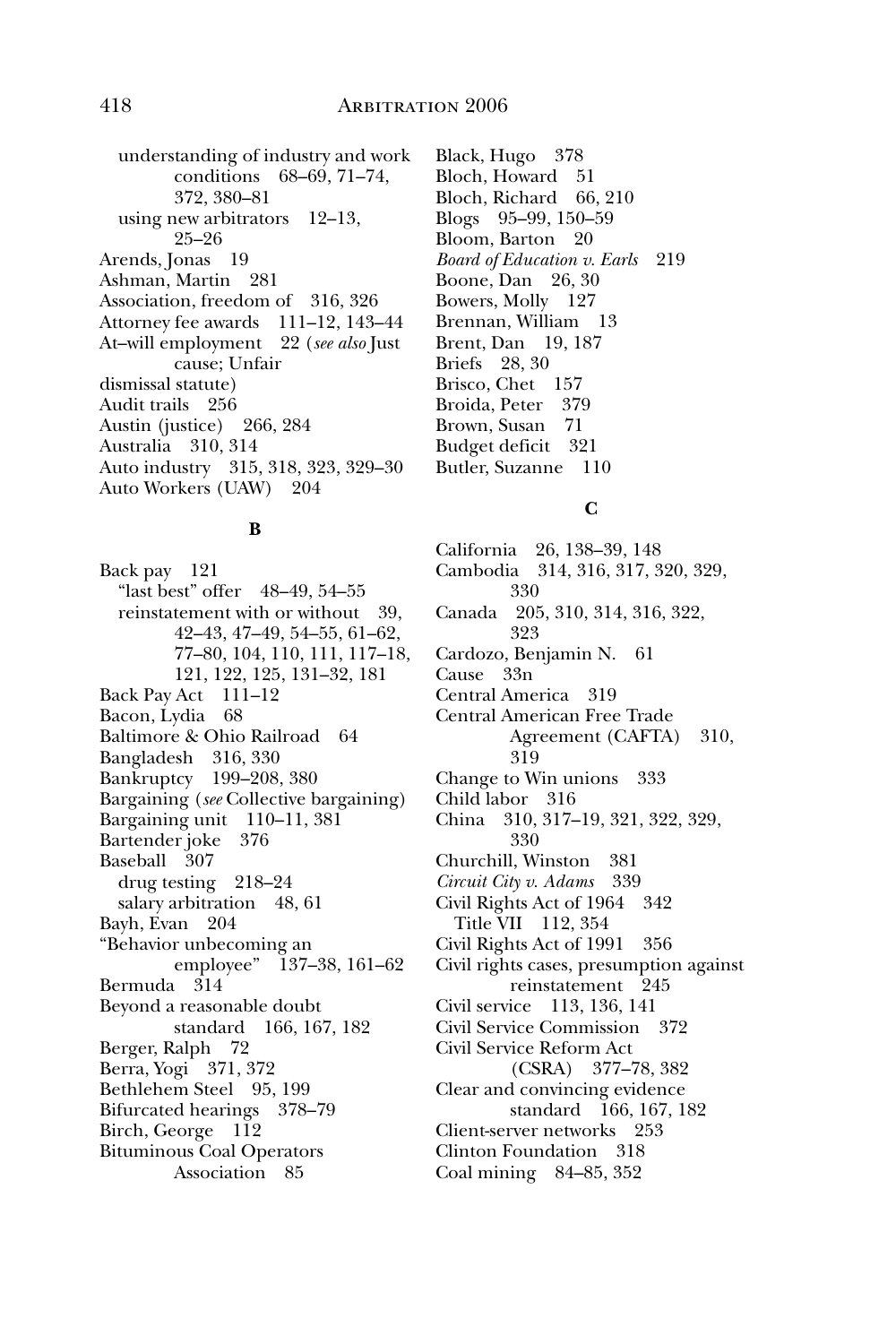Code of Professional Responsibility for Arbitrators of Labor–Management Disputes 39 Codes of conduct 310, 317–19, 326–27, 330–32, 334 Cohen, George 31, 242 Cohen, Phyllis 209–10 *Coleman Holdings v. Morgan Stanley* 293, 296 *Cole v. Burns Int'l Sec. Servs.* 364 Collective bargaining globalization effects 310, 321–24, 332–33 international labor standards 316, 326 new federal sector regulations 374–77 Collective bargaining agreements arbitrators' contract interpretation role 8–9, 14 awards as drawing essence from 6, 361–63 bankruptcy, and termination of contracts 199–208 Colleges, logo clothing 316, 330–31 Collier, Rosemary 370, 374, 375, 377, 382 Collins, Doug 287 Colombia 310, 328 Commission for Conciliation, Mediation and Arbitration 340 Common law of the workplace 313, 314 Computer discovery (*see* Electronic discovery) Computer system 252–53 Conditional reinstatement 179 "Conduct unbecoming an employee" 137–38, 161–62 Confidential employees 111 Conflicts of interest 111 derogatory blogs 95–99, 150–59 Constructive discharge 345 Conyers, John 204 Core Eight Conventions 316, 318, 319 *Cornelius v. Nutt* 101, 370 Cornell University 331 Corporate bankruptcy 199–208

Corporate codes of conduct 310, 317–19, 326–27, 330–32 Corrective discipline 39 (*see also* Discipline and discharge) Cox, Archibald 10, 66 Cramming 301–02 Criminal justice model 38–39, 51–54, 61, 122–23, 181–82 Cross, Paul 29, 148 Cross-examination 27, 30

#### **D**

Dallas Cowboys 225 Data files 253–55 Daugherty, Carroll 44, 45n, 116 Declaration of Fundamental Principles (ILO) 326 Defamation derogatory blogs 95–99, 150–59 Defense Department (DOD), 370, 373–74, 377–78 Delphi Corp. 204 Delta Airlines 95, 205, 207 Department of (*see* specific department names) Department of Health and Human Servs., Soc. Sec. Admin., *Louisville, Ky.* 362 Derogatory blogs 95–99, 150–59 Designated Supplier Program 331 Directories (computer) 253 Discipline and discharge 8 arbitration as suitable forum 17–18 federal sector, mandatory removal offenses 110, 376 football, Terrell Owens case 210–18 just cause (*see* Just cause) mitigating factors versus leniency 89–92, 168–70 penalty sustained or overturned (survey) 232–33 post–reinstatement work performance (survey) 229–51 progressive discipline 39, 40–41, 80–81, 116, 119–21, 124, 125, 131, 151, 172–73, 178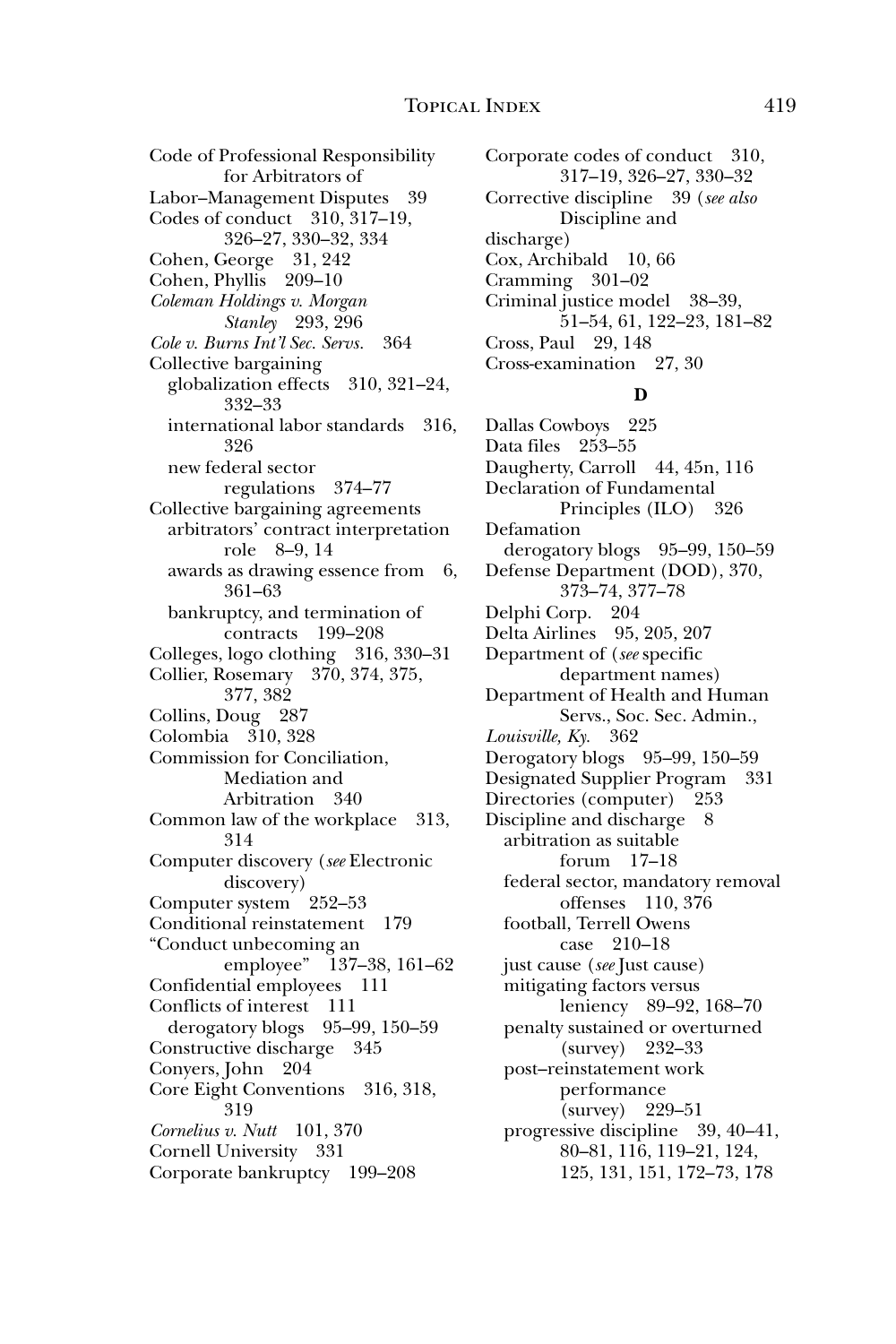Discovery 143, 181 (*see also* Electronic discovery) Discretion of arbitrators definition 55 "just cause" as shaping (*see* Just cause) Disloyalty (*see* Loyalty) Disney Co. 317 *The Disposable American: Layoffs and Their Consequences* (Uchitelle) 341 Dispute resolution alternatives 14 District of Columbia 139 Douglas, William O. 5, 6, 10, 13, 23, 62 *Douglas v. Veterans Administration* 101, 102, 105, 109, 113 Drug abuse discharge as appropriate penalty 45 off-duty conduct 82 public policy exception 8, 17, 18 zero-tolerance rules 94, 176–78 Drug testing 67, 70, 303 baseball 218-224 Olympic athletes 225–28 Due process 310, 312 Due Process Protocol 313 Duke University 331 Dunlop, John T. 201, 313 Dunlop Commission 322 Dunsford, John 44–45, 66 Duty of fair representation 17, 70–71, 233, 237–39

#### **E**

Earls, Lindsay 219 *Eastern Associated Coal Corp. v. Mine Workers* 9 *The Economist* 312 Edwards, Harry T. 67, 364, 370, 377 biographical sketch, 385 Eight Fundamental Conventions 316 Electrical Workers 204 Electronic discovery 252–308 current legal landscape 264–84, 292–98 employee monitoring 299–308

gathering information 258–64, 288–92 Sedona principles (text) 285–86 types of computer-based evidence 252–58 Electronic mail 255–56 El Salvador 319 Employee Free Choice Act 205 Employee monitoring 299–308 Employment arbitration alternative to litigation 335–36, 348 extent and coverage of 314 guidance on fair practices 313 labor arbitration affected by 143, 147–49 labor arbitration compared 7 of statutory rights 339–40, 355 Employment-at-will 22 (*see also* Just cause; Unfair dismissal statute) Employment discrimination 7 Employment law 30 Employment Tribunals 341–42 Equal Access to Justice Act 112 Equal Employment Opportunity Commission (EEOC) 98, 356–57 Erythropoietin 226–27 ESPN 211, 213, 214, 307 Essence test 6, 361–63 Europe labor relations 315 unemployment 323, 324 unfair dismissal 340, 346, 352 union density 333 European Economic Community 310 Evergreen contracts 68 Evidence computer–based (*see* Electronic discovery) industry standards as 92–93 External law 131–32, 136–37, 194 Exxon Corp. 119

#### **F**

Fact-finding 110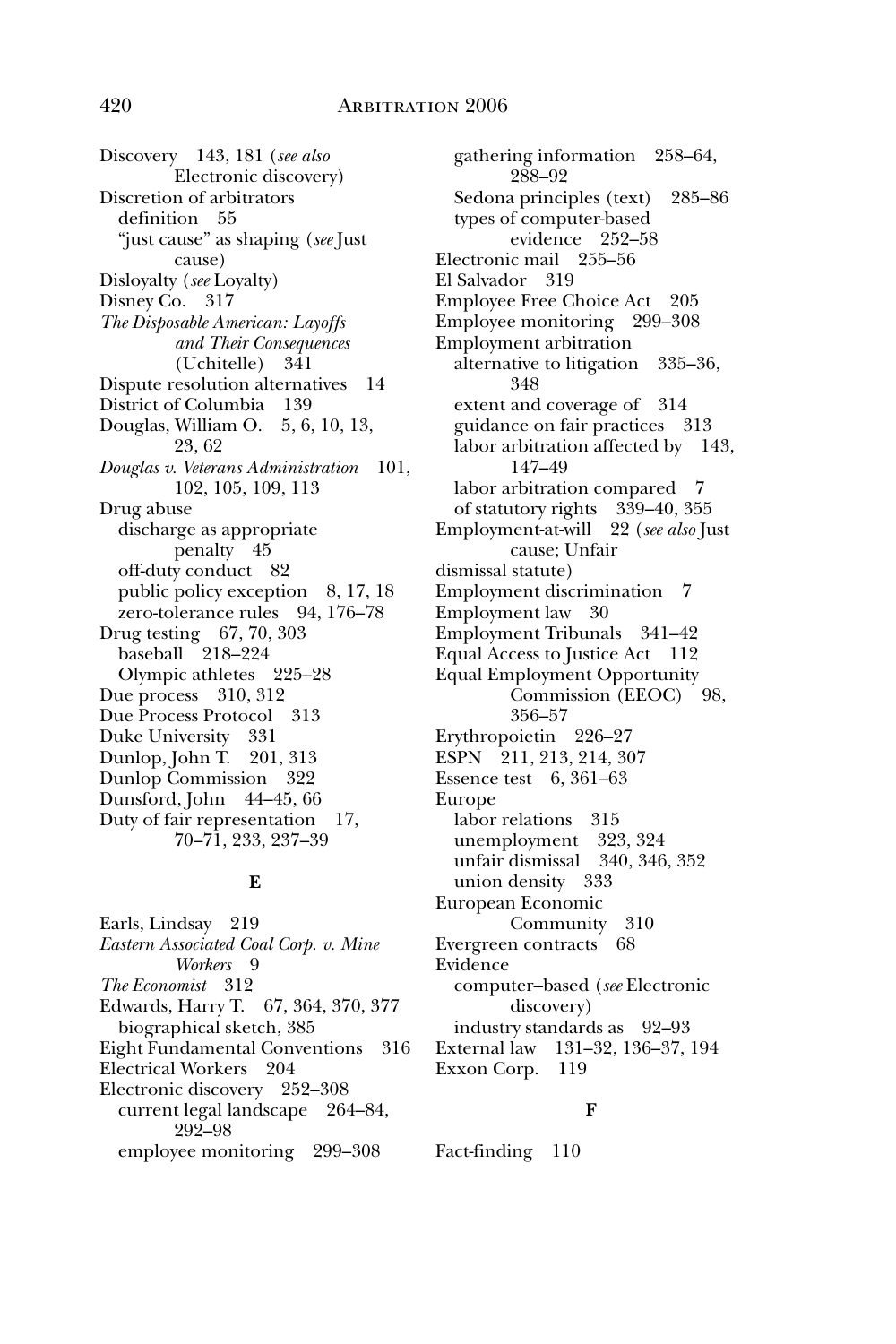Fair Labor Association 317, 319 Fair Labor Standards Act (FLSA) 314 Fairness and Accountability in Reorganizations Act 204 Fair representation duty 17, 70–71, 233, 237–39 Fallon, Bill 16, 21, 53 Family and Medical Leave Act 343 Family relationships model 52–53, 122 Federal Arbitration Act 339 Federal Aviation Administration (FAA) 69, 70 Federal Labor Relations Authority (FLRA) 112, 139 finality of awards 378–79 review of awards 15, 114, 360–73, 383–84 role in new DHS regulations 374, 375 timeliness of appeal notice 381 *Federal Labor Relations Authority Law and Practice* (Broida) 379 Federal Labor Relations Council (FLRC) 371–72, 381 Federal Mediation and Conciliation Service (FMCS) 23, 310 Federal Personnel Manual (FPM) 372 Federal regulations, impact on just cause 70 Federal Rules of Civil Procedure electronic discovery 258, 265–69, 284, 292, 294–95, 298 Federal Rules of Evidence 93 Federal sector arbitration 360–84 assessment 381 finality of awards 378–79 FLRA review 14–15, 360–73, 383–84 regulatory information required 382 Federal sector employment just cause 37n, 100–114 labor relations assessed 380 new regulations enjoined 110, 370, 373–374 Federal Service Labor-Management Relations Statute 360

Feller, David 6, 13, 66, 341 Files (computer) 253 Finasteride 227 Finkin, Matthew 339, 349 Firefighters 136, 137 Fleischli, George 66 Fleming, Robben 12 Flight attendants 76–77, 82 Florman, Steve 26 Football 210–18, 224–25 Ford, Henry 325 Fourth Amendment 219 France 315, 324, 346 Freedom of association 316, 326 French, Susan 81

# **G**

GAP Co. 317 Garment and textile industries 315, 316, 329 Garrett, Sylvester 23, 66 *Garvey v. Roberts* 31 Gates, Bill 56 Gay, Michael 332 General Electric Co. 13 General Motors Corp. (GM) 204 Gershenfeld, Walter 25, 349 Gibbs, Pat 76 Gill, Louis 66 *Gilmer v. Interstate/Johnson Lane Corp*. 339 Ginsberg, Jay 21 Global Conciliation Center 318 Global Fairness Initiative 318 Globalization 309–34 current state of labor relations 314–16 effect on labor relations 310, 312–13, 318–20 enforcement of labor standards 324–27 initiatives to protect worker rights 327–34 international labor standards 316–18 mediation role 332 new labor relations model needed 321–24, 332–33 term explained 309–10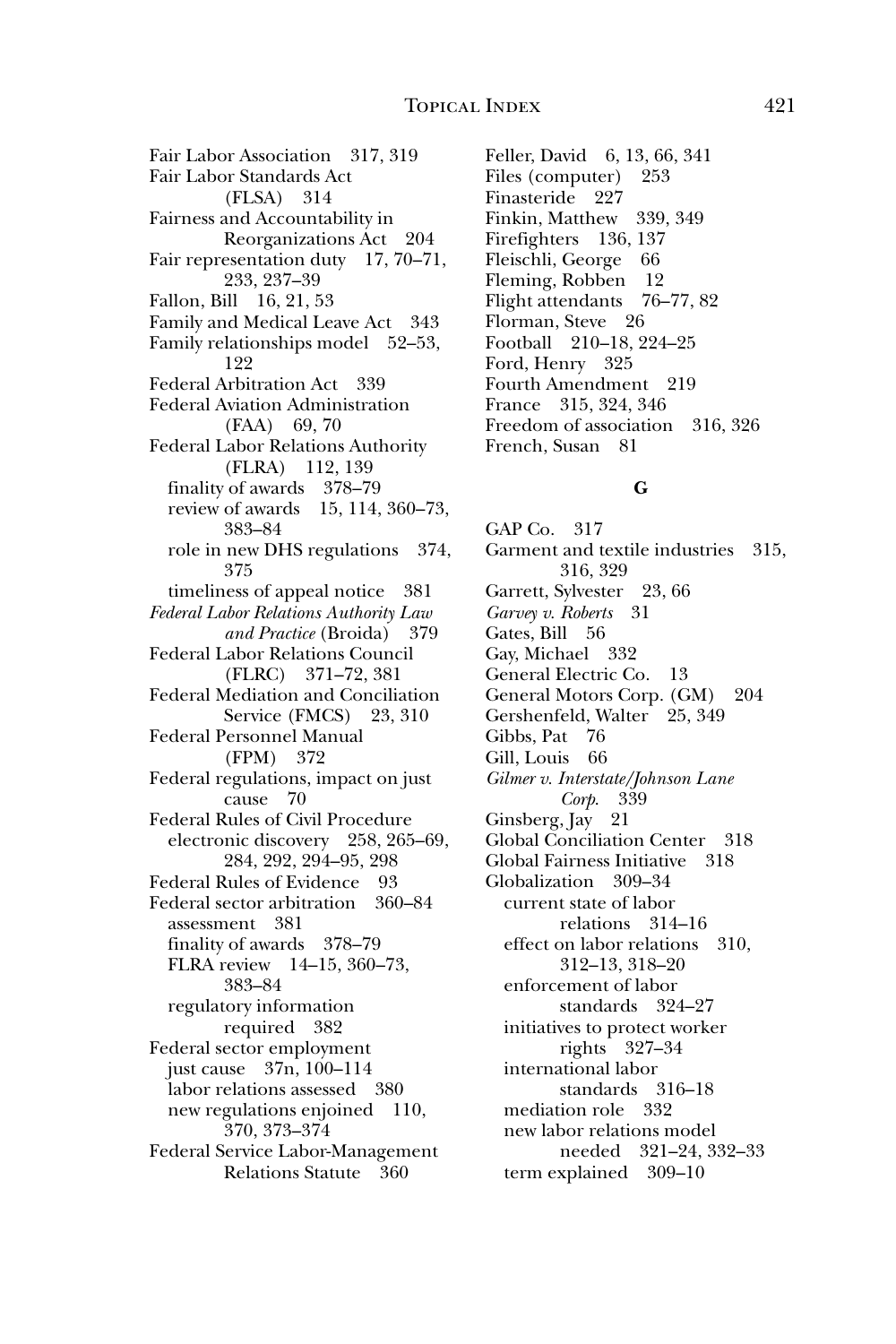Global Positioning System (GPS) 299–302, 306, 307 Goldberg, Joe 376 Goldman, Alvin 13 Goldstein, Elliot 15, 73 Good cause 33n, 345 Gootnick, Margery 66 Greco, Amedeo 23 Greece 4–5 Greenspan, Alan 340, 347 Gregory, David 340 Grody-Ruben, Susan 23 Gross misconduct 150–59 Group 4 Securicor 333 Guatemala 318–19, 321 Guthrie, Paul 66

#### **H**

Hamilton, Tyler 227 Harkless, James 10, 66, 245 Harmful errors 113–14 Hays, Paul 242 Health care industry, just cause 180–98 **Hearings** best practices 26–31 bifurcated 378–79 scheduling problems 11–12 Hearsay 187–89 Heedan, Vickie 196 Helburn, Beber 21, 80 Hellebuyck, Eddy 226–27 Henderson, Joe 126 Hertkin, Peter 159 Hiatt, Jon 316 Higher standard of care 183, 187, 189 Hoffman, Christy 348 Homeland Security Act 377 Homeland Security Department (DHS) 37n regulations enjoined 110, 370, 373–78 Homeland Security Labor Regulations Board 375 Horowitz, Aaron 66 Hostile work environment 97–99 Hotel workers 329, 332 Houlihan, Bill 130

Human Rights Watch 327 Hurtgen, Peter 24

#### **I**

Illinois 141 Immunity of arbitrators 145, 146 India 333 Indiana 141 Indonesia 316, 333 Industry standards 92–95 Interest arbitration 139 Interlocutory appeals 378–79 Internal Revenue Service 14, 37n, 95, 105 International Association of Athletic Federations 226 International Conference of Free Trade Unions 327 International Court of Arbitration for Sport 227–28 International Finance Corp. 326 International Labor Organization (ILO) 310, 312 labor standards 314, 316–21, 326, 328–30 International Labor Rights Fund 331 International Monetary Fund 318 International Union of Electronic, Electrical, Salaried, Machine, and Furniture Workers (IUE) 13 Internet blogs 95–99, 150–59 Ireland 340–42, 345–47 Israel 310 Italy 346

# **J**

Japan 340, 346, 352 Johnson, Roger 108 Joint Contract Administration Manual (JCAM) 118 Jordan 310 Judges, knowledge of arbitration 13–14 Judicial review labor arbitration standards and policy 5–18, 133–36 sanctions for baseless appeals 143, 145–46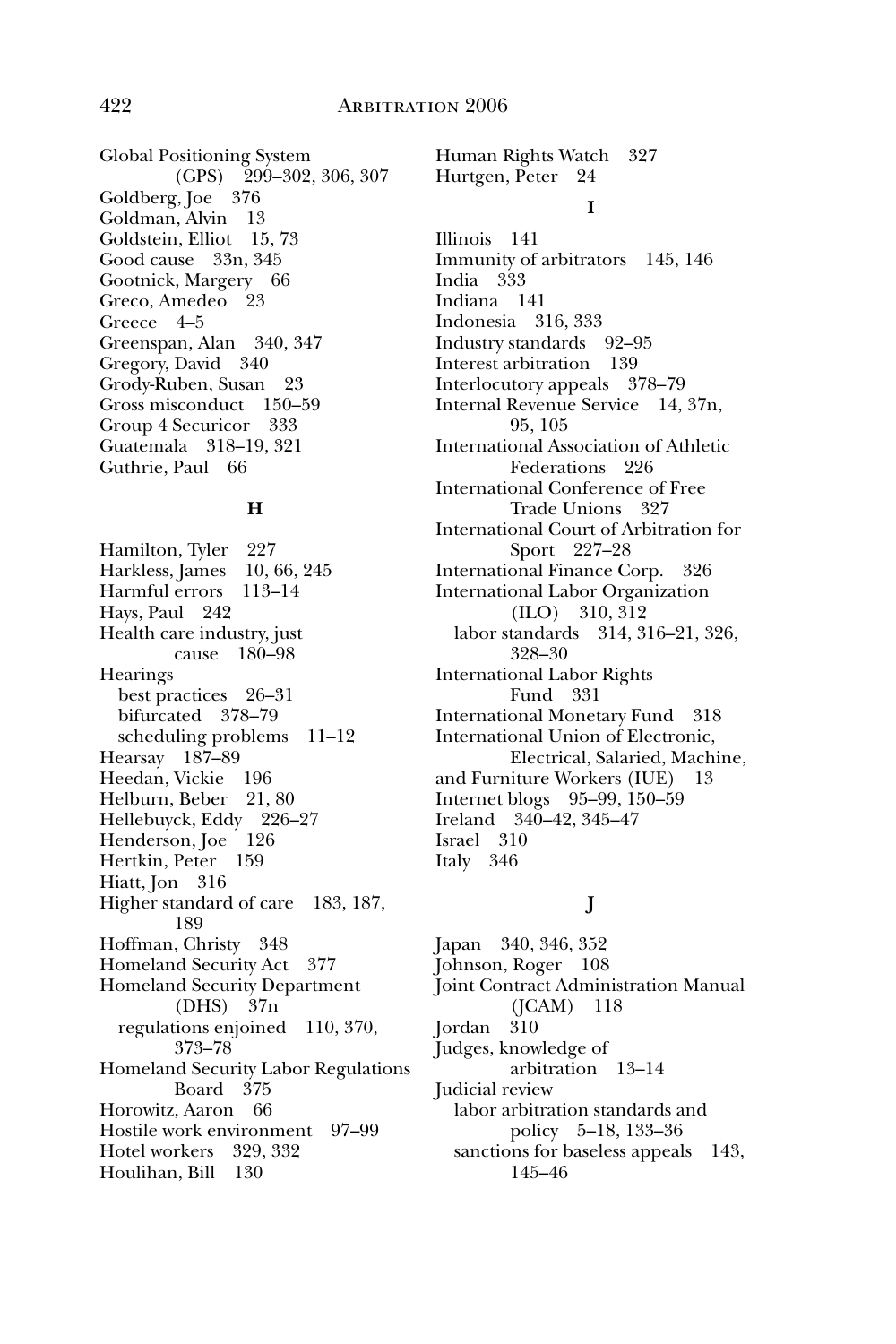unjust dismissal cases 346 vacation of awards 138–143 Jurisdiction, arbitrator retention of 235, 238, 241, 378–79 Jury trial, right to 148–49 Just cause 32–198 airlines 63–82 baseball, drug testing 218–224 criminal justice model 38–39, 51–54, 61 early standard 34–35 elements of 32–33 federal sector 37n, 100–114 health care 180–98 industry standards 92–95 as limiting arbitral discretion 40– 47, 53 manufacturing and heavy industry 83–99 media, communications, and technology sectors 149–59 misunderstood meaning of (anecdote) 130 Postal Service 115–29 present standard 35–39, 49–50 public sector 130–49 railroads 159–80 seven tests 44–45, 116, 183 unjust dismissal standard 345 Justice Department 70, 114

# **K**

Kader Toy Manufacturing Co. 325 Kahn, Mark 66 Katz, Bernie 168, 177 Kennedy, Anthony M. 219 Kentucky 141 King, Martin Luther 348 Knowledge workers 323–24, 333 Krinsky, Ed 74

# **L**

Labor arbitration alternative avenues of redress 14 best practices 26–31 employment arbitration effect on 143, 147–49

in federal sector (*see* Federal sector arbitration) globalization effects 310 historical antecedents 4–5 increasing legalism 18–19, 181 judges' knowledge of 13–14 legacy and future 5–16, 144 parties' satisfaction with 242–43 railroads 35n of statutory rights 364 as substitute for strike 11 therapeutic effects 5, 10 Labor Department 103, 106, 111, 112, 114 Labor law 30 reform 205–06 Labor relations, globalization effects (*see* Globalization) Langford, Howell 15 Larkin, John Day 66 "Last best" backpay offers 48–49, 54–55, 125–26, 135 Last-chance agreements 41–42, 65, 67, 69–70, 72, 78, 117, 124, 125, 178–80, 240 Layoffs (reductions in force) 341, 351, 372 Length of service, as mitigating factor 89–92, 168 Leniency 89–92, 168–70 Lerner, Mike 332 Letterman, David 220 Liability insurance 147 Liebman, Wilma 352 *Linnen v. A.H. Robins Co.* 265 "Litigation hold memorandum" 296 Loyalty duty derogatory blogs 95–96, 150–59 unfair dismissal and, 355–58 Lund, Zach 227–28 Lyric Opera 73–74

# **M**

Malamud, Sherwood 77 Malpractice suits 188–89 Management rights awards contrary to 366–69, 384 emergency situations 378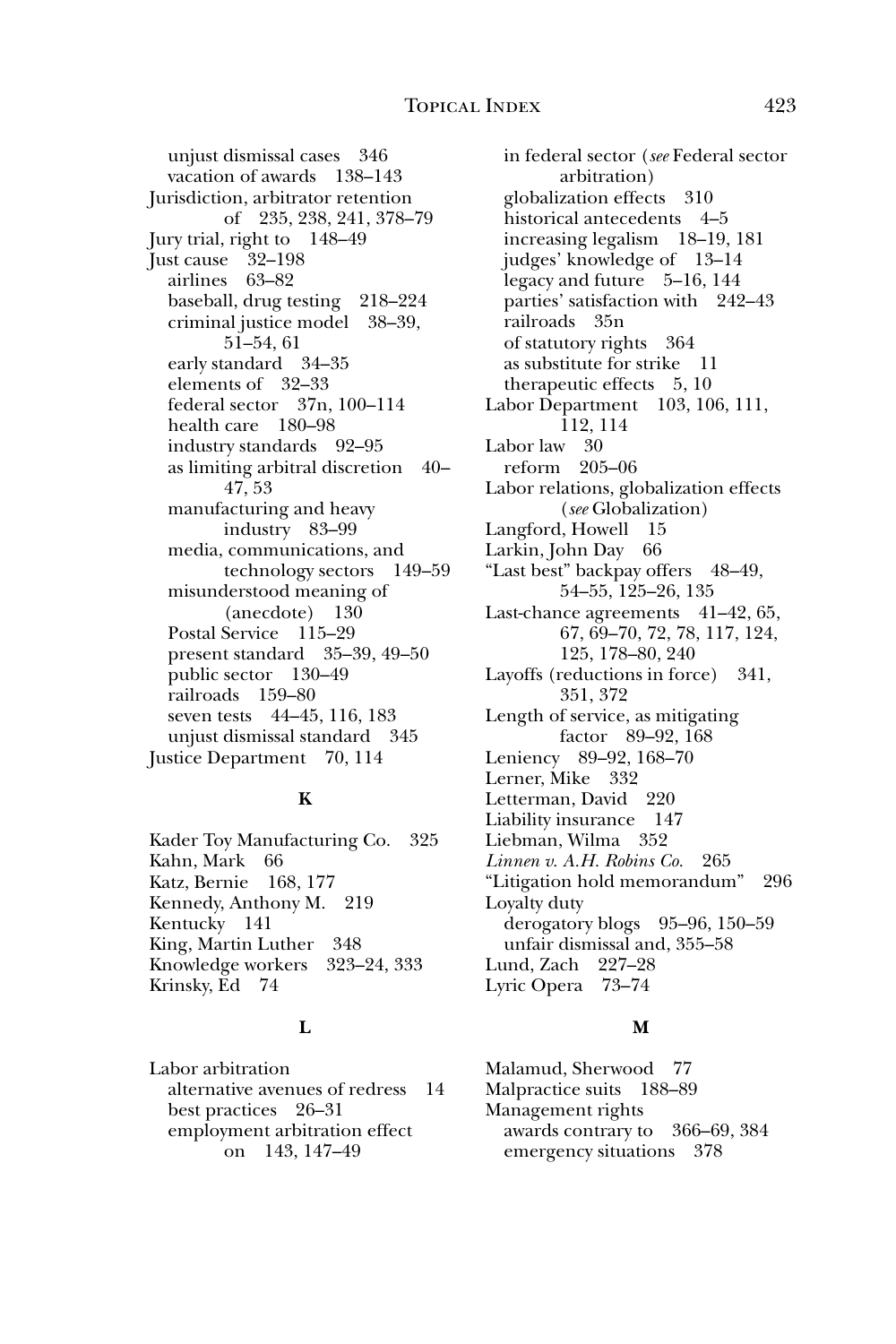new federal sector regulations 375, 382–83 Manufacturing industries 323 globalization effect 315, 324 just cause 83–99 Marijuana use 82 McCoy, Whitley 34, 85–86 McKelvey, Jean 66 McNabb, Donavan 217 McNair, Steve 218 Media, communications, and technology sectors 149–59 Media, storage 253 Mediation 244, 332 Mentoring 11, 16–17, 19–21, 24 Merit Systems Protection Board (MSPB) 37n, 101–02, 113, 374, 375, 382 Mesaba Airlines 203 Mexico 321, 330 Michigan 24 *Michigan* case 141 Mine Workers 85, 201 Mining industry 84–85, 352 Misconduct, off-duty (*see* Off-duty conduct) Missouri 141 Mitigating factors 89–92 Mittenthal, Richard 66 Model Employment Termination Act 343–44, 351 Monitoring of employee performance 299–308 *Mosaid Techs. Inc. v. Samsung Elecs. Co*. 282–83 Multifibre Agreement of 1994 316–17 *Multitechnology Servs., L.P. v. Verizon S.W*. 281 Murphy, Ann 16 Murphy, Bill 23 Murphy, John 108

#### **N**

National Academy of Arbitrators (NAA) creation 338 employment arbitration role 313

officers and committees, 2006–2007 391 National Association of Government Employees 381 National Association of Manufacturers 325 National Employment Lawyers Association 348 National Football League (NFL) 210–18 National Labor Relations Act (NLRA) 245, 354 National Labor Relations Board (NLRB) 159, 174, 223, 352, 354 National Treasury Employees Union (NTEU) 14, 105 Negligence 61 Networks 253 New Jersey 19, 20 New York (state) 144 discovery standards 266, 284 health care industry, 192, 194, 197 judicial review 134, 140 just cause 136–37 training of new arbitrators 11, 19 Nicholson, Chuck 196 Nicolau, George 66 Nielsen, Dan 15 Nike Co. 330, 331 No-fault programs 46–47 Nolan, Dennis 23 Non-printing information 257 North American Court of Arbitration for Sport 226 North American Free Trade Agreement (NAFTA) 310, 321 Nugent, Bill 194 Nurses, just cause 180–98

# **O**

Occupational Safety and Health Act (OSHA) 314, 342 O'Connell, Ed 194 Off–duty conduct airline pilots 81–82 employment nexus 161–65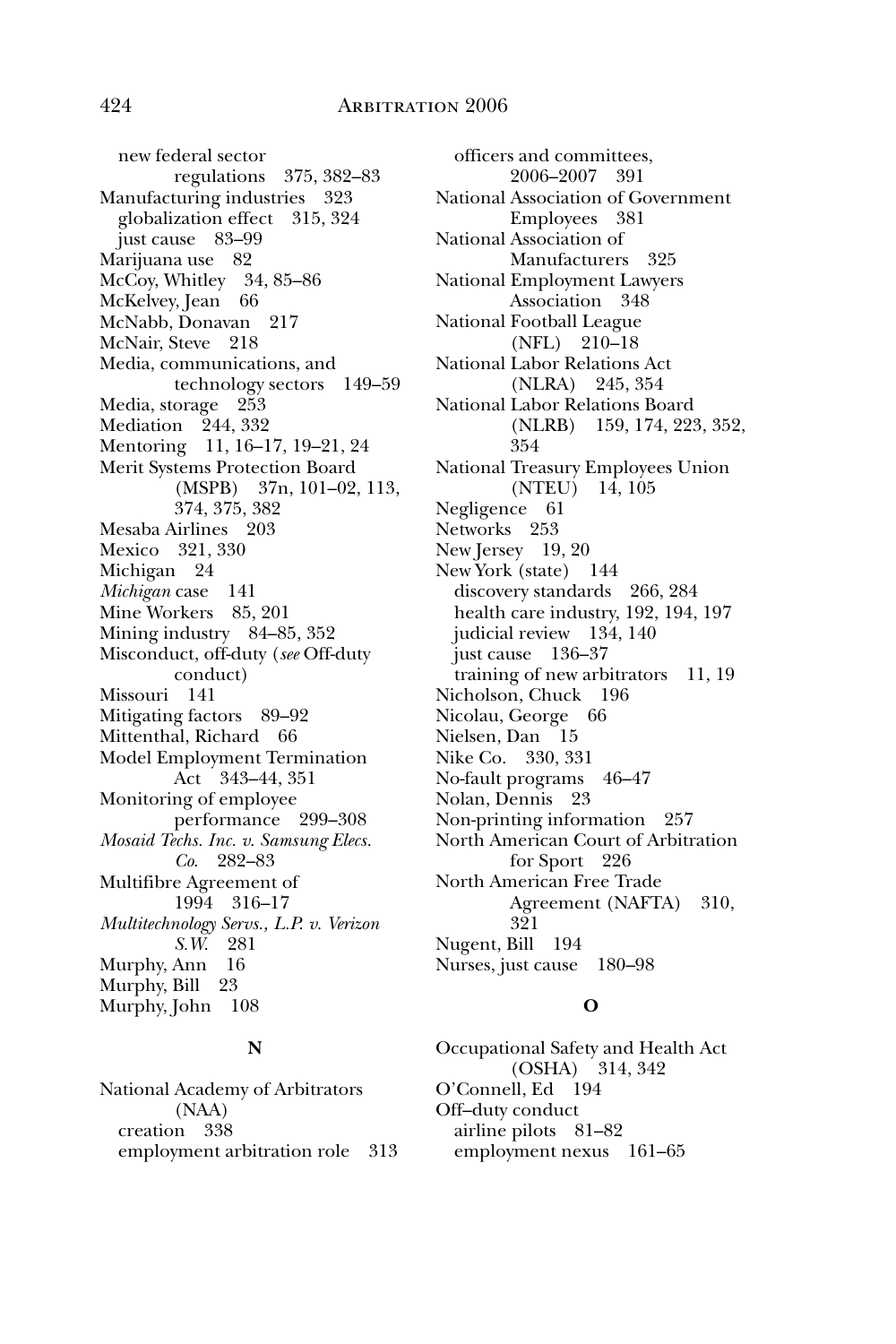Internet blogs 95–99, 150–59 Office of Personnel Management (OPM) 114, 374, 382 Older Workers Benefit Protection Act 356 Oldham, Jim 61, 94 Olympic sports 218, 220, 223, 225–28 Oman 310 Organization for Economic Cooperation and Development (OECD) 323, 333 Overtime pay 139 Owens, Terrell 210–18, 224–25

#### **P**

Parker, Steve 166 Past practice 93 Peer–to–peer networks 253 Pension Benefit Guarantee Corp. (PBGC) 203–04 Pension reform 204 Pereles, Edward A. 188 Performance monitoring 299–308 Permanent Court of Arbitration 319, 320 Per se violations 113–14 Peru 310 Petrie, Bill 138 Philadelphia Eagles 210–18 Philadelphia Gas Works 239–41, 244 Philippines 314 Picher, Michel 339 Picher Committee 339 Platt, Harry 35, 36, 58, 66 Poland 333 Police officers 47, 92–93, 114, 136–37, 157, 159 Ponak, Allen 22 Postal Service, just cause 115–29 Post-hearing briefs 28 Potter, Ed 316 Powers, Steve 171 Pre–hearing conference calls 378 Preponderance of the evidence standard 167, 182 Privacy, employee monitoring 299–308

Progressive discipline (*see* Discipline and discharge) Proper cause 33n Public policy exception, 7–8, 17, 134–36, 140, 142, 144 Public sector arbitration 18 (*see also* Federal sector arbitration) Public sector employment, just cause 130–49 Puerto Rico 343–44

# **Q**

Qwest Corp. 298–302, 305

# **R**

Raffles International Hotel 329, 332 Railroad industry 8 just cause 35n, 45n, 64, 159–80 Railway Labor Act 68 Rand Institute 357 Raytheon Corp. 357, 358 "Reasonableness" standard 35–39, 49–50, 55–60, 68, 69, 86–87, 105, 182 Reductions in force (layoffs) 341, 351, 372 Reich, Robert 322 Reid (coach) 211, 212, 214, 215, 217 Reinstatement 372 back pay concerns 39, 42–43, 47–49, 54–55, 61–62, 77–80, 104, 110, 111, 117–18, 121, 122, 125, 131–32, 181 conditional 179 Ireland 342 post–reinstatement work performance (survey) 229–51 presumption against, in civil rights cases 245 public policy considerations 8 reintroducing employees into workplace 244 for unjust dismissal 346 waiver of 185, 186 Remedies (*see also* Back pay; Reinstatement)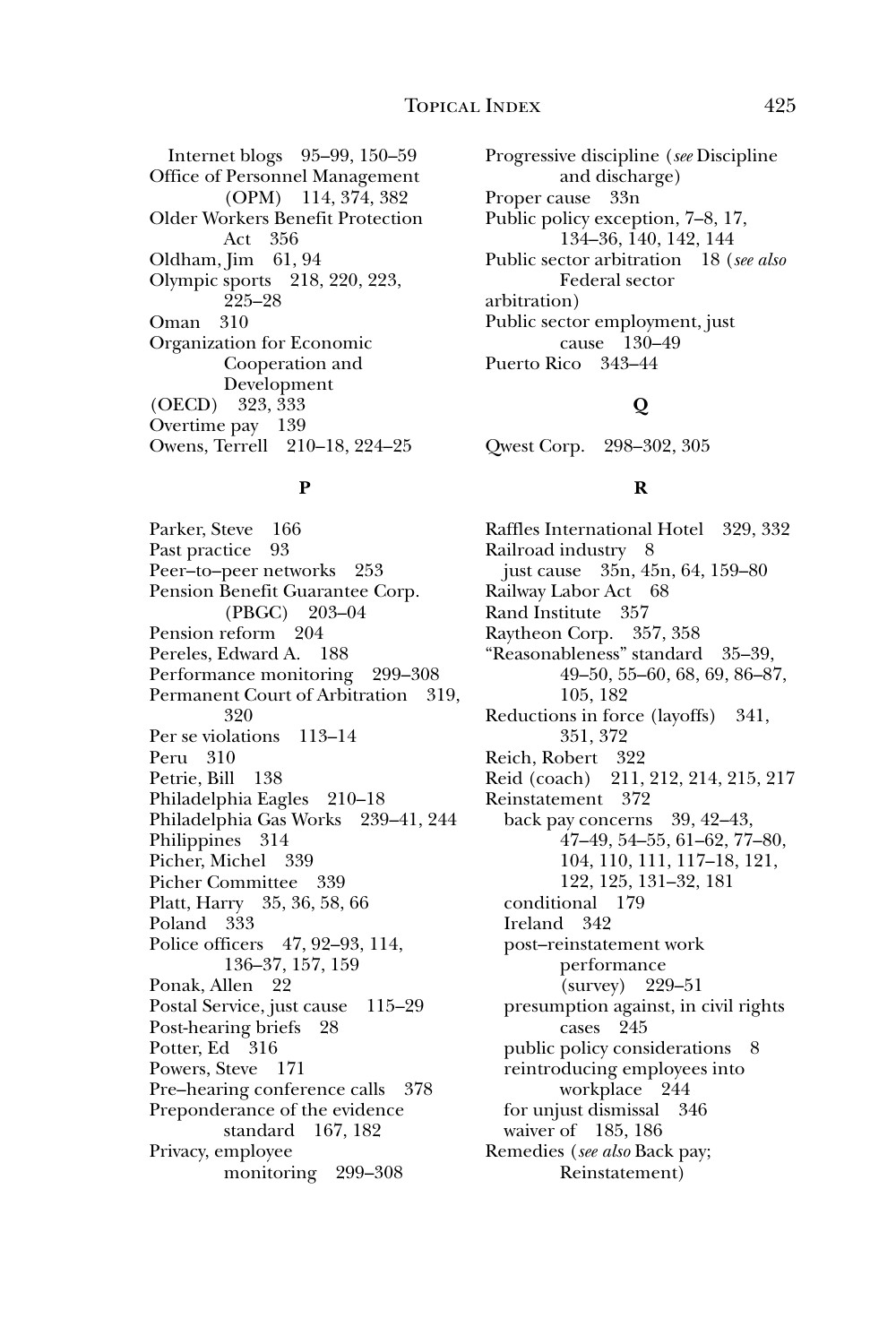consistency and predictability 161–65 Rissetto, Harry 31, 209 Roberts, Tom 66 Robotic bartender 376 Rock, Eli 66 Roosevelt, Theodore 325 Rosenboom, Joel 185 Rosenhaus, Drew 214, 224 Roth, Mark 376 Rubin, Milton 339

#### **S**

SAI 8000 317, 319 Sands, John 19, 20, 23, 30, 62, 161, 162 Sauzner, Barbara 19 Scalia, Antonin 55, 61, 87, 140, 199, 210, 223, 224 Scheindlin, Shira A. 265, 266, 274 Schneider Denenberg, Tia 19, 25, 243, 244 Securitas Co. 334 Securities industry 339 Security clearances 110–11 Security regulations 69, 70, 76 Security services 333 *The Sedona Principles: Best Practices, Recommendations and Principles for Addressing Electronic Document Production* 265, 266, 271– 74, 284, 285, 292–93, 295 Seitz, Peter 12 Seniority 240 Service Employees (SEIU) 320, 328, 348 Service sector 325, 328 Severance pay 346, 358 Sex discrimination 274, 295 Sexual abuse 161, 164, 166 Sexual harassment 43, 97–99, 177 Sherman, James 109 Shulman, Harry 10, 11, 13, 14 Shulman, Mac 170 Shulman Principle 170 Siegal, Jay 20 Simon, Bruce 204 Sinicropi, Anthony V. 66, 338

Sleeping on the job 84–85 *Snow* decision 127, 128 South Africa 314, 340 South Korea 322 Southwest Airlines 203 Split decisions 39, 79 Sports arbitration 209–28 baseball, drug testing 218–224 football, Terrell Owens award 210–18 Olympic athletes, drug testing 220, 225–28 Sri Lanka 316 Standard of care 183, 187, 189 Standards of proof 166–67, 182–183 Stanley Works Co. 343 St. Antoine, Theodore J. 313, 343, 344, 347 Stark, Arthur 66 Statutory rights arbitration 364 Stealing 127 Steel industry 87, 93, 95, 203 Steelworkers 87 *Steelworkers Trilogy* 5–18, 23, 25, 134, 140, 383 *Steelworkers v. Enterprise Wheel & Car Corp*. 362 Stengel, Casey 321 Stern, Andy 329 Steroids testing, baseball 218–24 Stieber, Jack 343 Stipulations 364–65, 378–79 Storage media 253 Strikes Cambodia, hotel workers 329, 332 arbitration as substitute 11 Strongin, Andrew 128 Subdirectories (computer) 253 Substantial evidence test 35n, 166, 167 Sufficient cause 33n Sullivan, Emmett 370, 377, 382 Summers, Clyde 343 **Supervisors** exclusion from bargaining unit 111 hitting of 74, 91 railroads 171–72 Surveillance, employee monitoring 299–308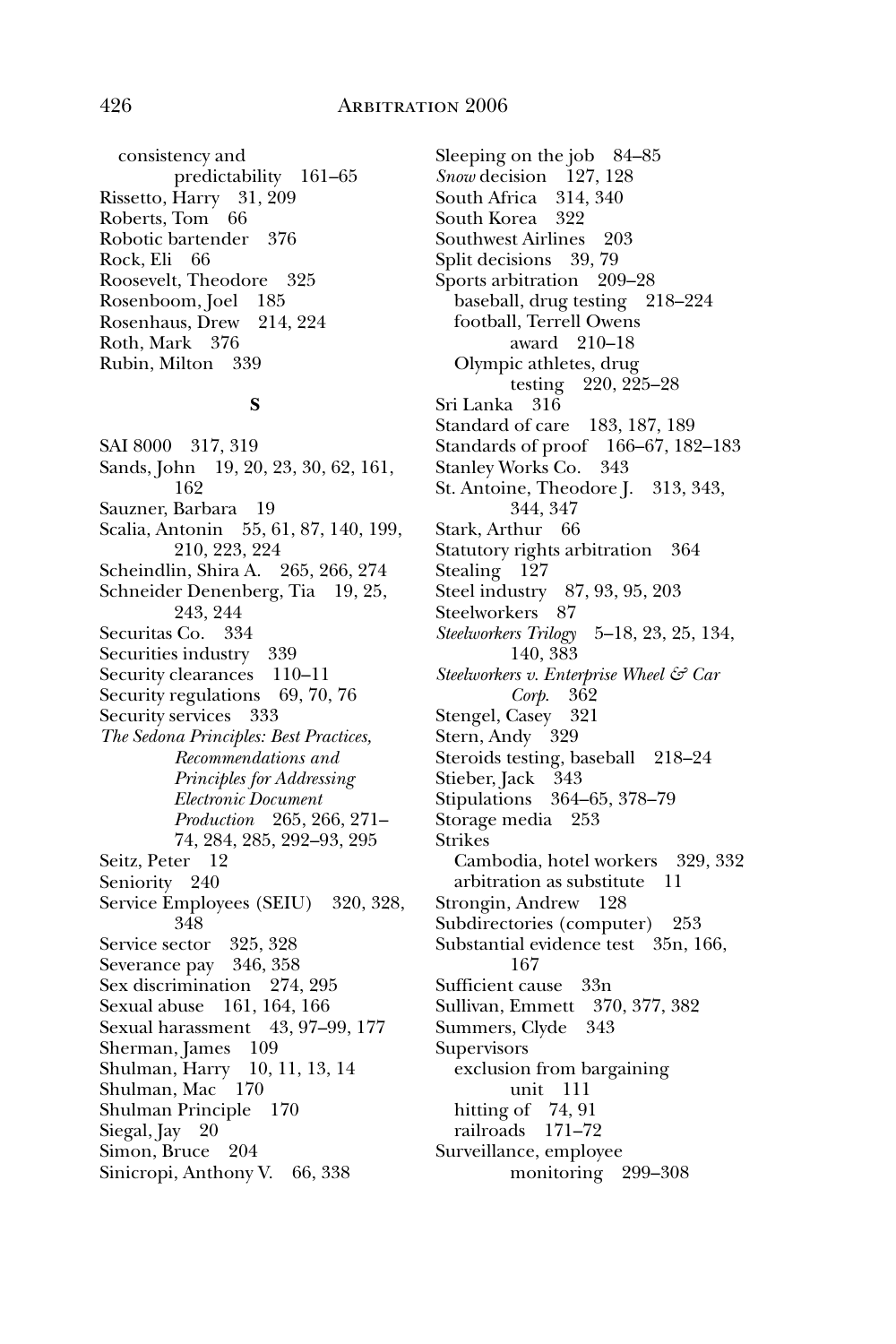Suspension 120, 131 post-arbitration work record 235 reinstatement without back pay as 47, 110, 121 Sweden 333, 334 Symonette, Alan 21, 23 System boards efficiency of 74–76 orientation of new arbitrators 71, 73

## **T**

Teamsters 348 Ted Stevens Amateur Sports Act 226 Telecommunications industry 298–302 Tennessee Titans 218 Terrorism 377–78, 382 Textile and garment industries 315, 316, 329 Thailand 325, 330 *Thompson v. United States Dep't of Housing and Urban Dev.* 282 Tinsmen, Mary 71 Townley, Rosemary 11, 18, 20, 158 Toy factories 325 Trade agreements 310, 312, 319, 326, 329 Transportation Department (DOT), 67 Triangle Shirtwaist fire 325 Tripartite arbitration boards 167–69, 171, 172 Trumka, Richard 380

#### **U**

Uchitelle, Louis 341 Unconscionability of arbitration agreements 355 Unemployment 322–24 Unfair dismissal statute 335–59 enforcement 353–55 international comparisons 340– 42, 346 need for 338–43, 350–51, 355–59 proposed standard 345 proposed system 343–46 remedies 346

sources of support 347–50, 352–53 unintended consequences 351–52 Unfair labor practices 354 *UniFirst* 352 Unions globalization effects (*see* Globalization) membership decline 310, 333 United Airlines 66, 67, 75, 82, 203 *United States Army Missile Materiel Command* 361 *United States Customs Serv. v. FLRA* 363 *United States Dep't of the Treasury, Bureau of Engraving and Printing, Washington, D.C*. 367–68 Unit for bargaining 110–11, 381 Universities, logo clothing 316, 330–31 Uruguay 333 U.S. Anti-Doping Agency 226, 227 Usery, Bill 201 U.S. Steel 87–88

# **V**

Vacation of awards (*see* Judicial review) Valtin, Rolf 66, 232 Video conferences 172 Vietnam 310, 316 Violence 177 Virgin Islands 343–44

#### **W**

Wackenhut security services 333 Wallen, Saul 66 Wal-Mart 317, 331–32 War Labor Board 338 Warning notices 151 Warns, Carl 89 Warren, Earl 13 Washington, D.C. 139 *The Washington Post* 376 Wesman, Elizabeth 169 West Virginia 352